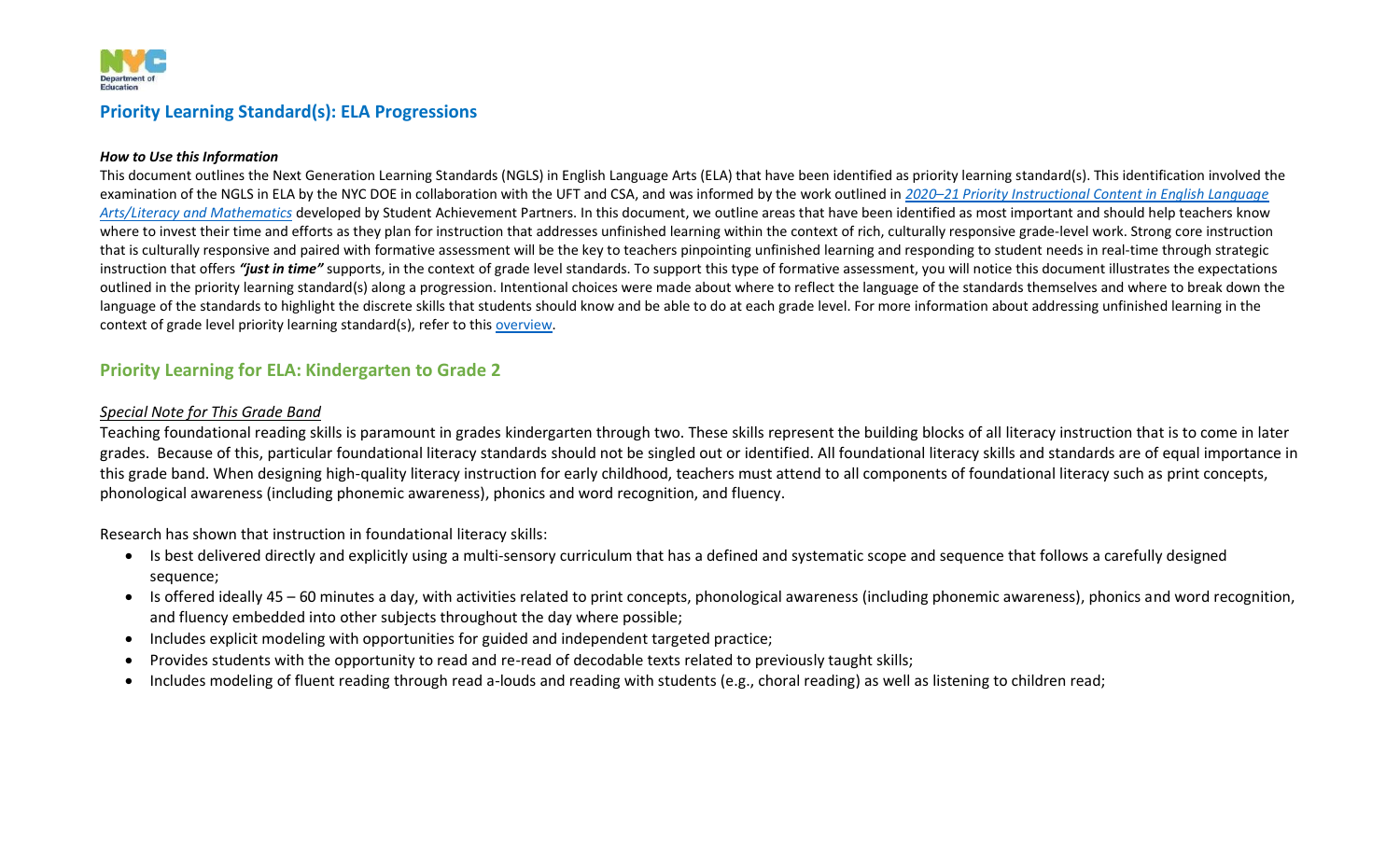

Please see the NYCDOE's [Pre-K-2 Framework for Early Literacy](https://www.weteachnyc.org/media2016/filer_public/3f/4a/3f4a1be6-6212-419b-92b2-04173cdf8eb9/pre-k-to-2-framework-for-early-literacy.pdf) for additional information related to foundational literacy instruction as part of a comprehensive literacy approach in this grade band.

While development of foundational literacy skills is crucial for this age group, reading comprehension, vocabulary development, writing, speaking, listening and language are of equal importance and are part of a comprehensive early literacy approach. As students develop foundational literacy skills, they also need to grow as readers and writers by developing reading comprehension, building language and vocabulary by speaking and listening, and growing as writers.

| <b>Priority Learning</b>          | <b>Core Skills, Knowledge and Understandings</b><br><b>Students will</b>                                                                                                                                                                                                                                                                                                                                                                                               |                                                                                                                                                                                                                                                                                                                                                   |                                                                                                                             |
|-----------------------------------|------------------------------------------------------------------------------------------------------------------------------------------------------------------------------------------------------------------------------------------------------------------------------------------------------------------------------------------------------------------------------------------------------------------------------------------------------------------------|---------------------------------------------------------------------------------------------------------------------------------------------------------------------------------------------------------------------------------------------------------------------------------------------------------------------------------------------------|-----------------------------------------------------------------------------------------------------------------------------|
|                                   |                                                                                                                                                                                                                                                                                                                                                                                                                                                                        |                                                                                                                                                                                                                                                                                                                                                   |                                                                                                                             |
| <b>RF1 Print Concepts</b>         | Demonstrate understanding of the organization and<br>basic features of print<br>Follow words from left to right, top to bottom, and<br>page by page<br>Recognize that spoken words are represented in<br>written language by specific sequences of letters<br>Understand that words are separated by spaces in<br>print<br>Recognize and name all upper- and lowercase<br>letters of the alphabet<br>Identify the front cover, back cover, and title page<br>of a book | Demonstrate understanding of the organization and<br>basic features of print<br>Recognize the distinguishing features of a sentence<br>(e.g., first word, capitalization, ending punctuation)                                                                                                                                                     | Print Concept Standards are addressed in<br>Prekindergarten – Grade 1. Please see preceding grades<br>for more information. |
| <b>RF2 Phonological Awareness</b> | Demonstrate understanding of spoken words, syllables,<br>and sounds (phonemes)<br>Recognize and produce spoken rhyming words<br>Blend and segment syllables in spoken words<br>Blend and segment onsets and rimes of spoken<br>words<br>Blend and segment individual sounds (phonemes) in<br>spoken one-syllable words<br>Create new words by manipulating the phonemes<br>orally in one-syllable words                                                                | Demonstrate understanding of spoken words, syllables,<br>and sounds (phonemes)<br>Count, blend and segment single syllable words<br>that include consonant blends<br>Create new words by manipulating individual<br>sounds (phonemes) in spoken one syllable words<br>Manipulate individual sounds (phonemes) in single-<br>syllable spoken words | Standards are addressed in Prekindergarten - Grade 1.<br>Please see preceding grades for more information.                  |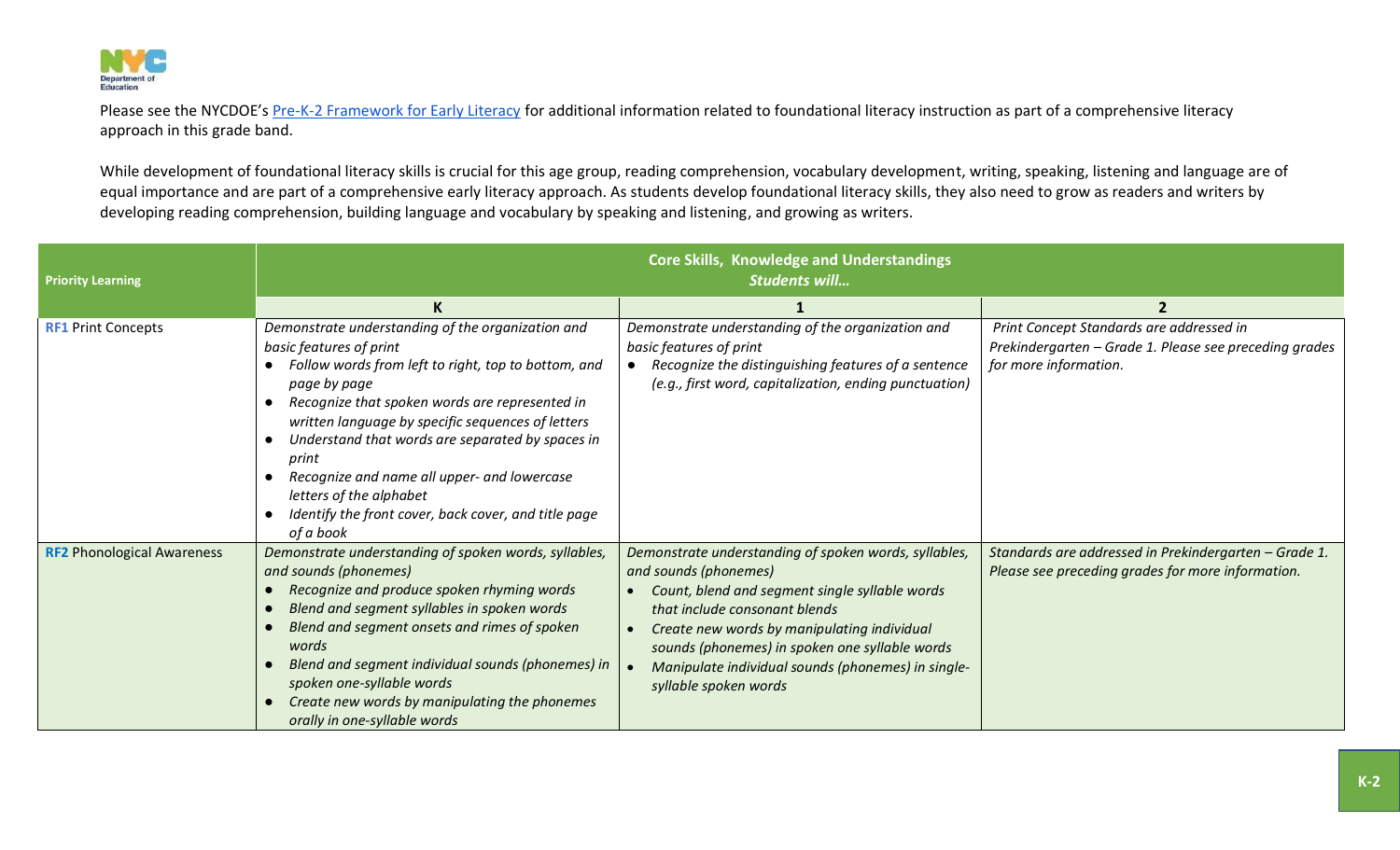

| <b>RF3 Phonics and Word</b><br>Recognition                                                                                                                                                                                    | Know and apply phonics and word analysis skills in<br>decoding words<br>Demonstrate one-to-one letter sound<br>correspondence by producing the primary sound or<br>most frequent sound for each consonant<br>Decode short vowel sounds with common spellings<br>$\bullet$<br>Decode some regularly spelled one syllable words<br>Read common high-frequency words by sight<br>$\bullet$ | Know and apply phonics and word analysis skills in<br>decoding words<br>Know the letter-sound correspondences for<br>common blends and consonant digraphs (e.g., sh,<br>ch, th)<br>Decode long vowel sounds in regularly spelled one-<br>syllable words (e.g., final -e conventions and<br>common vowel teams)<br>Decode regularly spelled one-syllable words<br>Determine the number of syllables in a printed<br>word by using knowledge that every syllable must<br>have a vowel sound<br>Decode two-syllable words following basic patterns<br>by breaking the words into syllables<br>Recognize and identify root words and simple<br>suffixes (e.g. run, runs, walk, walked)<br>Read most common high-frequency words by sight | Know and apply phonics and word analysis skills in<br>decoding words<br>Distinguish long and short vowels when reading<br>regularly spelled one-syllable words (including<br>common vowel teams)<br>Decode short and long vowel sounds in two-syllable<br>words<br>Decode regularly spelled two-syllable words<br>Recognize and identify root words and common<br>suffixes and prefixes<br>Read all common high-frequency words by sight |
|-------------------------------------------------------------------------------------------------------------------------------------------------------------------------------------------------------------------------------|-----------------------------------------------------------------------------------------------------------------------------------------------------------------------------------------------------------------------------------------------------------------------------------------------------------------------------------------------------------------------------------------|--------------------------------------------------------------------------------------------------------------------------------------------------------------------------------------------------------------------------------------------------------------------------------------------------------------------------------------------------------------------------------------------------------------------------------------------------------------------------------------------------------------------------------------------------------------------------------------------------------------------------------------------------------------------------------------------------------------------------------------|------------------------------------------------------------------------------------------------------------------------------------------------------------------------------------------------------------------------------------------------------------------------------------------------------------------------------------------------------------------------------------------------------------------------------------------|
| <b>RF4 Fluency</b>                                                                                                                                                                                                            | Will engage with emergent reader texts and read-<br>alouds to demonstrate comprehension<br>Read beginning reader texts, appropriate to<br>$\bullet$<br>individual student ability, with sufficient accuracy<br>and fluency to support comprehension                                                                                                                                     | Read beginning reader texts, appropriate to individual<br>student ability, with sufficient accuracy and fluency to<br>support comprehension<br>Read beginning reader texts, appropriate to<br>individual student ability, orally with accuracy,<br>appropriate rate, and expression on successive<br>readings<br>Use context to confirm or self correct word<br>recognition and understanding, rereading as<br>necessary                                                                                                                                                                                                                                                                                                             | Read grade-level text with sufficient accuracy and<br>fluency to support comprehension<br>Read grade-level text orally with accuracy,<br>appropriate rate, and expression on successive<br>readings<br>Use context to confirm or self correct word<br>recognition and understanding, rereading as<br>necessary                                                                                                                           |
| R1 Read closely to determine what<br>the text says explicitly/implicitly<br>and make logical inferences from it;<br>cite specific textual evidence when<br>writing or speaking to support<br>conclusions drawn from the text. | Notice what a text says using words and pictures<br>Ask and answer questions using observations from<br>the text                                                                                                                                                                                                                                                                        | Notice what a text says using words and pictures<br>Ask and answer questions about important ideas<br>and details in the text                                                                                                                                                                                                                                                                                                                                                                                                                                                                                                                                                                                                        | Describe with details what a text says along with<br>what it doesn't (implies)<br>Begin to extend implications with evidence from the<br>text (inferring)<br>Ask and answer questions using details and<br>inferences made from the text                                                                                                                                                                                                 |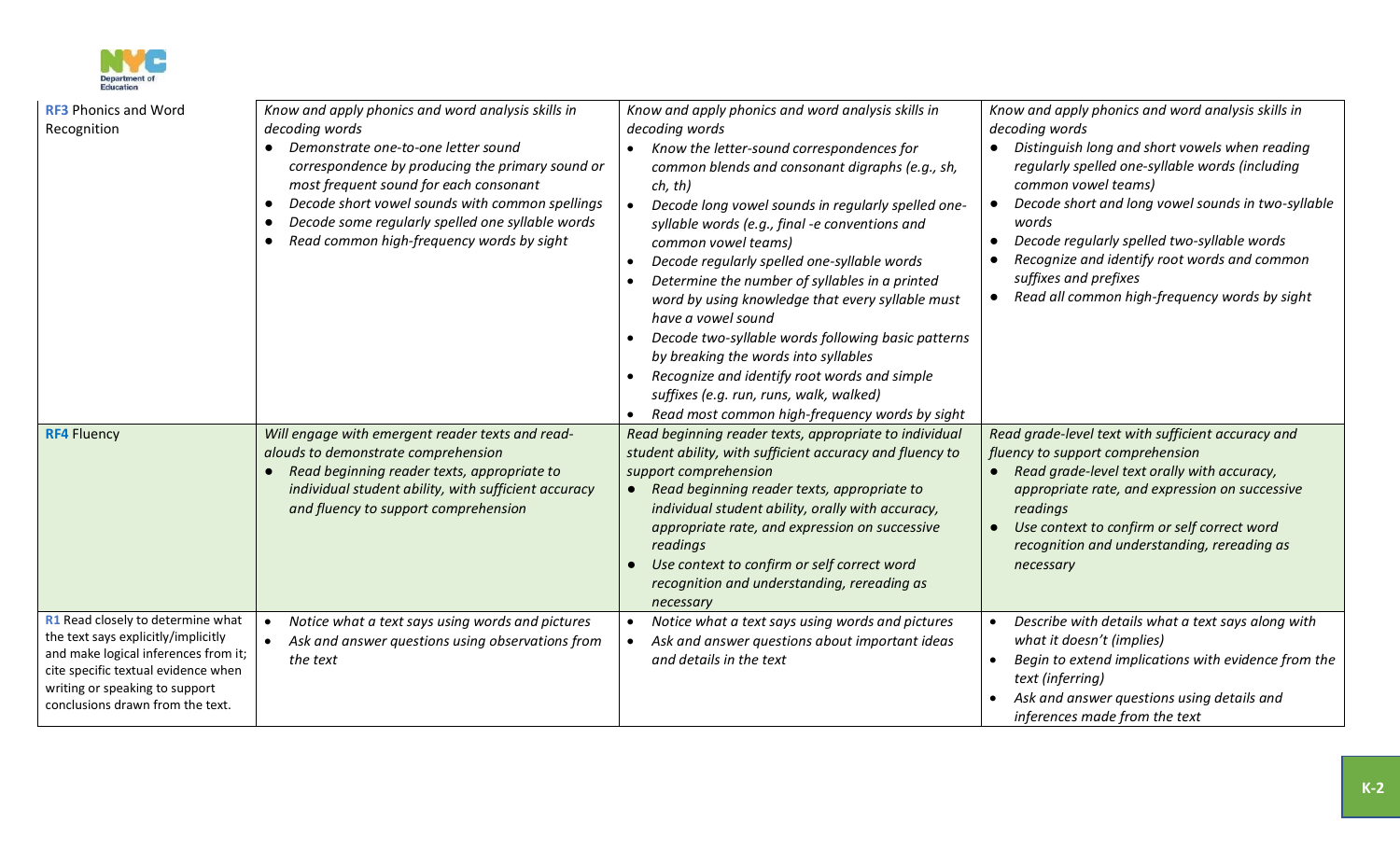

| <b>R2</b> Determine central ideas or<br>themes of a text and analyze their<br>development; summarize the key<br>supporting details and ideas.                                                                 | Retell what a text is about using different strategies<br>(Example: beginning, middle, and end)                                                                                              | Retell what a text is about using different strategies<br>(Example: beginning, middle, and end)<br>State what the text is mostly about (central<br><i>idea/theme or main topic)</i><br>Identify important details to include in the retelling                                                                  | Begin to summarize what a text is about using<br>strategies to focus retellings (e.g. using story<br>elements)<br>State what the text is mostly about (central<br><i>idea/theme or main topic)</i><br>Identify important details to include in the summary                                                                                                          |
|---------------------------------------------------------------------------------------------------------------------------------------------------------------------------------------------------------------|----------------------------------------------------------------------------------------------------------------------------------------------------------------------------------------------|----------------------------------------------------------------------------------------------------------------------------------------------------------------------------------------------------------------------------------------------------------------------------------------------------------------|---------------------------------------------------------------------------------------------------------------------------------------------------------------------------------------------------------------------------------------------------------------------------------------------------------------------------------------------------------------------|
| R4 Interpret words and phrases as<br>they are used in a text, including<br>determining technical, connotative,<br>and figurative meanings, and<br>analyze how specific word choices<br>shape meaning or tone. | Identify language that expresses feelings and<br>evokes senses used in texts read                                                                                                            | Identify language that expresses feelings and<br>evokes senses used in texts read<br>Begin to discuss why authors choose to use some<br>words instead of others                                                                                                                                                | Explain the language that expresses feelings and<br>evokes senses used in texts read<br>Continue to discuss why authors choose to use<br>some words instead of others                                                                                                                                                                                               |
| R7 & R8 Integrate and evaluate<br>content presented in texts, diverse<br>media and formats including the<br>validity of the reasoning as well as<br>the relevance and sufficiency of the<br>evidence.         | Identify how the illustrations/visuals work together<br>with the language used in a text<br>Identify specific words, pictures or information from<br>the text that support ideas in the text | Identify how the illustrations/visuals work together<br>with the language used in a text to tell a<br>story/provide information<br>Identify specific words, pictures or information from<br>the text that support ideas in the text<br>Discuss why the author/illustrator give the reader<br>this information. | Identify how information gleaned from illustrations,<br>visuals or text features work together with<br>language to enhance understanding of the text<br>Identify specific points from the text using a<br>combination of words, pictures and information<br>Explain how the author/illustrator support points<br>with relevant details, information and/or reasons. |

| <b>Priority Learning</b>                                                                                                                                                                                      | <b>Core Skills, Knowledge and Understandings</b><br><b>Students will</b>                                                                                                                                                                                                                                                                                                                               |                                                                                                                                                                                                                                                                                                                                                               |                                                                                                                                                                                                                                                                                                                |
|---------------------------------------------------------------------------------------------------------------------------------------------------------------------------------------------------------------|--------------------------------------------------------------------------------------------------------------------------------------------------------------------------------------------------------------------------------------------------------------------------------------------------------------------------------------------------------------------------------------------------------|---------------------------------------------------------------------------------------------------------------------------------------------------------------------------------------------------------------------------------------------------------------------------------------------------------------------------------------------------------------|----------------------------------------------------------------------------------------------------------------------------------------------------------------------------------------------------------------------------------------------------------------------------------------------------------------|
|                                                                                                                                                                                                               |                                                                                                                                                                                                                                                                                                                                                                                                        |                                                                                                                                                                                                                                                                                                                                                               |                                                                                                                                                                                                                                                                                                                |
| <b>SL1</b> Prepare for and participate<br>effectively in a range of<br>conversations and collaborations<br>with diverse partners; express ideas<br>clearly and persuasively, and build<br>on those of others. | Engage in different kinds of conversations with<br>different individuals/groups including during play<br>Follow rules for listening to others, taking turns,<br>and staying on topic<br>Listen and respond to others, including by posing<br>questions<br>Use persuasive language respectfully<br>Use knowledge built from engaging with texts in<br>various ways (read alouds, reading multiple texts | Participate in different kinds of conversations with<br>different individuals/ groups including during play<br>Follow rules for listening to others, taking turns,<br>staying on topic, building on what others say, and<br>asking questions<br>Listen and respond to others with comments or<br>questions in order to build on their ideas in<br>discussions | Participate in different kinds of conversations with<br>different individuals/ groups<br>Follow rules for listening to others, taking turns,<br>staying on topic, building on what others say,<br>connecting the comments of others, and asking<br>questions to clarify and explain what is being<br>discussed |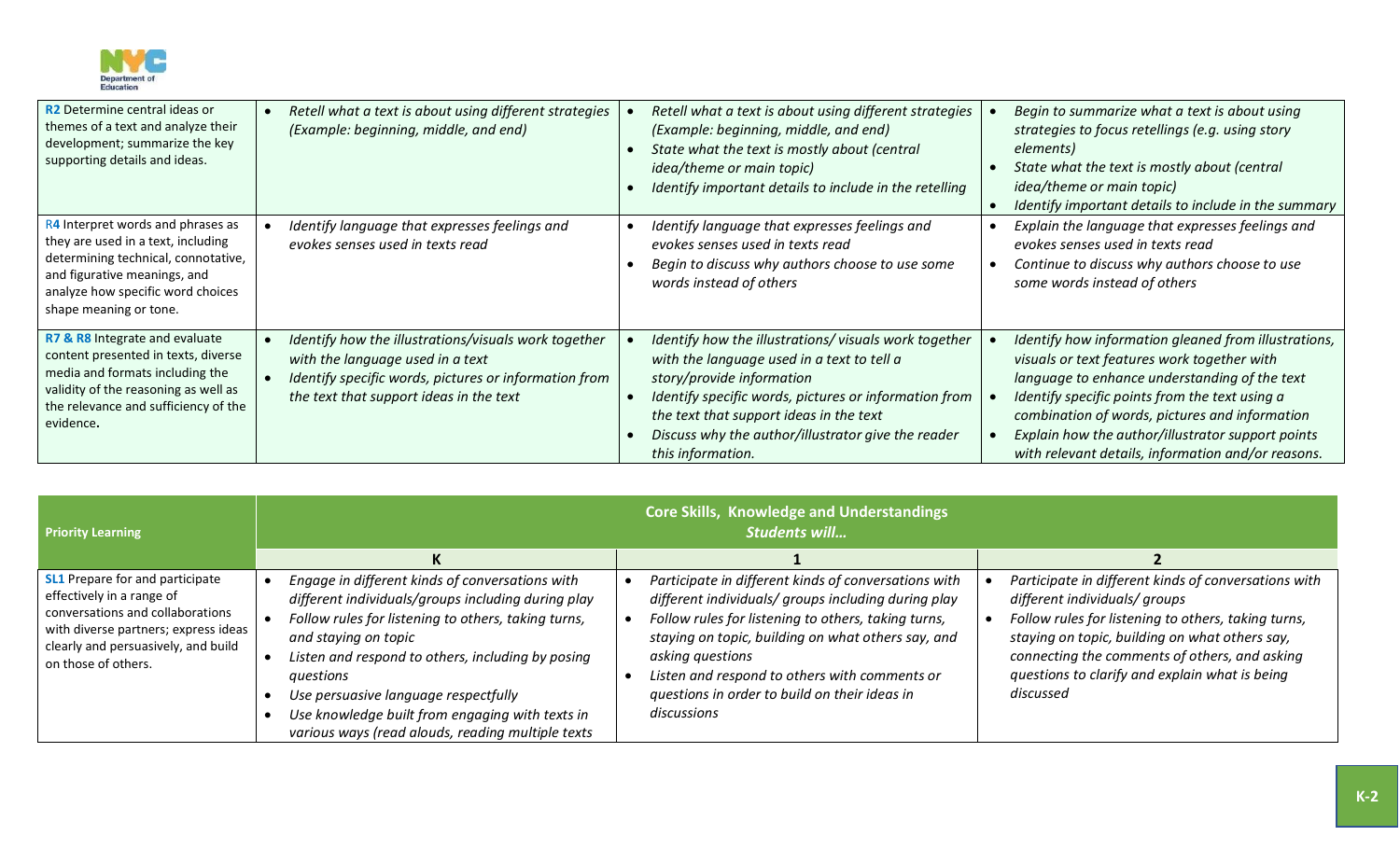

|                                                                                                                                                                                                                                  | with diverse perspectives, etc.) in conversations<br>and collaborations                                                                                                                                                                                                  | Pose questions to clear up confusion and be ready<br>to respond to questions and comments on the topic<br>of discussion<br>Use knowledge built from reading multiple texts<br>with diverse perspectives in conversations and<br>collaborations                                                                    | Listen and respond to others by building on ideas<br>and connecting comments of multiple people<br>together<br>Pose questions to clarify or ask for more<br>explanation and be prepared to respond to<br>questions and comments with relevant evidence,<br>observations and ideas<br>Use knowledge built from reading multiple texts<br>with diverse perspectives in conversations and  |
|----------------------------------------------------------------------------------------------------------------------------------------------------------------------------------------------------------------------------------|--------------------------------------------------------------------------------------------------------------------------------------------------------------------------------------------------------------------------------------------------------------------------|-------------------------------------------------------------------------------------------------------------------------------------------------------------------------------------------------------------------------------------------------------------------------------------------------------------------|-----------------------------------------------------------------------------------------------------------------------------------------------------------------------------------------------------------------------------------------------------------------------------------------------------------------------------------------------------------------------------------------|
| SL 2 & 3 Integrate and evaluate<br>information presented in diverse<br>media and formats (including<br>visual, quantitative and oral)<br>including a speaker's point of view,<br>reasoning, and use of evidence and<br>rhetoric. | Engage in conversations about diverse texts read,<br>both informational and literary<br>Begin to talk and ask questions about the features<br>of the text and important details<br>Ask and answer questions to help with<br>understanding of what the speaker has to say | Engage in conversations about diverse texts read,<br>both informational and literary<br>Ask and answer questions about the features of the<br>text and important details<br>Ask and answer questions to help with<br>understanding of what the speaker has to say and<br>why they are saying that (point of view) | collaborations<br>Engage in discussions about diverse texts read,<br>both informational and literary that describe<br>important ideas and details<br>Ask and answer questions to help with<br>understanding of what the speaker has to say and<br>why they are saying that (point of view)<br>State agreement or disagreement with the speaker;<br>Give a reason(s) to back up thinking |

| <b>Priority Learning</b>                                                                                                                                                                                                               | <b>Core Skills, Knowledge and Understandings</b><br><b>Students will</b>                                                                                                                                                                                                                                                                               |                                                                                                                                                                                                                                                                               |                                                                                                                                                                                                                                                                                                                                  |
|----------------------------------------------------------------------------------------------------------------------------------------------------------------------------------------------------------------------------------------|--------------------------------------------------------------------------------------------------------------------------------------------------------------------------------------------------------------------------------------------------------------------------------------------------------------------------------------------------------|-------------------------------------------------------------------------------------------------------------------------------------------------------------------------------------------------------------------------------------------------------------------------------|----------------------------------------------------------------------------------------------------------------------------------------------------------------------------------------------------------------------------------------------------------------------------------------------------------------------------------|
|                                                                                                                                                                                                                                        |                                                                                                                                                                                                                                                                                                                                                        |                                                                                                                                                                                                                                                                               |                                                                                                                                                                                                                                                                                                                                  |
| W1 Write arguments to support<br>claims in an analysis of substantive<br>topics or texts, using valid reasoning<br>and relevant and sufficient evidence.<br>This may include personal, cultural,<br>textual, and thematic connections. | Begin to understand the difference between fact<br>and opinion<br>Form opinions about familiar topics or personal<br>experiences with a reason<br>State an opinion related to a familiar topic or<br>personal experience with a reason as support<br>using a combination of drawing, writing,<br>dictating, oral expression and/or emergent<br>writing | Understand the difference between fact and<br>opinion<br>Form opinions about familiar topics or personal<br>experiences with reasons<br>Put the skills above together to write an opinion<br>related to a topic or personal experience with two<br>or more reasons as support | Form opinions based evidence<br>Begin to understand how an opinion is different from<br>an argument<br>Begin to learn how to write arguments with claims and<br>supporting reasons<br>Put the skills above together to write an opinion<br>related to a topic or personal experience with clear<br>reasons and relevant evidence |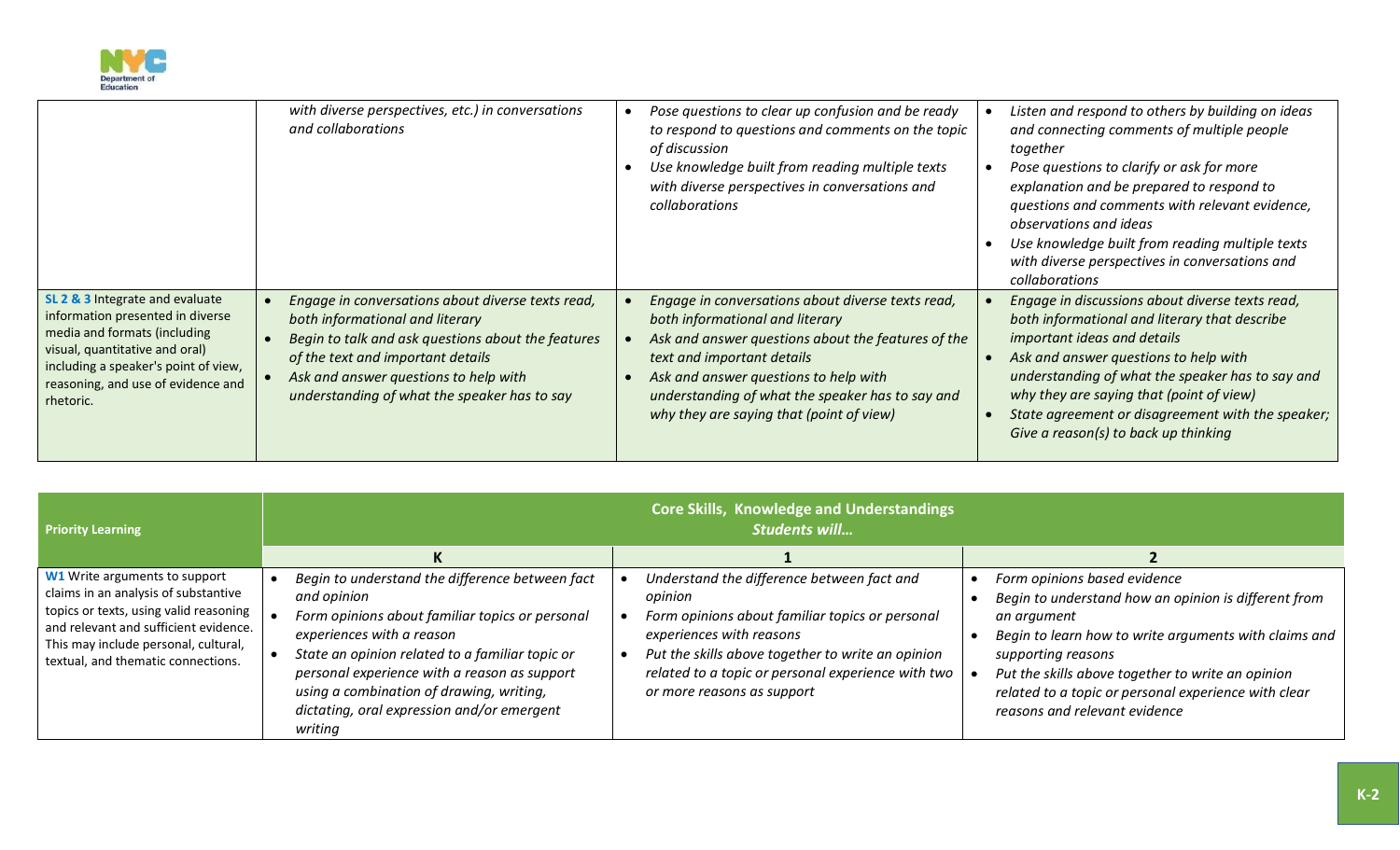

| <b>W2</b> Write informative/explanatory<br>texts to examine and convey<br>complex ideas and information<br>clearly and accurately through the<br>effective selection, organization.<br>This may include personal, cultural,<br>textual, and thematic connections. | Understand that some texts supply information<br>about a topic<br>Name a familiar topic and give information about<br>that topic using a combination of drawing,<br>dictating, oral expression and/or emergent<br>writing                                                                                                                                                                      | Over time, gather facts from multiple<br>informational texts about the same topic<br>Articulate topics and facts that relate to that<br>topic<br>Choose facts related to a topic that develop a<br>point<br>Put the skills above together to write an<br>informational/expository text that names a topic,<br>provides facts on that topic related to a point,<br>and has an appropriate closing | Over time, gather facts and other information from<br>multiple informational texts about the same topic<br>Based on texts read, choose topics to write about<br>Articulate topics and facts/information that relate to<br>that topic to develop points<br>Use language that is specific to that topic<br>Put the skills above together to write an<br>informational/expository text that names a topic and<br>provides facts and other information that develop<br>points on that topic<br>Include a closing sentence or section as a part of their<br>writing piece |
|-------------------------------------------------------------------------------------------------------------------------------------------------------------------------------------------------------------------------------------------------------------------|------------------------------------------------------------------------------------------------------------------------------------------------------------------------------------------------------------------------------------------------------------------------------------------------------------------------------------------------------------------------------------------------|--------------------------------------------------------------------------------------------------------------------------------------------------------------------------------------------------------------------------------------------------------------------------------------------------------------------------------------------------------------------------------------------------|----------------------------------------------------------------------------------------------------------------------------------------------------------------------------------------------------------------------------------------------------------------------------------------------------------------------------------------------------------------------------------------------------------------------------------------------------------------------------------------------------------------------------------------------------------------------|
| W3 Write narratives to develop real<br>or imagined experiences or events<br>using effective techniques, well-<br>chosen details, and well-structured<br>event sequences. Narratives may<br>include personal, cultural, textual,<br>and thematic connections.      | Understand that some texts tell a story<br>Engage with multiple narrative literary texts<br>Understand what sequence means and tell events<br>in a sequence<br>Use familiar experiences to tell an event or events<br>in a seguence<br>Tell an event(s) that is real or imagined story in<br>sequence using a combination of drawing,<br>dictating, oral expression and/or emergent<br>writing | Engage with multiple narrative literary texts<br>Tell events in a sequence<br>Use familiar experiences or texts as mentors to<br>create narratives that are real or imagined<br>Put the skills above together to write narratives<br>that tell a real or imagined experiences or stories<br>using events in sequence<br>Expand narratives over time to include short<br>sequences                | Engage with multiple narrative literary texts<br>Tell events in a sequence by describing actions,<br>thoughts and feelings<br>Use familiar experiences or texts as mentors to create<br>narratives that are real or imagined<br>Expand narratives over time to include multiple events<br>using temporal words to indicate sequence<br>End narratives in a way that provides a sense of<br>closure<br>Put the skills above together to write narratives that<br>tell a real or imagined experience or story using events<br>in sequence                              |
| <b>W7</b> Gather relevant information<br>from multiple sources, assess the<br>credibility and accuracy of each<br>source, and integrate the<br>information in writing while avoiding<br>plagiarism.                                                               | Recall relevant information from experiences<br>Gather information from multiple sources to<br>answer a question<br>Represent information through drawing, oral<br>expression, and/or emergent writing                                                                                                                                                                                         | Recall relevant information from experiences<br>Gather information from multiple sources to<br>answer a question<br>Represent information through drawing, oral<br>expression, and/or writing                                                                                                                                                                                                    | Recall relevant information from experiences<br>Gather information from multiple sources to answer a<br>question<br>Represent information through drawing, oral<br>expression, and/or writing                                                                                                                                                                                                                                                                                                                                                                        |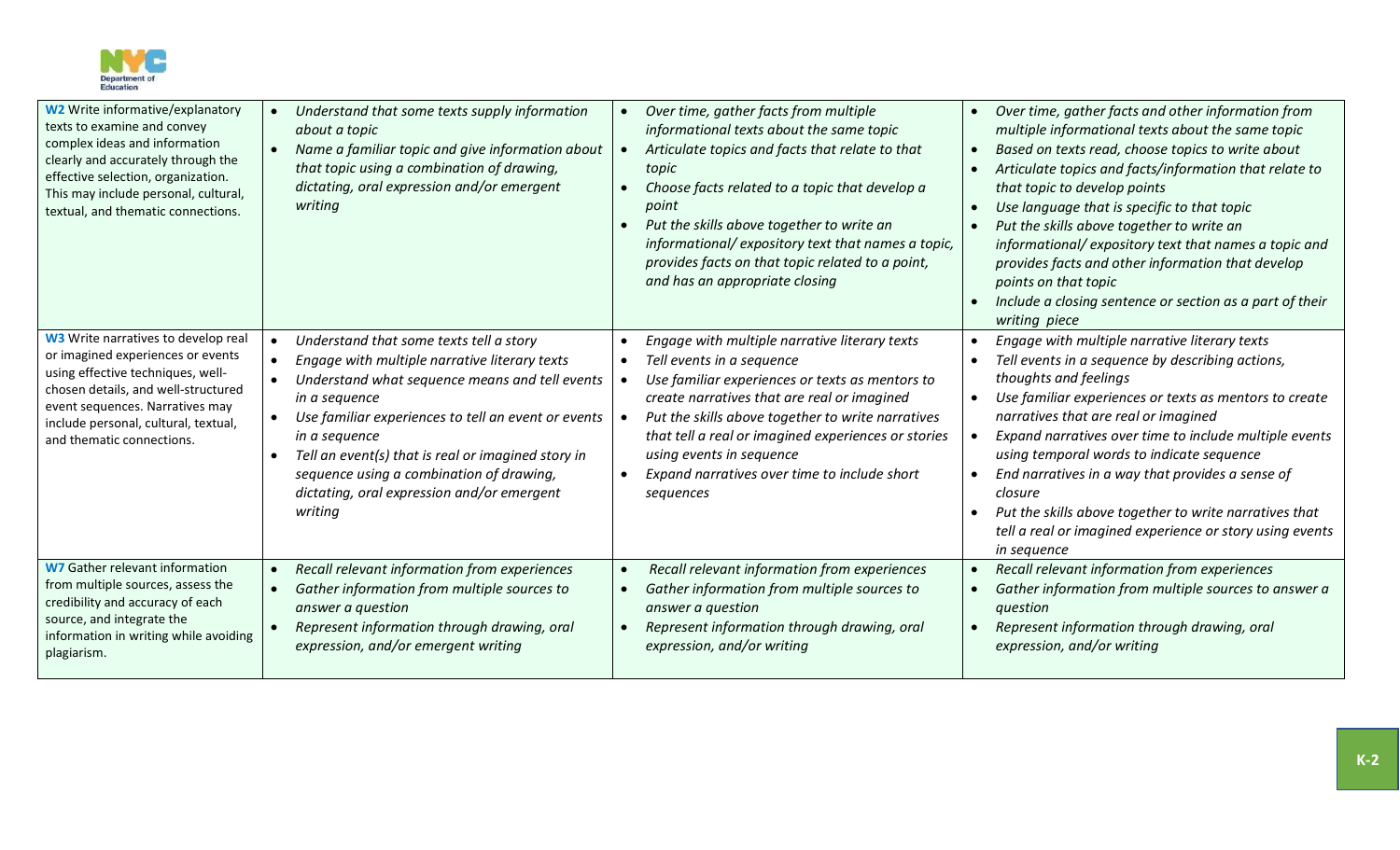

| <b>Priority Learning</b>                                                                                                          | <b>Core Skills, Knowledge and Understandings</b><br><b>Students will</b>                                                                                                                                                                                                                                                                                                                                                                                                                                                                                                                                                                                                                                                                                                                                                                                                                                                                                                               |                                                                                                                         |                                                                                                                                            |  |
|-----------------------------------------------------------------------------------------------------------------------------------|----------------------------------------------------------------------------------------------------------------------------------------------------------------------------------------------------------------------------------------------------------------------------------------------------------------------------------------------------------------------------------------------------------------------------------------------------------------------------------------------------------------------------------------------------------------------------------------------------------------------------------------------------------------------------------------------------------------------------------------------------------------------------------------------------------------------------------------------------------------------------------------------------------------------------------------------------------------------------------------|-------------------------------------------------------------------------------------------------------------------------|--------------------------------------------------------------------------------------------------------------------------------------------|--|
|                                                                                                                                   |                                                                                                                                                                                                                                                                                                                                                                                                                                                                                                                                                                                                                                                                                                                                                                                                                                                                                                                                                                                        | 1                                                                                                                       | $\overline{2}$                                                                                                                             |  |
| L1 Demonstrate command<br>of the conventions of<br>academic English grammar<br>and usage when writing or<br>speaking.             | <b>CORE CONVENTIONS SKILLS</b><br>• Print upper- and lowercase letters in their name.<br>• Use frequently occurring nouns and verbs (orally)<br>• Use common, proper, and possessive nouns.<br>• Use collective nouns (e.g., group).<br>• Form and use regular plural nouns (e.g., dog, dogs; wish, wishes).<br>• Form and use frequently occurring irregular plural nouns (e.g., feet, children, mice, fish).<br>. Use singular and plural nouns with matching verbs in basic sentences (e.g., The boy jumps; The boys jump).<br>. Understand and use interrogatives (question words - e.g., who, what where, when, why, how).<br>. Use frequently occurring prepositions (e.g., to, from, in, out, on, off, for, of, by, with).<br>• Produce and expand complete sentences in shared language activities.<br>• Use personal, possessive, and indefinite pronouns (e.g., I, me, my; they, them, their, anyone, everything).)<br>• Use verbs<br>• Use frequently occurring adjectives. |                                                                                                                         |                                                                                                                                            |  |
|                                                                                                                                   | • Produce and expand complete sentences                                                                                                                                                                                                                                                                                                                                                                                                                                                                                                                                                                                                                                                                                                                                                                                                                                                                                                                                                |                                                                                                                         |                                                                                                                                            |  |
| L2 Demonstrate command<br>of the conventions of<br>academic English<br>capitalization, punctuation,<br>and spelling when writing. | <b>CORE PUNCTUATION and SPELLING SKILLS</b><br>• Attempt to write symbols or letters to represent words.<br>• Spell simple words phonetically, drawing on knowledge of sound-letter relationships.<br>• Write a letter or letters for most consonant and short-vowel sounds (phonemes).<br>• Consult reference materials as needed to check and correct spellings.<br>• Recognize and name end punctuation.<br>• Capitalize the first letter of their name.<br>• Use commas in dates and to separate words in a series.<br>. Use an apostrophe to form contractions and frequently occurring possessives.                                                                                                                                                                                                                                                                                                                                                                              |                                                                                                                         |                                                                                                                                            |  |
| L4 Determine or clarify the<br>meaning of unknown and<br>multiple-meaning words and<br>phrases by using context clues,            | Explore and use new vocabulary and multiple-<br>$\bullet$<br>meaning words and phrases in authentic<br>experiences                                                                                                                                                                                                                                                                                                                                                                                                                                                                                                                                                                                                                                                                                                                                                                                                                                                                     | Determine or clarify the meaning of unknown and<br>$\bullet$<br>multiple-meaning words and phrases using clues<br>like: | Determine or clarify the meaning of unknown and<br>$\bullet$<br>multiple-meaning words and phrases by:<br>-Using sentence context as clues |  |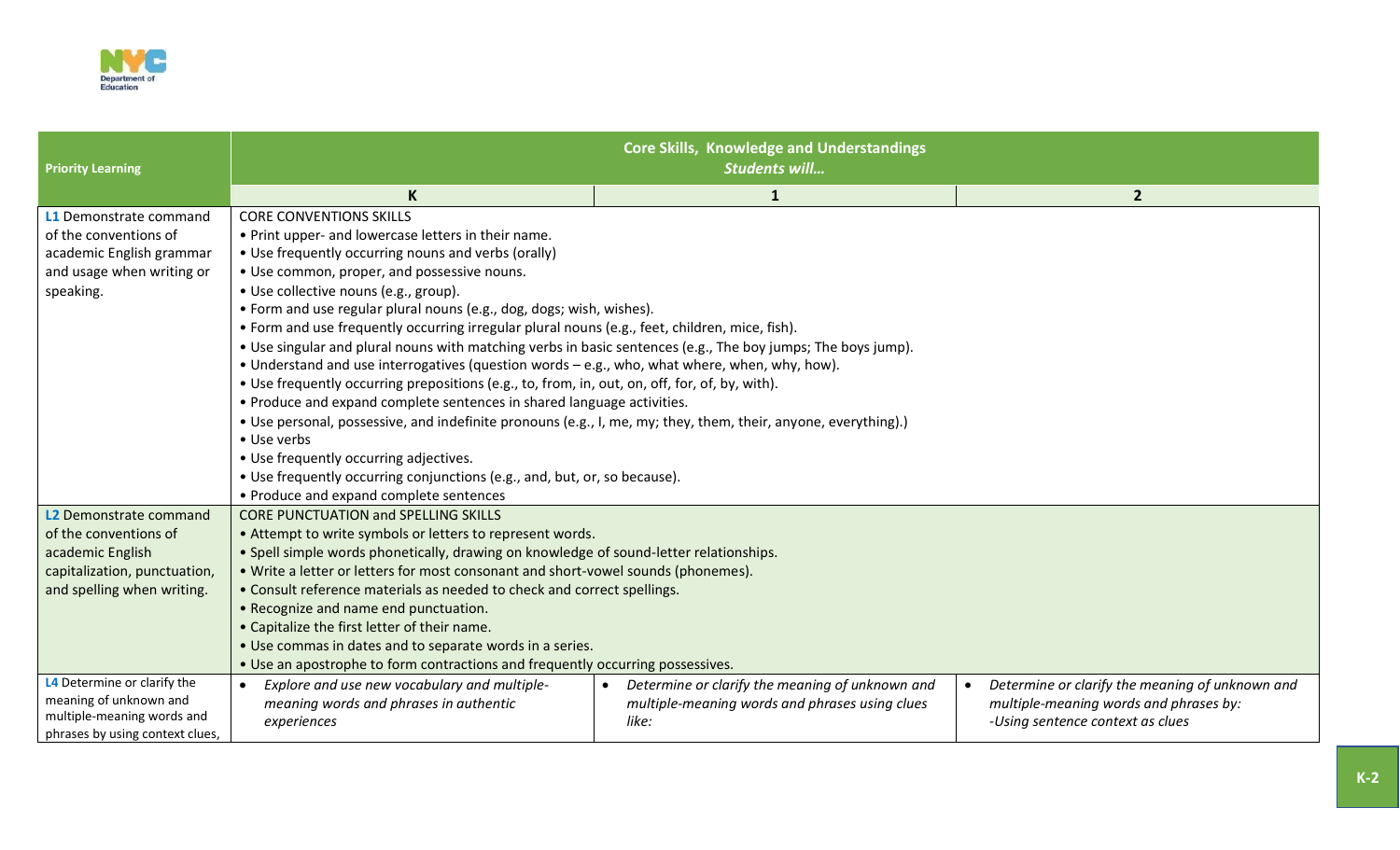

| analyzing meaningful word<br>parts, and consulting general<br>and specialized reference<br>materials, as appropriate.                                                                                                                                                                                                              | Learn and apply new meanings for familiar words<br>Learn how to use word structures to determine<br>meanings of new words   | -Sentence context<br>-Affixes (-un, -pre, -ful)<br>-Root words<br>-Inflections (-s, -ed, -ing)                           | -Adding prefixes to a known word<br>-Using a known root word to determine the<br>meaning of an unknown word with the same root<br>-Using knowledge of know words to predict what<br>compound words mean<br>-Using glossaries/ beginning dictionaries |
|------------------------------------------------------------------------------------------------------------------------------------------------------------------------------------------------------------------------------------------------------------------------------------------------------------------------------------|-----------------------------------------------------------------------------------------------------------------------------|--------------------------------------------------------------------------------------------------------------------------|------------------------------------------------------------------------------------------------------------------------------------------------------------------------------------------------------------------------------------------------------|
| L6 Acquire and accurately use<br>general academic and content-<br>specific words and phrases<br>sufficient for reading, writing,<br>speaking, and listening;<br>demonstrate independence in<br>gathering and applying<br>vocabulary knowledge when<br>considering a word or phrase<br>important to comprehension<br>or expression. | Learn and use words and phrases acquired<br>through conversations, reading and/or being read<br>to, and responding to texts | Learn and use words and phrases acquired through<br>conversations, reading and being read to, and<br>responding to texts | Learn and use words and phrases acquired through<br>conversations, reading and being read to, and<br>responding to texts by identifying real-life<br>connections between words and their use                                                         |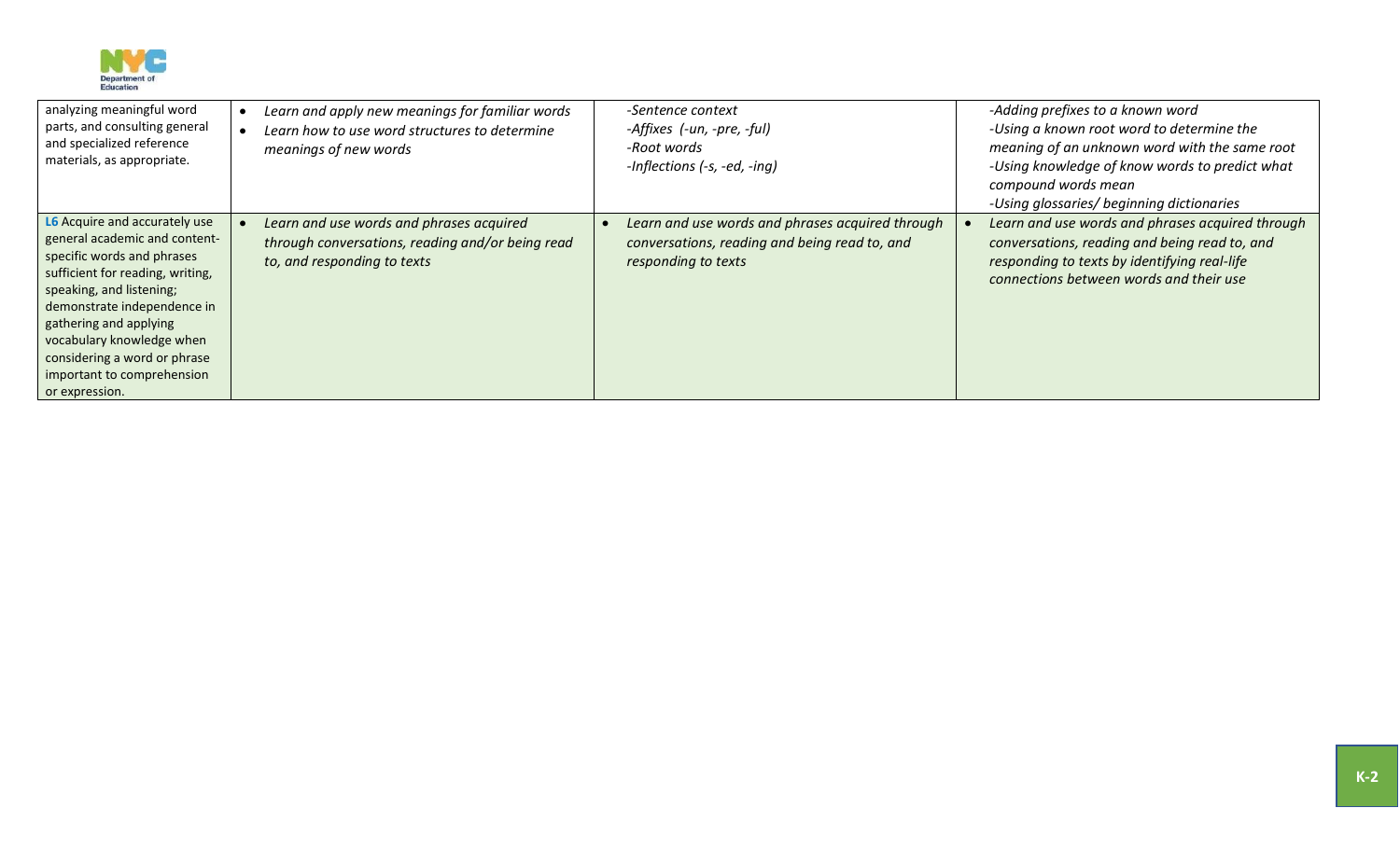

# **Priority Learning for ELA: Grades 3 to 5**

|                                                                                                                                                                                                                                     | <b>Core Skills, Knowledge and Understandings</b>                                                                                                                                                                                                                                                                                                                                                                                                                                                                                                                                                                                                                                                                                                                                                                                                                        |                                                                                                                                                                                                                                                                                                                                                                                                                                                                                                                                                                                                                                                                                                                                                                                                                                                                                                               |                                                                                                                                                                                                                                                                                                                                                                                                                                                                                                                                                                                                                                                                                                                                                                                                                                                                            |
|-------------------------------------------------------------------------------------------------------------------------------------------------------------------------------------------------------------------------------------|-------------------------------------------------------------------------------------------------------------------------------------------------------------------------------------------------------------------------------------------------------------------------------------------------------------------------------------------------------------------------------------------------------------------------------------------------------------------------------------------------------------------------------------------------------------------------------------------------------------------------------------------------------------------------------------------------------------------------------------------------------------------------------------------------------------------------------------------------------------------------|---------------------------------------------------------------------------------------------------------------------------------------------------------------------------------------------------------------------------------------------------------------------------------------------------------------------------------------------------------------------------------------------------------------------------------------------------------------------------------------------------------------------------------------------------------------------------------------------------------------------------------------------------------------------------------------------------------------------------------------------------------------------------------------------------------------------------------------------------------------------------------------------------------------|----------------------------------------------------------------------------------------------------------------------------------------------------------------------------------------------------------------------------------------------------------------------------------------------------------------------------------------------------------------------------------------------------------------------------------------------------------------------------------------------------------------------------------------------------------------------------------------------------------------------------------------------------------------------------------------------------------------------------------------------------------------------------------------------------------------------------------------------------------------------------|
| <b>Priority Learning</b>                                                                                                                                                                                                            |                                                                                                                                                                                                                                                                                                                                                                                                                                                                                                                                                                                                                                                                                                                                                                                                                                                                         | Students will                                                                                                                                                                                                                                                                                                                                                                                                                                                                                                                                                                                                                                                                                                                                                                                                                                                                                                 |                                                                                                                                                                                                                                                                                                                                                                                                                                                                                                                                                                                                                                                                                                                                                                                                                                                                            |
| Standard(s)                                                                                                                                                                                                                         |                                                                                                                                                                                                                                                                                                                                                                                                                                                                                                                                                                                                                                                                                                                                                                                                                                                                         |                                                                                                                                                                                                                                                                                                                                                                                                                                                                                                                                                                                                                                                                                                                                                                                                                                                                                                               |                                                                                                                                                                                                                                                                                                                                                                                                                                                                                                                                                                                                                                                                                                                                                                                                                                                                            |
| R1 Read closely to determine<br>what the text says<br>explicitly/implicitly and make<br>logical inferences from it; cite<br>specific textual evidence when<br>writing or speaking to support<br>conclusions drawn from the<br>text. | Identify and use specific details to support answers<br>to and the development of text-based questions<br>• Use prior knowledge and details to generate ideas<br>not explicitly stated in a text<br>· Identify and use relevant details to support an<br>idea/conclusion about a text                                                                                                                                                                                                                                                                                                                                                                                                                                                                                                                                                                                   | Determine important details/information to monitor<br>comprehension of a text<br>• Recall and use important details/information to<br>convey understanding of a text through writing and<br>discussion<br>• Recall and use details/information when expressing<br>ideas and conclusions about a text though writing<br>and discussion<br>• Draw conclusions about the text based on what is<br>explicitly and implicitly implied<br>• Identify and use relevant details to support an<br>idea/conclusion about a text                                                                                                                                                                                                                                                                                                                                                                                         | • Determine important details/information to monitor<br>comprehension of a text<br>• Recall and use important details/information to<br>convey understanding of a text through writing and<br>discussion<br>• Recall and use details/information when expressing<br>ideas and conclusions about a text though writing<br>and discussion<br>• Identify and use relevant details to support an<br>idea/conclusion about a text.                                                                                                                                                                                                                                                                                                                                                                                                                                              |
| R2 Determine central ideas or<br>themes of a text and analyze<br>their development; summarize<br>the key supporting details and<br>ideas.                                                                                           | • Determine key details in the text that connect back to<br>the theme or central idea<br>• Use and synthesize details presented in the<br>beginning, middle and end of a story to identify the<br>lesson learned/moral of a text<br>O Notice details about the characters' actions,<br>feelings, dialogue and relationships<br>• Use and synthesize details presented throughout the<br>text to identify the central idea; Notice<br>information/details to identify the organization of an<br>informational text's overall structure and simple<br>categories<br>• Recall and use details from a text when summarizing<br>important parts of a story such as, a chapter or a part<br>in which their characters reach a resolution; Recall<br>and use information from a text when summarizing a<br>particular section such as, a heading, subheadings or<br>a diagram. | • Determine key details in the text that connect back to<br>the theme or central idea<br>• Use and synthesize details presented in the<br>beginning, middle and end of a story to identify the<br>lesson learned/moral of a text.<br>Notice details about the characters' actions,<br>$\circ$<br>feelings, dialogue and relationships<br>Use and synthesize details presented throughout the<br>text to identify the central idea; Notice<br>information/details to identify the organization of<br>an informational text's structure such as,<br>description, cause and effect, chronological,<br>sequence, categorization, compare/contrast,<br>problem/solution, or question/answer<br>Recall and use details when summarizing a story to<br>$\bullet$<br>demonstrate an understanding of the characters,<br>plot, theme, and relationships between characters;<br>Recall and use information/details when | Use and synthesize details presented in the<br>beginning, middle and end of a story to identify the<br>lesson learned/moral of a text.<br>Notice details about the characters' actions,<br>$\circ$<br>feelings, dialogue and relationships<br>Use and synthesize details presented throughout the<br>$\bullet$<br>text to identify the central idea; Notice<br>information/details to identify the organization of<br>an informational text's structure such as,<br>description, cause and effect, chronological,<br>sequence, categorization, compare/contrast,<br>problem/solution, or question/ answer<br>Recall and use details when summarizing a story to<br>$\bullet$<br>demonstrate an understanding of the characters,<br>plot, theme, and relationships between characters;<br>Recall and use information/details when<br>summarizing the text to demonstrate an |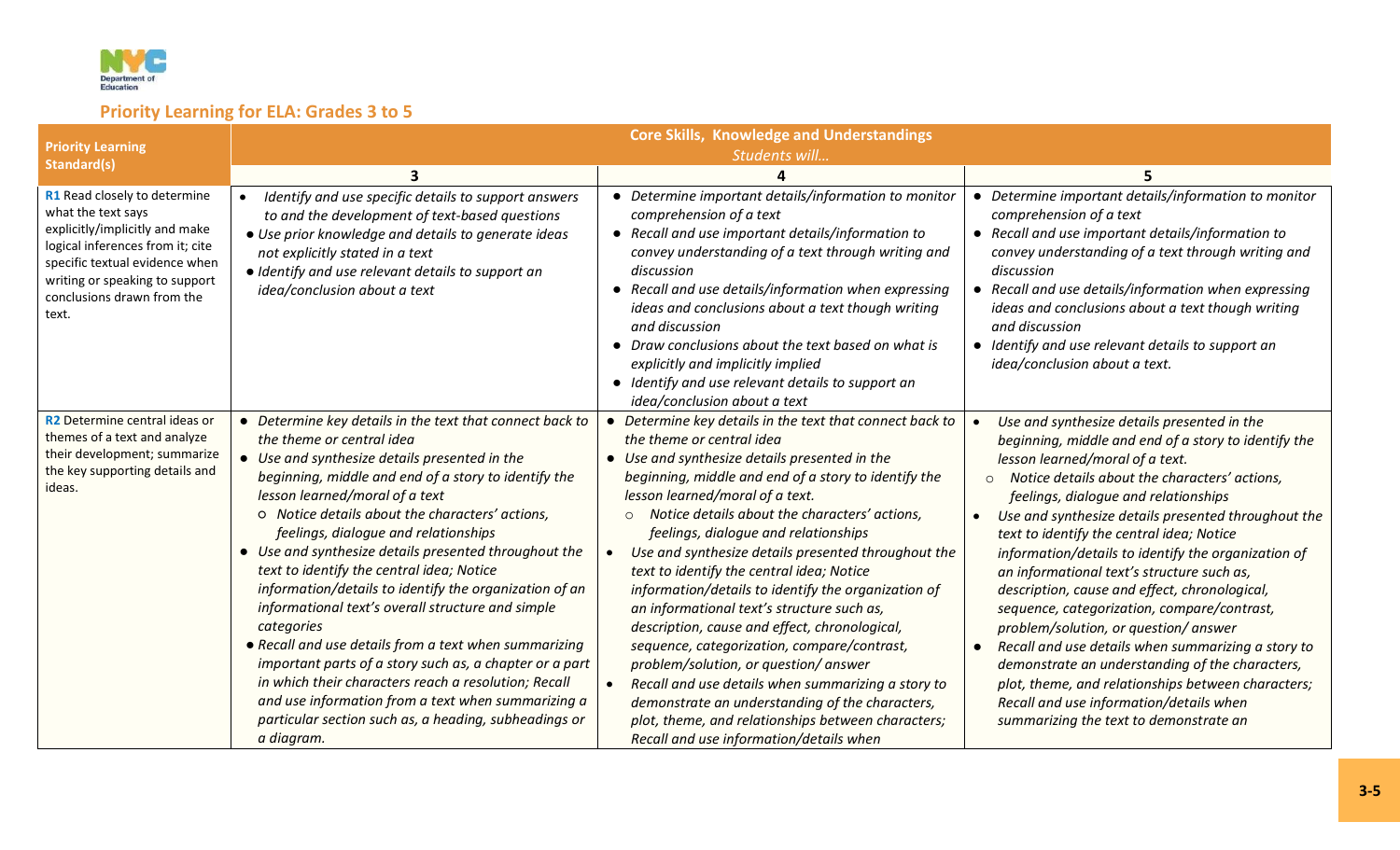

|                                                                                                                                                                                                                     |                                                                                                                                                                                                                                                                                                                                                                                                                                                                                                                                                                                                                                                                                                                                                                                                      | summarizing the text to demonstrate an<br>understanding of the central idea and the text<br>structure                                                                                                                                                                                                                                                                                                                                                                                                                                                                                                                                                                                                                                                                                                           | understanding of the central idea and the text<br>structure                                                                                                                                                                                                                                                          |
|---------------------------------------------------------------------------------------------------------------------------------------------------------------------------------------------------------------------|------------------------------------------------------------------------------------------------------------------------------------------------------------------------------------------------------------------------------------------------------------------------------------------------------------------------------------------------------------------------------------------------------------------------------------------------------------------------------------------------------------------------------------------------------------------------------------------------------------------------------------------------------------------------------------------------------------------------------------------------------------------------------------------------------|-----------------------------------------------------------------------------------------------------------------------------------------------------------------------------------------------------------------------------------------------------------------------------------------------------------------------------------------------------------------------------------------------------------------------------------------------------------------------------------------------------------------------------------------------------------------------------------------------------------------------------------------------------------------------------------------------------------------------------------------------------------------------------------------------------------------|----------------------------------------------------------------------------------------------------------------------------------------------------------------------------------------------------------------------------------------------------------------------------------------------------------------------|
| R4 Interpret words and<br>phrases as they are used in a<br>text, including determining<br>technical, connotative, and<br>figurative meanings, and<br>analyze how specific word<br>choices shape meaning or<br>tone. | Use context clues to solve the meaning of unknown<br>words<br>Notice and use words that signal<br>-a definition or synonym clue<br>-an antonym or opposite clue<br>Notice and use the meaning of the whole sentence<br>or paragraph to figure out what would logically<br>make sense for the meaning of the unfamiliar word<br>Notice and use the context to get the "gist" of an<br>unknown word<br>Use the context of a text to understand:<br>-the connotation of unknown words or phrase<br>-comparisons being made through the use of similes<br>and metaphors<br>-descriptions made through the use of<br>personification, onomatopoeia, idioms and<br>hyperbole<br>Use the context and/or text features of a text to<br>understand the meaning of academic and content<br>specific vocabulary | Use context clues to solve the meaning of unknown<br>words<br>Notice and use words that signal<br>-a definition or synonym clue<br>-an antonym or opposite clue<br>Notice and use the meaning of the whole sentence<br>or paragraph to figure out what would logically<br>make sense for the meaning of the unfamiliar word<br>Notice and use the context to get the "gist" of an<br>unknown word<br>Use the context of a text to understand:<br>-the connotation of unknown words or phrase<br>-comparisons being made through the use of similes<br>and metaphors to further<br>-descriptions made through the use of<br>personification, onomatopoeia, idioms and<br>hyperbole<br>Use the context and/or text features of a text to<br>understand the meaning of academic and content<br>specific vocabulary | Apply understanding of words, phrases, figurative<br>language, academic, and content-specific words to:<br>-convey their understanding of a text<br>-understand the author's attitude about the<br>theme/topic/central idea<br>-identify and explain how they feel as a reader about<br>the theme/topic/central idea |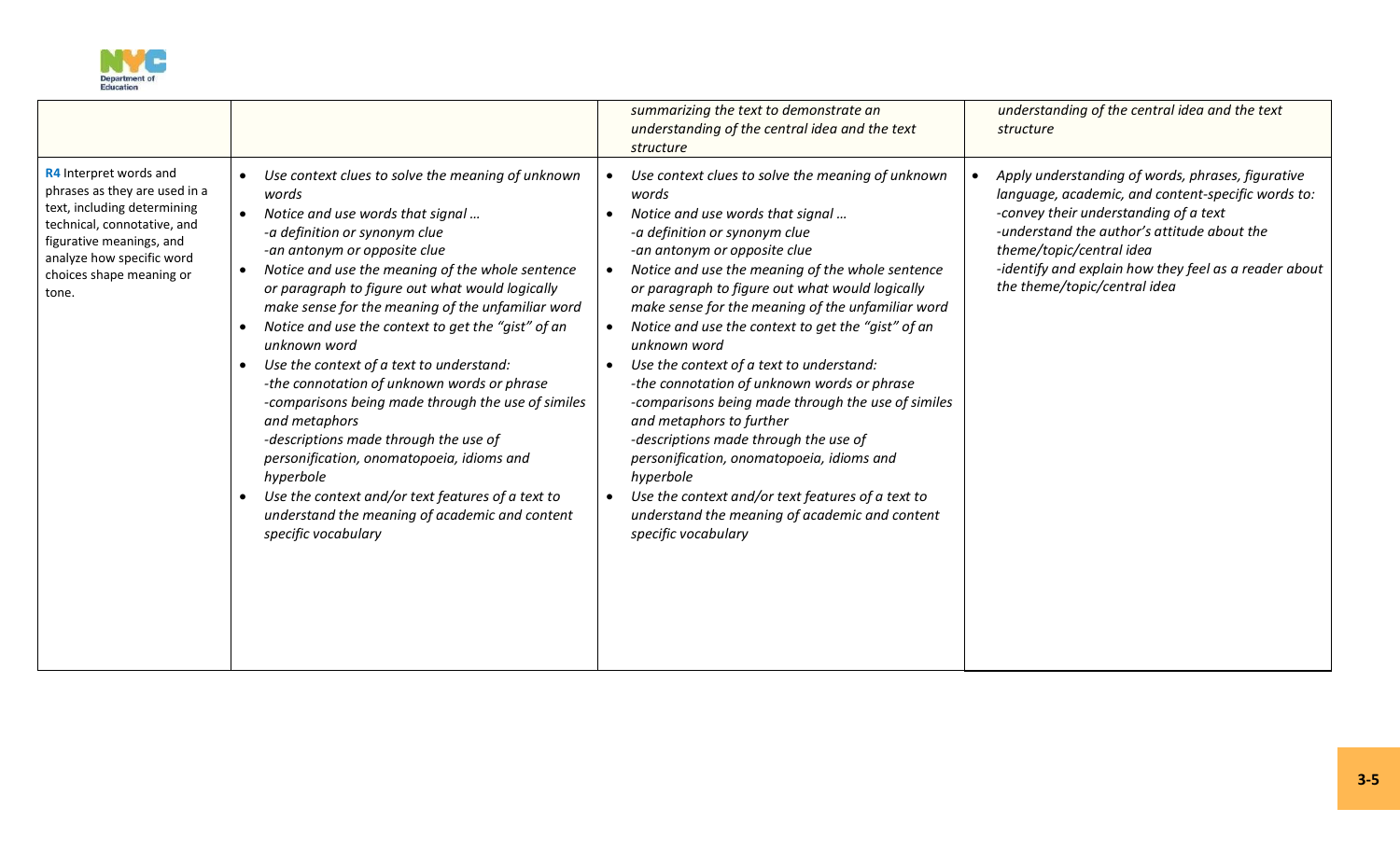

| R7 & 8 Integrate and evaluate<br>content presented in texts,<br>diverse media and formats<br>including the validity of the<br>reasoning as well as the<br>relevance and sufficiency of<br>the evidence. | Recognize when illustrations further support the<br>understanding of the characters, the setting and/or<br>the plot while reading a text<br>Reference illustrations/ text features that provide<br>additional information to support points being<br>made/shared about a story<br>Recognize when text features further support the<br>understanding of a topic and/or the central idea<br>while reading a text<br>Understand the author's purpose for writing a text<br>Identify and state the point/idea an author is<br>making/sharing in a text<br>Describe how the reasons and/or evidence<br>presented are used to support the point or idea an<br>author is making/sharing in a text<br>Draw connections between the reasons/evidence<br>(including illustrations and text features) presented<br>to the point/idea an author is making/sharing in a<br>text | Recognize and explain when illustrations further<br>support the understanding of the characters, the<br>setting and/or the plot while reading a text<br>Describe how the information gathered from the<br>illustrations support points being made and shared<br>about a story<br>Recognize when text features further support the<br>understanding of a topic and/or the central idea<br>while reading a text<br>Understand the author's purpose for writing a text<br>Identify and state the point/idea an author is<br>making/sharing in a text<br>Describe how the reasons and/or evidence<br>presented are used to support the point or idea an<br>author is making/sharing in a text<br>Draw connections between the reasons/evidence<br>(including illustrations and text features) presented<br>to the point/idea an author is making/sharing in a<br>text | Communicate how and why information presented<br>$\bullet$<br>in a variety of ways helps to provide insight into the:<br>-development of literary elements such as, the<br>development of plot, or character development<br>-central idea of a text or the development of an<br>author's argument<br>Determine relevant reasons and evidence and<br>$\bullet$<br>identify how they connect to points and claims in a<br>text<br>Describe how the reasons and evidence presented<br>$\bullet$<br>by an author are used to support an argument or<br>statement of opinion<br>Demonstrate an understanding of which reasons<br>$\bullet$<br>and evidence support an argument or statement of<br>opinion being made by the author |
|---------------------------------------------------------------------------------------------------------------------------------------------------------------------------------------------------------|--------------------------------------------------------------------------------------------------------------------------------------------------------------------------------------------------------------------------------------------------------------------------------------------------------------------------------------------------------------------------------------------------------------------------------------------------------------------------------------------------------------------------------------------------------------------------------------------------------------------------------------------------------------------------------------------------------------------------------------------------------------------------------------------------------------------------------------------------------------------|-------------------------------------------------------------------------------------------------------------------------------------------------------------------------------------------------------------------------------------------------------------------------------------------------------------------------------------------------------------------------------------------------------------------------------------------------------------------------------------------------------------------------------------------------------------------------------------------------------------------------------------------------------------------------------------------------------------------------------------------------------------------------------------------------------------------------------------------------------------------|-------------------------------------------------------------------------------------------------------------------------------------------------------------------------------------------------------------------------------------------------------------------------------------------------------------------------------------------------------------------------------------------------------------------------------------------------------------------------------------------------------------------------------------------------------------------------------------------------------------------------------------------------------------------------------------------------------------------------------|
|---------------------------------------------------------------------------------------------------------------------------------------------------------------------------------------------------------|--------------------------------------------------------------------------------------------------------------------------------------------------------------------------------------------------------------------------------------------------------------------------------------------------------------------------------------------------------------------------------------------------------------------------------------------------------------------------------------------------------------------------------------------------------------------------------------------------------------------------------------------------------------------------------------------------------------------------------------------------------------------------------------------------------------------------------------------------------------------|-------------------------------------------------------------------------------------------------------------------------------------------------------------------------------------------------------------------------------------------------------------------------------------------------------------------------------------------------------------------------------------------------------------------------------------------------------------------------------------------------------------------------------------------------------------------------------------------------------------------------------------------------------------------------------------------------------------------------------------------------------------------------------------------------------------------------------------------------------------------|-------------------------------------------------------------------------------------------------------------------------------------------------------------------------------------------------------------------------------------------------------------------------------------------------------------------------------------------------------------------------------------------------------------------------------------------------------------------------------------------------------------------------------------------------------------------------------------------------------------------------------------------------------------------------------------------------------------------------------|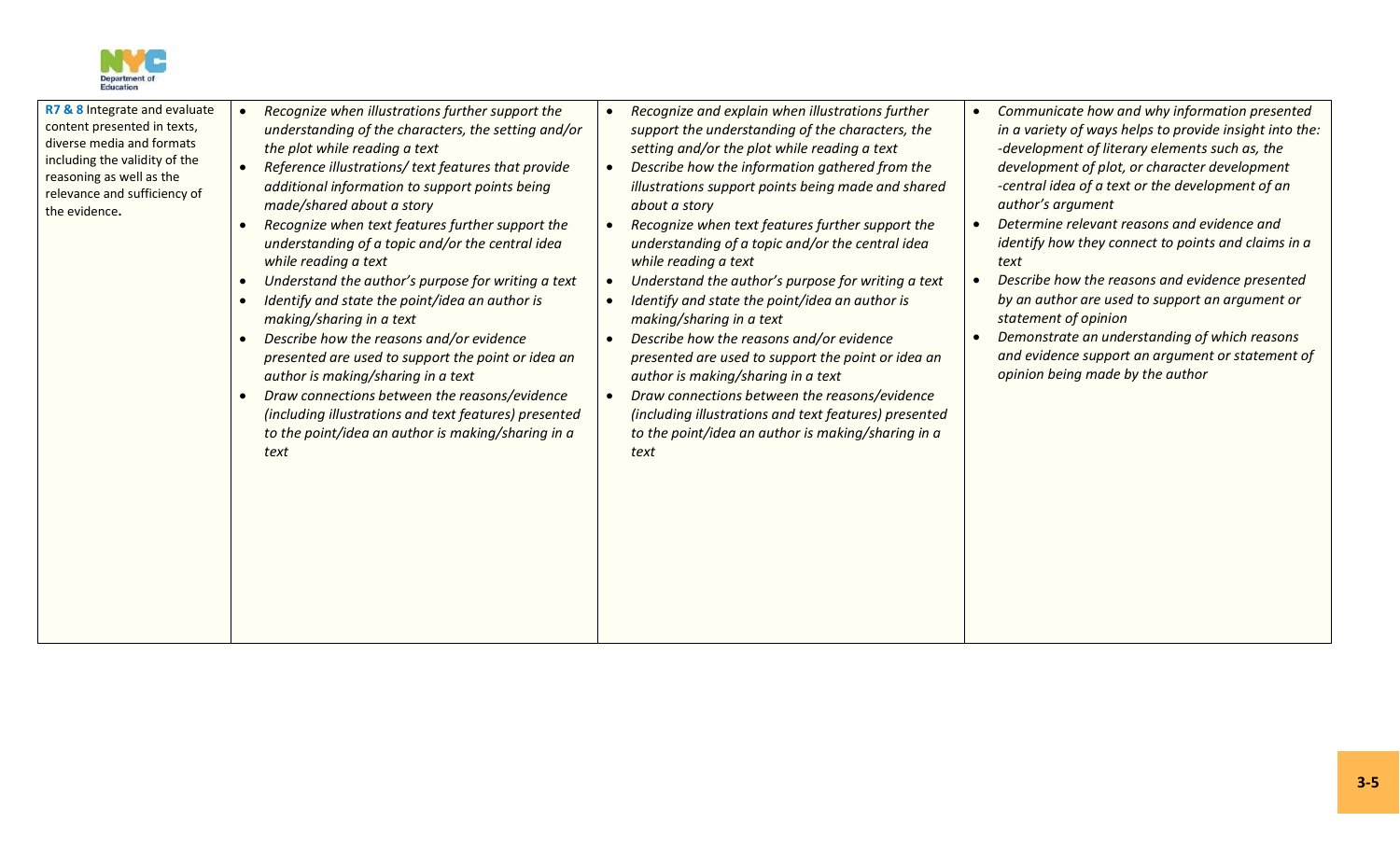

| <b>Priority Learning</b>                                                                                                                                                                                                                         | <b>Core Skills, Knowledge and Understandings</b><br>Students will                                                                                                                                                                                                                                                                                                                                                                                                                                                                                                                                                                                                                                                                                                                                                                                                                                                                                            |                                                                                                                                                                                                                                                                                                                                                                                                                                                                                                                                        |                                                                                                                                                                                                                                                                                                                                                                                                                                                                                                                                                                                           |  |  |  |
|--------------------------------------------------------------------------------------------------------------------------------------------------------------------------------------------------------------------------------------------------|--------------------------------------------------------------------------------------------------------------------------------------------------------------------------------------------------------------------------------------------------------------------------------------------------------------------------------------------------------------------------------------------------------------------------------------------------------------------------------------------------------------------------------------------------------------------------------------------------------------------------------------------------------------------------------------------------------------------------------------------------------------------------------------------------------------------------------------------------------------------------------------------------------------------------------------------------------------|----------------------------------------------------------------------------------------------------------------------------------------------------------------------------------------------------------------------------------------------------------------------------------------------------------------------------------------------------------------------------------------------------------------------------------------------------------------------------------------------------------------------------------------|-------------------------------------------------------------------------------------------------------------------------------------------------------------------------------------------------------------------------------------------------------------------------------------------------------------------------------------------------------------------------------------------------------------------------------------------------------------------------------------------------------------------------------------------------------------------------------------------|--|--|--|
| Standard(s)                                                                                                                                                                                                                                      | 3                                                                                                                                                                                                                                                                                                                                                                                                                                                                                                                                                                                                                                                                                                                                                                                                                                                                                                                                                            | $\boldsymbol{\Lambda}$                                                                                                                                                                                                                                                                                                                                                                                                                                                                                                                 | 5                                                                                                                                                                                                                                                                                                                                                                                                                                                                                                                                                                                         |  |  |  |
| SL 1 Prepare for and<br>participate<br>effectively in a<br>range of<br>conversations and<br>collaborations with<br>diverse partners;<br>express ideas<br>clearly and<br>persuasively, and<br>build on those of<br>others.                        | Participate in different kinds of conversations with<br>$\bullet$<br>different individuals/ groups by following rules for<br>discussions<br>Come to discussions prepared to share knowledge built<br>$\bullet$<br>from reading multiple texts<br>Use knowledge built from reading multiple texts with<br>$\bullet$<br>diverse perspectives in discussions<br>Listen and respond to others by building on ideas and<br>$\bullet$<br>connecting comments of multiple people together<br>Pose questions to clarify or ask for more explanation<br>$\bullet$<br>and connect the ideas expressed to their own<br>understanding<br>Explain their own ideas and understanding of the<br>$\bullet$<br>discussion; consider individual differences when<br>communicating with others<br>Elaborate on their own ideas by providing details and<br>examples<br>Recognize how tone and expression add meaning<br>Use tone and expression to add meaning when<br>speaking | Come to discussions prepared to share knowledge built<br>from reading multiple texts with diverse perspectives<br>Participate in discussion following agreed upon norms<br>$\bullet$<br>Pose questions to clarify or ask for more explanation<br>and connect the ideas expressed to their own<br>understanding<br>Elaborate on their own ideas by providing details and<br>$\bullet$<br>examples<br>Recognize how tone and expression add meaning<br>$\bullet$<br>Use tone and expression to add meaning when<br>$\bullet$<br>speaking | Come to discussions prepared to share knowledge built<br>$\bullet$<br>from reading multiple texts with diverse perspectives<br>Participate in discussion following agreed upon norms<br>Pose and respond to specific questions by elaborating<br>on the remarks of others and connecting the ideas<br>expressed to their own understanding<br>Draw conclusions about information gained in<br>discussion<br>Elaborate on their own ideas by providing details and<br>examples<br>Recognize how tone and expression add meaning<br>Use tone and expression to add meaning when<br>speaking |  |  |  |
| SL 2 & 3 Integrate<br>and evaluate<br>information<br>presented in diverse<br>media and formats<br>(including visual,<br>quantitative, and<br>oral) including a<br>speaker's point of<br>view, reasoning,<br>and use of evidence<br>and rhetoric. | Read texts in diverse formats and determine the central<br>$\bullet$<br>ideas and supporting details<br>Engage in discussions about texts read in diverse<br>$\bullet$<br>formats, both informational and literary, that describe<br>the central ideas and supporting details<br>Listen to the speaker and identity the point/idea the<br>$\bullet$<br>speaker is making/sharing<br>Ask and answer questions to help with understanding<br>$\bullet$<br>of what the speaker has to say and why they are saying<br>that (point of view)                                                                                                                                                                                                                                                                                                                                                                                                                       | Read texts in diverse formats and determine the central<br>ideas and supporting details<br>Paraphrase information gleaned from multiple texts in<br>$\bullet$<br>diverse formats<br>Engage in discussions about texts read in diverse<br>formats<br>Ask and answer questions to help understand the<br>$\bullet$<br>speaker's point of view                                                                                                                                                                                            | Read texts in diverse formats and determine the central<br>ideas and supporting details<br>Summarize information gleaned from multiple texts in<br>diverse formats<br>Engage in discussions about texts read in diverse<br>formats<br>Ask and answer questions to help understand and<br>evaluate the speaker's point of view                                                                                                                                                                                                                                                             |  |  |  |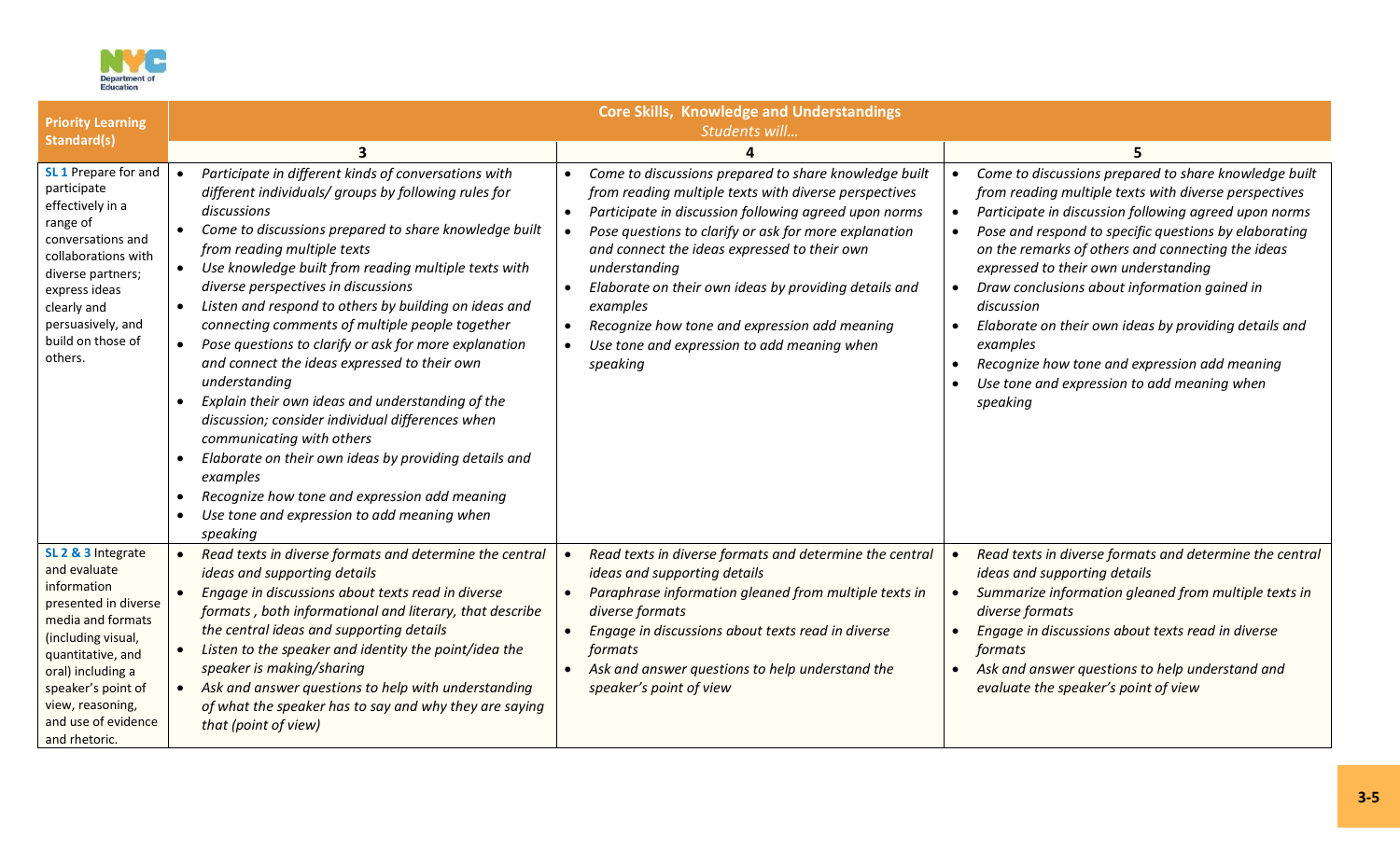

|  | Determine how the reasons and/or evidence presented   | Determine how the reasons and/or evidence presented | Determine how the reasons and/or evidence presented |
|--|-------------------------------------------------------|-----------------------------------------------------|-----------------------------------------------------|
|  | are related to the speaker's point; Analyze if the    | are related to the speaker's point; Analyze if the  | are related to the speaker's point; Evaluate if the |
|  | reasons and evidence are valid and relevant           | reasons and evidence are valid and relevant         | reasons and evidence are valid and relevant         |
|  | State agreement or disagreement with the speaker;     | State agreement or disagreement with the speaker;   | State agreement or disagreement with the speaker;   |
|  | Give reasons and provide evidence to back up thinking | Give reasons and evidence to back up thinking       | Give reasons and evidence to back up thinking that  |
|  |                                                       |                                                     | relate back to specific points the speaker made     |

|                                                                                                                                                                                                                                                | <b>Core Skills, Knowledge and Understandings</b>                                                                                                                                                                                                                                                                                                                                                                                                                                                                                                                                                                                                                               |                                                                                                                                                                                                                                                                                                                                                                                                                                                                                                                                                                                                                                                                                                                                                                      |                                                                                                                                                                                                                                                                                                                                                                                                                                                                                                                                                                                                                                                              |  |  |  |  |
|------------------------------------------------------------------------------------------------------------------------------------------------------------------------------------------------------------------------------------------------|--------------------------------------------------------------------------------------------------------------------------------------------------------------------------------------------------------------------------------------------------------------------------------------------------------------------------------------------------------------------------------------------------------------------------------------------------------------------------------------------------------------------------------------------------------------------------------------------------------------------------------------------------------------------------------|----------------------------------------------------------------------------------------------------------------------------------------------------------------------------------------------------------------------------------------------------------------------------------------------------------------------------------------------------------------------------------------------------------------------------------------------------------------------------------------------------------------------------------------------------------------------------------------------------------------------------------------------------------------------------------------------------------------------------------------------------------------------|--------------------------------------------------------------------------------------------------------------------------------------------------------------------------------------------------------------------------------------------------------------------------------------------------------------------------------------------------------------------------------------------------------------------------------------------------------------------------------------------------------------------------------------------------------------------------------------------------------------------------------------------------------------|--|--|--|--|
| <b>Priority Learning</b><br>Standard(s)                                                                                                                                                                                                        | Students will                                                                                                                                                                                                                                                                                                                                                                                                                                                                                                                                                                                                                                                                  |                                                                                                                                                                                                                                                                                                                                                                                                                                                                                                                                                                                                                                                                                                                                                                      |                                                                                                                                                                                                                                                                                                                                                                                                                                                                                                                                                                                                                                                              |  |  |  |  |
|                                                                                                                                                                                                                                                |                                                                                                                                                                                                                                                                                                                                                                                                                                                                                                                                                                                                                                                                                |                                                                                                                                                                                                                                                                                                                                                                                                                                                                                                                                                                                                                                                                                                                                                                      |                                                                                                                                                                                                                                                                                                                                                                                                                                                                                                                                                                                                                                                              |  |  |  |  |
| W1 Write arguments to<br>support claims in an<br>analysis of substantive<br>topics or texts, using valid<br>reasoning and relevant and<br>sufficient evidence. This<br>may include personal,<br>cultural, textual, and<br>thematic connections | Understand the difference between an opinion and<br>argument<br>Form a claim based on texts read<br>Gather facts and details that support claims well and<br>are logical<br>Provide reasons and evidence that support that claim<br>well and are logical<br>Introduce a claim in a short and extended written<br>responses independently and/or with guidance that<br>includes a few supporting reasons<br>Use language when writing arguments that:<br>-Is precise, content-specific vocabulary<br>-Uses linking words and phrases to connect ideas<br>Put the skills above together to write an argument to<br>support claim(s) using clear reasons and relevant<br>evidence | Understand how to make claims more precise<br>Gather facts and details that support claims well<br>from various sources<br>Organize reasons and evidence logically that support<br>claims based on facts and details<br>Use language when writing arguments that:<br>-Is precise, content-specific vocabulary<br>-Transitional words and phrases to connect ideas<br>Write a concluding statement or section that relate<br>$\bullet$<br>back to the argument presented<br>Introduce a precise claim in paragraphs and sections<br>using evidence from multiple texts about the same<br>topic or texts across multiple genres<br>Put the skills above together to write an argument to<br>$\bullet$<br>support claim(s) using clear reasons and relevant<br>evidence | Refine claims to be more precise<br>Gather facts and details that support claims well<br>from various sources<br>Gather and organize reasons and evidence logically<br>Order reasons logically as the argument builds and<br>support the claim well<br>Use language when writing arguments that is:<br>-Precise, content-specific vocabulary<br>-Transitional words and phrases to connect ideas<br>Write a concluding statement or section that relate<br>$\bullet$<br>back to the argument presented<br>Understand the style and tone of various types of<br>argument writing<br>Make choices about the style and tone of the writing<br>based on the task |  |  |  |  |
| <b>W2</b> Write<br>informative/explanatory<br>texts to examine and<br>convey complex ideas and<br>information clearly and<br>accurately through the<br>effective selection,                                                                    | Gather information such as facts, definition and<br>details from multiple informational texts about a<br>topic<br>Based on texts read, choose topics to write about<br>Introduce a topic by organizing related information<br>from various sources together                                                                                                                                                                                                                                                                                                                                                                                                                    | Gather facts, definition, concrete details and other<br>$\bullet$<br>relevant information from multiple informational<br>texts about a topic<br>Based on texts read, choose topics to write about<br>$\bullet$                                                                                                                                                                                                                                                                                                                                                                                                                                                                                                                                                       | Gather facts, definition, concrete details and other<br>relevant information from multiple informational<br>texts about a topic<br>Based on texts read, choose topics to write about                                                                                                                                                                                                                                                                                                                                                                                                                                                                         |  |  |  |  |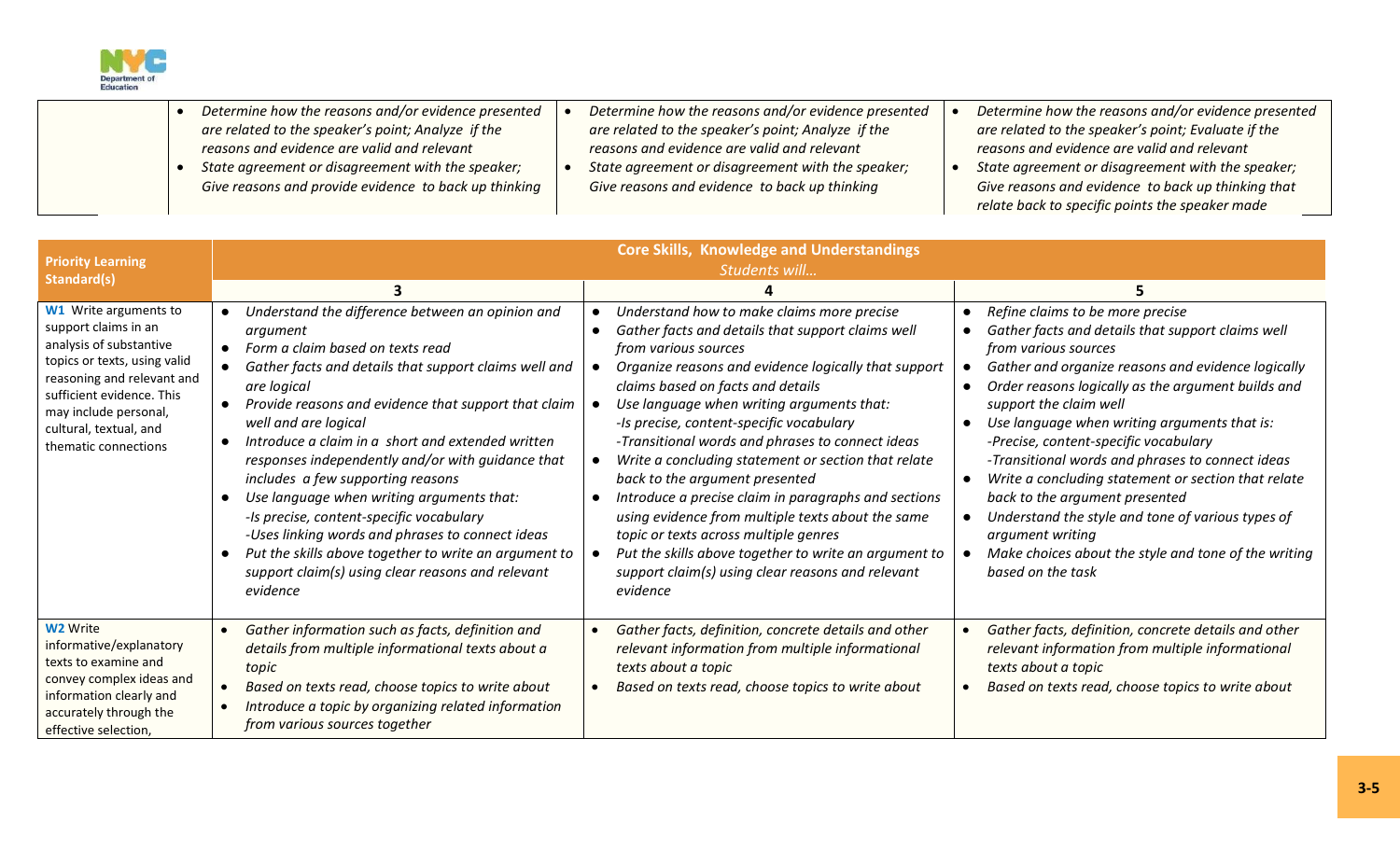

| organization. This may<br>include personal, cultural,<br>textual, and thematic<br>connections.                                                                                                                                                                                | Add facts, definitions, details and illustrations to<br>$\bullet$<br>develop a topic<br>Use language that:<br>$\bullet$<br>-Is precise and content-specific<br>-Uses linking words and phrases to connect ideas<br>Include a closing statement or section as a part of<br>$\bullet$<br>their writing piece<br>Put the skills above together to write an<br>$\bullet$<br>informational/expository texts that explores a topic<br>and conveys ideas and information that develop<br>points on that topic | Introduce a topic clearly by providing a general focus<br>$\bullet$<br>and organizing related information logically from<br>various sources together<br>Add facts, definitions, concrete details and other<br>$\bullet$<br>relevant information to develop a topic<br>Include text features, illustrations and multimedia<br>$\bullet$<br>Organize writing into paragraphs and sections<br>$\bullet$<br>Use language that:<br>$\bullet$<br>-Is precise and content-specific<br>-Uses transitional words and phrases to connect<br>ideas and concepts<br>Put the skills above together to write an<br>informational/expository text that explores a topic<br>and conveys ideas and information that develop<br>points on that topic<br>Include a closing statement or section that connects<br>back to information presented<br>Put the skills above together to write an<br>informational/expository texts that explores a topic<br>and conveys ideas and information relevant to the<br>topic | Introduce a topic clearly by providing a general focus<br>and organizing related information logically from<br>various sources together<br>Add facts, definitions, concrete details, quotations or<br>other relevant information to develop a topic<br>Include text features, illustrations and multimedia<br>Clearly organized writing using headings, paragraphs<br>and sections<br>Use language that:<br>-Is precise and content-specific<br>-Uses transition/linking words appropriately, phrases<br>and clauses to connect ideas and concepts<br>Put the skills above together to write an<br>informational/expository text that explores a topic<br>and conveys ideas and information that develop<br>points on that topic<br>Include a closing statement or section that connects<br>back to information presented<br>Understand the styles related to this type of writing<br>Make choices about the style and tone of the writing<br>based on the task or subject<br>Put the skills above together to write an<br>informational/expository texts that explores a topic<br>and conveys ideas and information relevant to the<br>topic |
|-------------------------------------------------------------------------------------------------------------------------------------------------------------------------------------------------------------------------------------------------------------------------------|--------------------------------------------------------------------------------------------------------------------------------------------------------------------------------------------------------------------------------------------------------------------------------------------------------------------------------------------------------------------------------------------------------------------------------------------------------------------------------------------------------|------------------------------------------------------------------------------------------------------------------------------------------------------------------------------------------------------------------------------------------------------------------------------------------------------------------------------------------------------------------------------------------------------------------------------------------------------------------------------------------------------------------------------------------------------------------------------------------------------------------------------------------------------------------------------------------------------------------------------------------------------------------------------------------------------------------------------------------------------------------------------------------------------------------------------------------------------------------------------------------------|-----------------------------------------------------------------------------------------------------------------------------------------------------------------------------------------------------------------------------------------------------------------------------------------------------------------------------------------------------------------------------------------------------------------------------------------------------------------------------------------------------------------------------------------------------------------------------------------------------------------------------------------------------------------------------------------------------------------------------------------------------------------------------------------------------------------------------------------------------------------------------------------------------------------------------------------------------------------------------------------------------------------------------------------------------------------------------------------------------------------------------------------------|
| <b>W3</b> Write narratives to<br>develop real or imagined<br>experiences or events using<br>effective techniques, well-<br>chosen details, and well-<br>structured event<br>sequences. Narratives may<br>include personal, cultural,<br>textual, and thematic<br>connections. | Engage with multiple narrative literary texts to study<br>$\bullet$<br>effective narrative techniques<br>Use familiar experiences or texts as mentors to<br>$\bullet$<br>create narratives that are real or imagined<br>Introduce narrator and/characters and situation<br>$\bullet$<br>Develop the experiences and events of characters or<br>show characters' responses to situations using<br>description of actions, thoughts and feelings                                                         | Engage with multiple narrative literary texts to study<br>$\bullet$<br>effective narrative techniques<br>Use familiar experiences or texts as mentors to<br>$\bullet$<br>create narratives that are real or imagined<br>Introduce narrator and/characters and situation<br>$\bullet$<br>Develop the experiences and events of characters or<br>$\bullet$<br>show characters' responses to situations using<br>dialogue and description of actions, thoughts and<br>feelings                                                                                                                                                                                                                                                                                                                                                                                                                                                                                                                    | Engage with multiple narrative literary texts to study<br>effective narrative techniques<br>Use familiar experiences or texts as mentors to<br>create narratives that are real or imagined<br>Introduce narrator and/characters and situation<br>Develop the experiences and events of characters or<br>show characters' responses to situations using<br>dialogue and description of actions, thoughts and<br>feelings                                                                                                                                                                                                                                                                                                                                                                                                                                                                                                                                                                                                                                                                                                                       |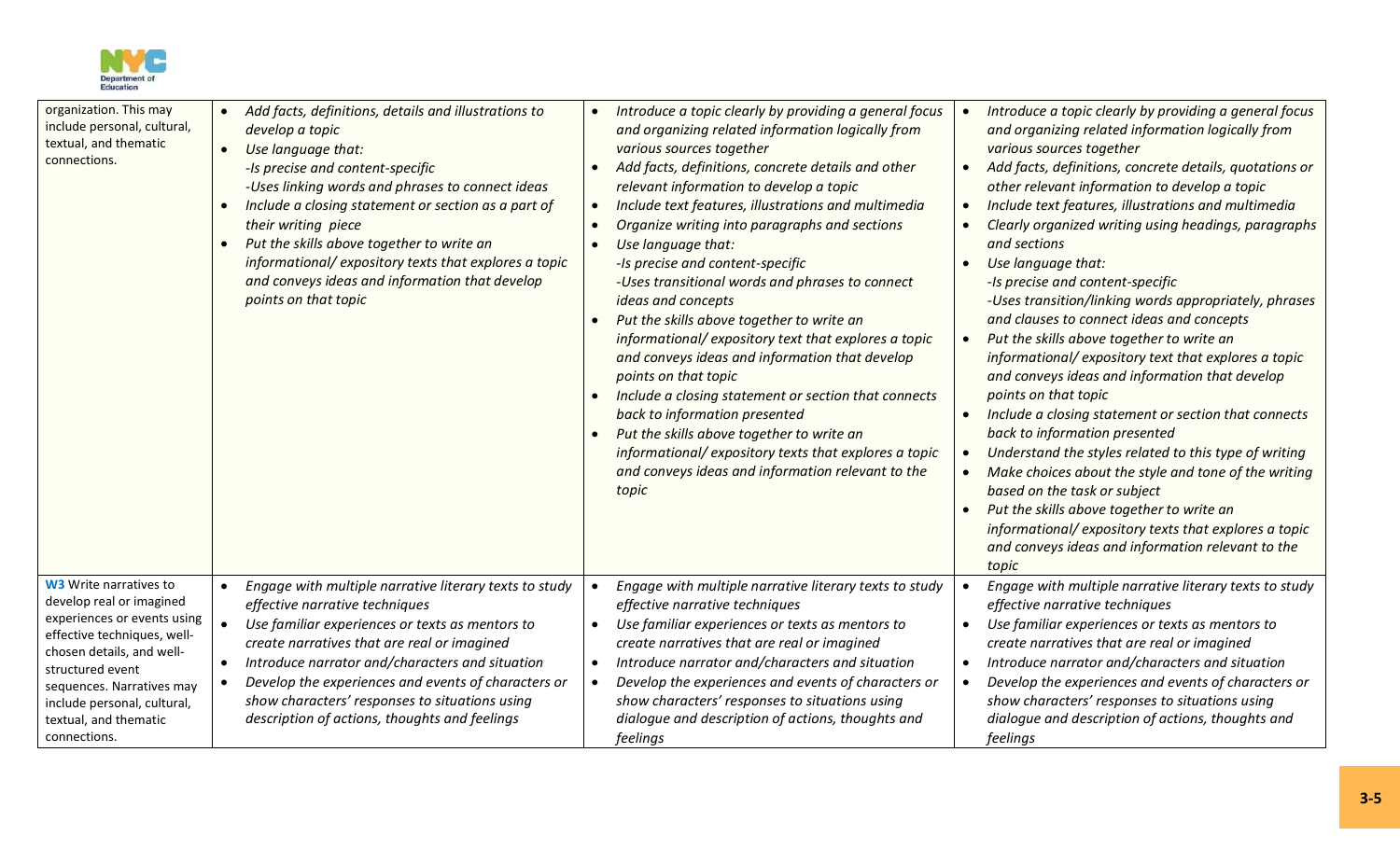

| <b>W7 Gather relevant</b>                                                                                                                                                | Create a clear sequence of events and experiences in<br>$\bullet$<br>the story<br>Use temporal words to signal the event order<br>Add descriptive details to illustrate events in the<br>story<br>Provide a sense of closure to narrative<br>Put the skills above together to write narratives<br><b>Gather information from multiple texts/sources</b> | Create a clear sequence of events and experiences in<br>the story<br>Use transitional word/phrases to signal the event<br>order<br>Add concrete words/phrases and vivid sensory<br>details to convey experiences and events to evoke<br>feeling and capture the reader's attention<br>Provide a conclusion that provides a sense of closure<br>and follows the narrated experiences and events<br>Put the skills above together to write narratives<br>Gather information from multiple texts/sources | Create a clear sequence of events and experiences in<br>the story<br>Use a variety of transitional word/phrases/clauses to<br>signal the event order<br>Add concrete words/phrases and vivid sensory<br>details to convey experiences and events precisely to<br>evoke feeling and capture the reader's attention<br>Provide a conclusion that provides a sense of closure<br>and follows the narrated experiences and events<br>Put the skills above together to write narratives<br>Gather information from multiple texts/sources |
|--------------------------------------------------------------------------------------------------------------------------------------------------------------------------|---------------------------------------------------------------------------------------------------------------------------------------------------------------------------------------------------------------------------------------------------------------------------------------------------------------------------------------------------------|-------------------------------------------------------------------------------------------------------------------------------------------------------------------------------------------------------------------------------------------------------------------------------------------------------------------------------------------------------------------------------------------------------------------------------------------------------------------------------------------------------|--------------------------------------------------------------------------------------------------------------------------------------------------------------------------------------------------------------------------------------------------------------------------------------------------------------------------------------------------------------------------------------------------------------------------------------------------------------------------------------------------------------------------------------|
| information from multiple<br>sources, assess the<br>credibility and accuracy of<br>each source, and integrate<br>the information in writing<br>while avoiding plagiarism | about a topic<br><b>Recall relevant information from experiences</b><br><b>Gather information from multiple sources</b><br>Collect notes on relevant information from multiple<br>sources<br>Sort evidence and information into categories<br>$\bullet$                                                                                                 | about a topic<br><b>Recall relevant information from experiences</b><br><b>Gather information from multiple sources</b><br>Collect notes on relevant information from multiple<br>sources<br>Sort evidence and information into categories<br>Provide a list of sources                                                                                                                                                                                                                               | about a topic<br><b>Recall relevant information from experiences</b><br>Gather information from multiple sources and<br>consolidate notes on relevant information from<br>multiple sources<br>Summarize/paraphrase evidence and information<br>from multiple sources in a way that avoids<br>plagiarism<br>Provide a list of sources                                                                                                                                                                                                 |

| <b>Priority Learning</b><br>Standard(s)                                                                            | <b>Core Skills, Knowledge and Understandings</b><br>Students will                                                                                                                                                                                                                                                      |                                                                                                                                                                                                                                                    |  |  |  |  |
|--------------------------------------------------------------------------------------------------------------------|------------------------------------------------------------------------------------------------------------------------------------------------------------------------------------------------------------------------------------------------------------------------------------------------------------------------|----------------------------------------------------------------------------------------------------------------------------------------------------------------------------------------------------------------------------------------------------|--|--|--|--|
|                                                                                                                    |                                                                                                                                                                                                                                                                                                                        |                                                                                                                                                                                                                                                    |  |  |  |  |
| L1 Demonstrate command of the<br>conventions of academic English<br>grammar and usage when writing<br>or speaking. | <b>CORE CONVENTIONS SKILLS</b><br>• Produce simple, compound, and complex sentences.<br>• Use relative pronouns (who, whose, whom, which, that) and relative adverbs (where, when, why).<br>• Form and use regular and irregular plural nouns.<br>• Use abstract nouns.<br>• Form and use regular and irregular verbs. | • Explain the function of nouns, pronouns, verbs, adjectives, and adverbs in general as well as in particular sentences.<br>• Explain the function of conjunctions, prepositions, and interjections in general as well as in particular sentences. |  |  |  |  |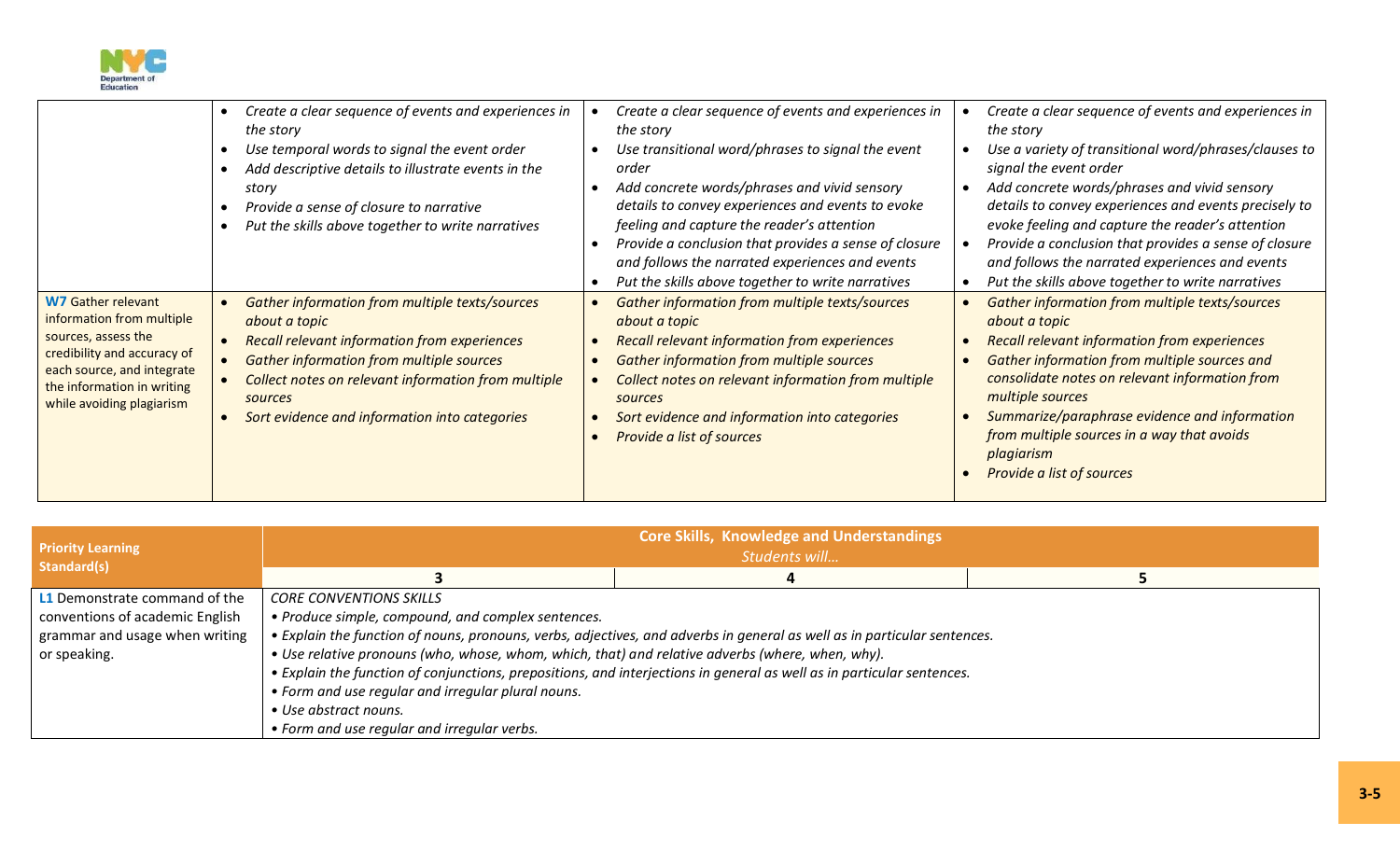

|                                     | • Form and use the simple verb tenses (e.g., I walked; I walk; I will walk).                       |                                                                                                                                                                               |                                                    |  |  |  |  |
|-------------------------------------|----------------------------------------------------------------------------------------------------|-------------------------------------------------------------------------------------------------------------------------------------------------------------------------------|----------------------------------------------------|--|--|--|--|
|                                     | • Form and use the progressive verb tenses (e.g., I was walking; I am walking; I will be walking). |                                                                                                                                                                               |                                                    |  |  |  |  |
|                                     | • Form and use the perfect verb tenses (e.g., I had walked; I have walked; I will have walked).    |                                                                                                                                                                               |                                                    |  |  |  |  |
|                                     | • Use verb tense to convey various times, sequences, states, and conditions.                       |                                                                                                                                                                               |                                                    |  |  |  |  |
|                                     | • Recognize and correct inappropriate shifts in verb tense.                                        |                                                                                                                                                                               |                                                    |  |  |  |  |
|                                     | • Ensure subject-verb and pronoun-antecedent agreement.                                            |                                                                                                                                                                               |                                                    |  |  |  |  |
|                                     | • Use coordinating and subordinating conjunctions.                                                 |                                                                                                                                                                               |                                                    |  |  |  |  |
|                                     | • Use and identify prepositional phrases.                                                          |                                                                                                                                                                               |                                                    |  |  |  |  |
|                                     | . Produce complete sentences, recognizing and correcting inappropriate fragments and run-ons.      |                                                                                                                                                                               |                                                    |  |  |  |  |
|                                     | • Correctly use frequently confused words (e.g., to, too, two; there, their).                      |                                                                                                                                                                               |                                                    |  |  |  |  |
| L2 Demonstrate command of the       | CORE PUNCTUATION and SPELLING SKILLS                                                               |                                                                                                                                                                               |                                                    |  |  |  |  |
| conventions of academic English     | • Capitalize appropriate words in titles.                                                          |                                                                                                                                                                               |                                                    |  |  |  |  |
| capitalization, punctuation, and    | • Use correct capitalization.                                                                      |                                                                                                                                                                               |                                                    |  |  |  |  |
| spelling when writing.              | • Use commas in addresses.                                                                         |                                                                                                                                                                               |                                                    |  |  |  |  |
|                                     | • Use commas and quotation marks in dialogue.                                                      |                                                                                                                                                                               |                                                    |  |  |  |  |
|                                     | • Use a comma before a coordinating conjunction in a compound sentence.                            |                                                                                                                                                                               |                                                    |  |  |  |  |
|                                     | . Use a comma to separate an introductory element from the rest of the sentence.                   |                                                                                                                                                                               |                                                    |  |  |  |  |
|                                     | • Use punctuation to separate items in a series.                                                   |                                                                                                                                                                               |                                                    |  |  |  |  |
|                                     | • Form and use possessives.                                                                        |                                                                                                                                                                               |                                                    |  |  |  |  |
|                                     |                                                                                                    | • Use conventional spelling for high-frequency and other studied words, and to add suffixes to base words (e.g., sitting, smiled, cries, happiness).                          |                                                    |  |  |  |  |
|                                     |                                                                                                    | • Use spelling patterns, rules, and generalizations (e.g., word families, position-based spellings, syllable patterns, ending rules, meaningful word parts) in writing words. |                                                    |  |  |  |  |
| L4 Determine or clarify the meaning | Use a range of strategies to determine or clarify<br>$\bullet$                                     | Use a range of strategies to determine or clarify<br>$\bullet$                                                                                                                | Use a range of strategies to determine or clarify  |  |  |  |  |
| of unknown and multiple-meaning     | the meaning of unknown words such as:                                                              | the meaning of unknown words such as:                                                                                                                                         | the meaning of unknown words such as:              |  |  |  |  |
| words and phrases by using context  | - Use of sentence-level context for words multiple                                                 | - Sentence-level context clues (e.g., definitions,                                                                                                                            | - Sentence-level context clues (e.g., cause/effect |  |  |  |  |
| clues, analyzing meaningful word    | meanings                                                                                           | examples or restatements) for words with                                                                                                                                      | relationships and comparisons) for words with      |  |  |  |  |
| parts, and consulting general and   | - Knowledge of affixes and root words and how                                                      | multiple meanings as well as when there is                                                                                                                                    | multiple meanings as well as when there is         |  |  |  |  |
| specialized reference materials, as | they can be used to determine meaning                                                              | sufficient supporting information in surrounding                                                                                                                              | sufficient supporting information in surrounding   |  |  |  |  |
| appropriate.                        | - Use of beginning dictionaries or glossaries                                                      | text                                                                                                                                                                          | text                                               |  |  |  |  |
|                                     |                                                                                                    | - Knowledge of grade-appropriate Greek and                                                                                                                                    | - Knowledge of grade-appropriate Greek and         |  |  |  |  |
|                                     |                                                                                                    | Latin affixes and root words                                                                                                                                                  | Latin affixes and root words                       |  |  |  |  |
|                                     |                                                                                                    | - Reference materials (dictionaries, glossaries,                                                                                                                              | - Reference materials (dictionaries, glossaries,   |  |  |  |  |
|                                     |                                                                                                    | thesauruses)                                                                                                                                                                  | thesauruses)                                       |  |  |  |  |
| L6 Acquire and accurately use       | Acquire and accurately use conversational, general                                                 | Acquire and accurately use conversational, general                                                                                                                            | Acquire and accurately use conversational, general |  |  |  |  |
| general academic and content-       | academic, and content-specific words and phrases,                                                  | academic, and content-specific words and phrases,                                                                                                                             | academic, and content-specific words and phrases,  |  |  |  |  |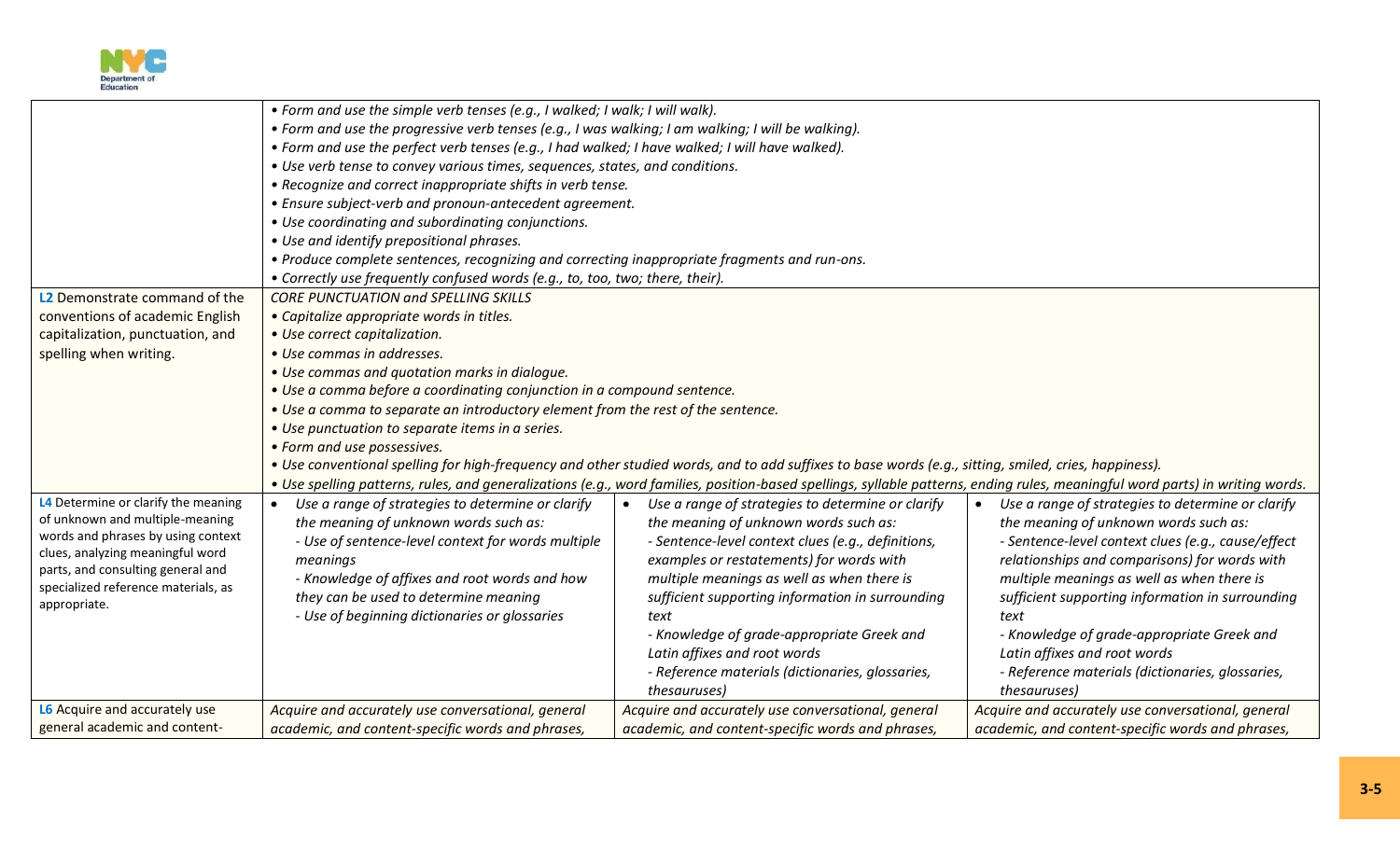

| specific words and phrases        | including those that signal spatial and temporal     | including those that signal spatial and temporal     | including those that signal spatial and temporal     |
|-----------------------------------|------------------------------------------------------|------------------------------------------------------|------------------------------------------------------|
| sufficient for reading, writing,  | relationships (e.g., After dinner that night we went | relationships (e.g., After dinner that night we went | relationships (e.g., After dinner that night we went |
| speaking, and listening;          | out for dessert.)                                    | out for dessert.)                                    | out for dessert.)                                    |
| demonstrate independence in       |                                                      |                                                      |                                                      |
| gathering and applying vocabulary |                                                      |                                                      |                                                      |
| knowledge when considering a      |                                                      |                                                      |                                                      |
| word or phrase important to       |                                                      |                                                      |                                                      |
| comprehension or expression.      |                                                      |                                                      |                                                      |
|                                   |                                                      |                                                      |                                                      |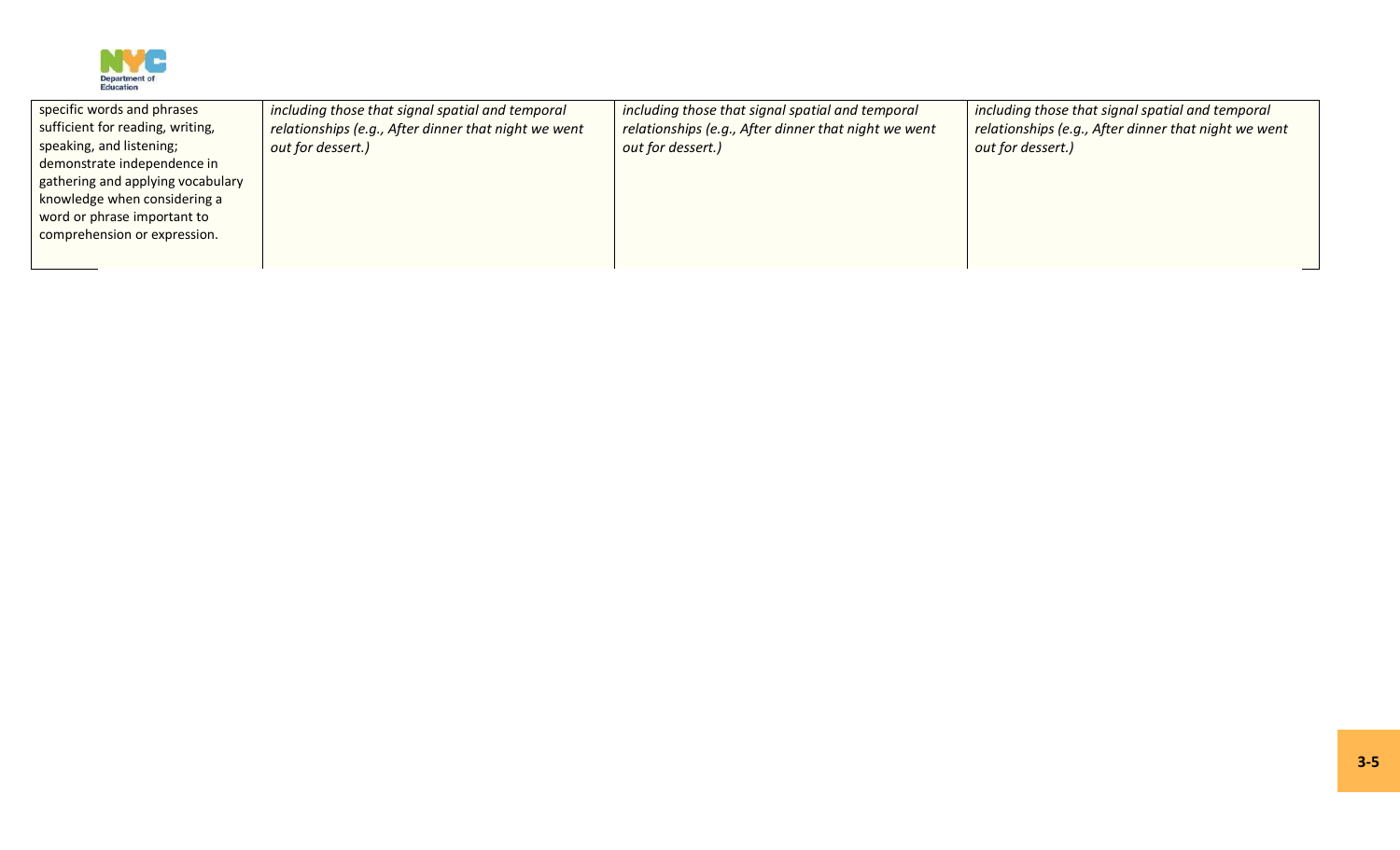

# **Priority Learning for ELA: Grades 6 to 8**

|                                                                                                                                                                                                                               | <b>Core Skills, Knowledge and Understandings</b>                                                                                                                                                                                                                                                                                                                                                                                                                                                                                                                                                                                                                      |                                                                                                                                                                                                                                                                                                                                                                                                                                                                                                                                                                                                                   |                                                                                                                                                                                                                                                                                                                                                                                                                                                                                                                                                                                                                                                                                                                                                                                                                         |  |  |  |  |
|-------------------------------------------------------------------------------------------------------------------------------------------------------------------------------------------------------------------------------|-----------------------------------------------------------------------------------------------------------------------------------------------------------------------------------------------------------------------------------------------------------------------------------------------------------------------------------------------------------------------------------------------------------------------------------------------------------------------------------------------------------------------------------------------------------------------------------------------------------------------------------------------------------------------|-------------------------------------------------------------------------------------------------------------------------------------------------------------------------------------------------------------------------------------------------------------------------------------------------------------------------------------------------------------------------------------------------------------------------------------------------------------------------------------------------------------------------------------------------------------------------------------------------------------------|-------------------------------------------------------------------------------------------------------------------------------------------------------------------------------------------------------------------------------------------------------------------------------------------------------------------------------------------------------------------------------------------------------------------------------------------------------------------------------------------------------------------------------------------------------------------------------------------------------------------------------------------------------------------------------------------------------------------------------------------------------------------------------------------------------------------------|--|--|--|--|
| <b>Priority Learning Standard(s)</b>                                                                                                                                                                                          | Students will                                                                                                                                                                                                                                                                                                                                                                                                                                                                                                                                                                                                                                                         |                                                                                                                                                                                                                                                                                                                                                                                                                                                                                                                                                                                                                   |                                                                                                                                                                                                                                                                                                                                                                                                                                                                                                                                                                                                                                                                                                                                                                                                                         |  |  |  |  |
|                                                                                                                                                                                                                               |                                                                                                                                                                                                                                                                                                                                                                                                                                                                                                                                                                                                                                                                       |                                                                                                                                                                                                                                                                                                                                                                                                                                                                                                                                                                                                                   | ጸ                                                                                                                                                                                                                                                                                                                                                                                                                                                                                                                                                                                                                                                                                                                                                                                                                       |  |  |  |  |
| R1 Read closely to determine what<br>the text says explicitly/implicitly<br>and make logical inferences from it;<br>cite specific textual evidence when<br>writing or speaking to support<br>conclusions drawn from the text. | Look critically at the elements, structures and<br>$\bullet$<br>ideas in texts, whether explicit or implicit<br>Identify essential ideas, elements and structures in<br>texts, making the determination between what is<br>relevant and what isn't<br>Use information gleaned from analysis of the text<br>$\bullet$<br>to support inferences<br>Using relevant evidence to explain analysis of texts<br>$\bullet$<br>in writing and/or discourse<br>Distinguish between relevant and irrelevant<br>$\bullet$<br>textual evidence to support conclusions and<br>inferences<br>Engage in a structured academic discussion that<br>focuses on a text that has been read | Look critically at the elements, structures and<br>ideas in texts, whether explicit or implicit<br>Identify essential ideas, elements and structures in<br>texts, making the determination between what is<br>relevant and what isn't<br>Use information gleaned from analysis of the text<br>to support inferences<br>Using relevant evidence to explain analysis of texts<br>in writing and/or discourse<br>Distinguish between relevant and irrelevant<br>textual evidence to support conclusions and<br>inferences<br>Engage in a structured academic discussion that<br>focuses on a text that has been read | Look critically at the elements, structures and<br>$\bullet$<br>ideas in texts, whether explicit or implicit<br>Distinguish between relevant evidence and strong<br>relevant evidence.<br>Identify essential ideas, elements and structures in<br>texts, making the determination between what is<br>relevant and what isn't<br>Cite evidence from the text that supports the<br>inferences and conclusions drawn<br>Use information gleaned from analysis of the text<br>$\bullet$<br>to support inferences<br>Using relevant evidence to explain analysis of texts<br>$\bullet$<br>in writing and/or discourse<br>Distinguish strongly relevant textual evidence in<br>$\bullet$<br>relation to conclusions and inferences<br>Engage in a structured academic discussion that<br>focuses on a text that has been read |  |  |  |  |
| R <sub>2</sub> Determine central ideas or<br>themes of a text and analyze their<br>development; summarize the key<br>supporting details and ideas.                                                                            | Identify key supporting details and how they<br>$\bullet$<br>develop across<br>Use key supporting details to determine the theme<br>$\bullet$<br>or central idea by drawing conclusions or making<br>inferences<br>Identify how key supporting details support the<br>development of a theme or central idea<br>Explain in writing and/or orally how the author<br>uses literary elements to convey the theme/<br>central message or moral found within a text                                                                                                                                                                                                        | Use key supporting details to determine the theme<br>or central idea by drawing conclusions or making<br>inferences<br>Identify how key supporting details support the<br>development of a theme or central idea<br>Explain in writing and/or orally how the author<br>uses literary elements to convey the theme/<br>central message or moral found within a text<br>Analyze how the theme or central idea is<br>developed across the text                                                                                                                                                                       | Use key supporting details to determine the one or<br>more themes or central ideas by drawing<br>conclusions or making inferences<br>Identify how key supporting details support the<br>development of a theme or central idea<br>Explain in writing and/or orally how the author<br>uses literary elements to convey the theme/<br>central message or moral found within a text<br>Analyze how the theme or central idea is<br>developed across the text                                                                                                                                                                                                                                                                                                                                                               |  |  |  |  |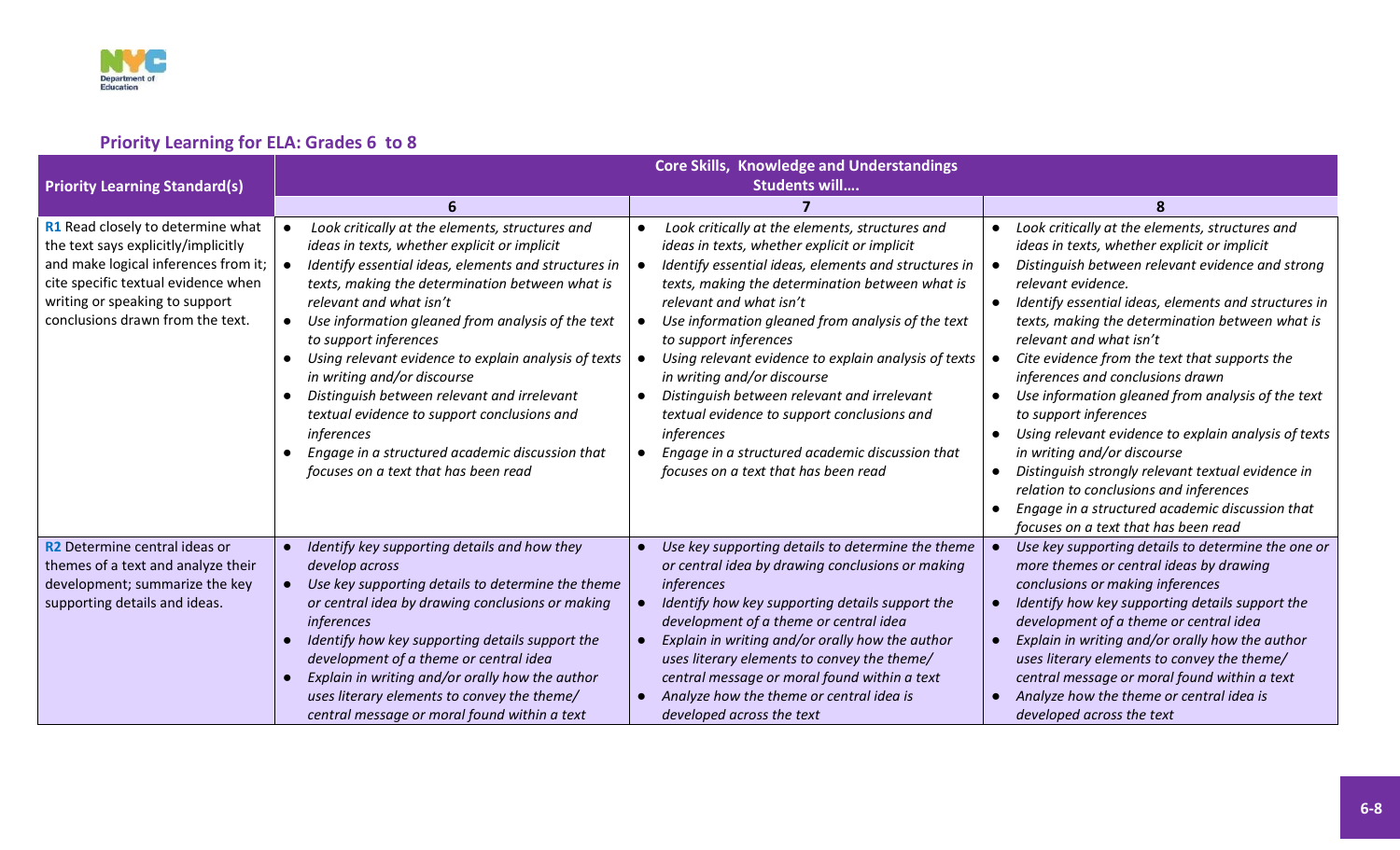

|                                                                                                                                                                                                               | Choose key details that develop the theme or<br>$\bullet$<br>central idea when writing a summary<br>Explain in writing and/or orally how the author<br>$\bullet$<br>uses literary elements to convey the theme/<br>central message or moral found within a text<br>Give a succinct written or oral summary of a text,<br>$\bullet$<br>including the theme or central idea of the text                                                                                                                                                                                                              | Choose key details that develop the theme or<br>central idea when writing a summary<br>Explain in writing and/or orally how the author<br>uses literary elements to convey the theme/<br>central message or moral found within a text                                                                                                                                                                                                                                                                                                                                                                                                                                                                                                                                              | Choose key details that develop the theme or<br>central idea when writing a summary<br>Explain in writing and/or orally how the author<br>uses literary elements to convey the theme/<br>central message or moral found within a text                                                                                                                                                                                                                                                                                                                                                                                                                                                                                                                                            |
|---------------------------------------------------------------------------------------------------------------------------------------------------------------------------------------------------------------|----------------------------------------------------------------------------------------------------------------------------------------------------------------------------------------------------------------------------------------------------------------------------------------------------------------------------------------------------------------------------------------------------------------------------------------------------------------------------------------------------------------------------------------------------------------------------------------------------|------------------------------------------------------------------------------------------------------------------------------------------------------------------------------------------------------------------------------------------------------------------------------------------------------------------------------------------------------------------------------------------------------------------------------------------------------------------------------------------------------------------------------------------------------------------------------------------------------------------------------------------------------------------------------------------------------------------------------------------------------------------------------------|----------------------------------------------------------------------------------------------------------------------------------------------------------------------------------------------------------------------------------------------------------------------------------------------------------------------------------------------------------------------------------------------------------------------------------------------------------------------------------------------------------------------------------------------------------------------------------------------------------------------------------------------------------------------------------------------------------------------------------------------------------------------------------|
| R4 Interpret words and phrases as<br>they are used in a text, including<br>determining technical, connotative,<br>and figurative<br>meanings, and analyze how specific<br>word choices shape meaning or tone. | Pay attention to content specific words and their<br>$\bullet$<br>meaning within the text<br>Use context clues to figure out the meaning of<br>$\bullet$<br>unfamiliar words<br>Examine the connotative and figurative meanings of<br>$\bullet$<br>words within a text<br>Examine the words an author uses in a text,<br>$\bullet$<br>including those with multiple meanings, to impact<br>tone, meaning or mood                                                                                                                                                                                   | Pay attention to content specific words and their<br>meaning within the text<br>Use context clues to figure out the meaning of<br>$\bullet$<br>unfamiliar words<br>Examine the connotative and figurative meanings of<br>words within a text<br>Examine the words an author uses in a text,<br>including those with multiple meanings, to impact<br>tone, meaning or mood                                                                                                                                                                                                                                                                                                                                                                                                          | Pay attention to content specific words and their<br>meaning within the text<br>Use context clues to figure out the meaning of<br>$\bullet$<br>unfamiliar words<br>Examine the connotative and figurative meanings of<br>words within a text<br>Examine the words an author uses in a text,<br>including those with multiple meanings, to impact<br>tone, meaning or mood                                                                                                                                                                                                                                                                                                                                                                                                        |
| R7 & R8 Integrate and evaluate<br>content presented in texts, diverse<br>media and formats including the<br>validity of the reasoning as well as<br>the relevance and sufficiency of the<br>evidence.         | Explain in writing or orally how information<br>$\bullet$<br>presented in different formats (reading a book vs<br>watching a film read about that book) contributes to<br>different or similar understanding<br>Use reasons and evidence to trace and evaluate<br>$\bullet$<br>an argument or claims as it develops<br>Analyze texts to identify biased language, including<br>$\bullet$<br>information that is supported by facts vs opinion<br>Determine claims that are supported by reasons<br>and relevant evidence and those that are not<br>Evaluate the credibility of print and e sources | Identify and explain the similarities and differences<br>of a topic being presented in writing verses being<br>presented in another format or type of diverse<br>media; Determine the impact this has on the<br>portrayal<br>Use reasons and evidence to trace and evaluate<br>an argument or claims as it develops<br>Pinpoint when and where in a text nonessential<br>$\bullet$<br>information is introduced<br>Analyze texts to identify biased language, including<br>information that is supported by facts vs opinion<br>Determine claims that are supported by reasons<br>and relevant evidence and those that are not<br>Evaluate the credibility of print and e sources<br>Assess whether the reasoning is valid and the<br>evidence is relevant or sufficient in claims | Evaluate the advantages or disadvantages of a topic<br>being presented in writing verses being presented in<br>another format or type of diverse media; Determine<br>if productions are faithful to or depart from written<br>texts<br>Use reasons and evidence to trace and evaluate<br>an argument or claims as it develops<br>Pinpoint when and where in a text nonessential<br>information is introduced<br>Analyze texts to identify biased language, including<br>information that is supported by facts vs opinion<br>Determine claims that are supported by reasons<br>and relevant evidence and those that are not<br>Evaluate the credibility of print and e sources.<br>Assess whether the reasoning is valid and the<br>evidence is relevant or sufficient in claims |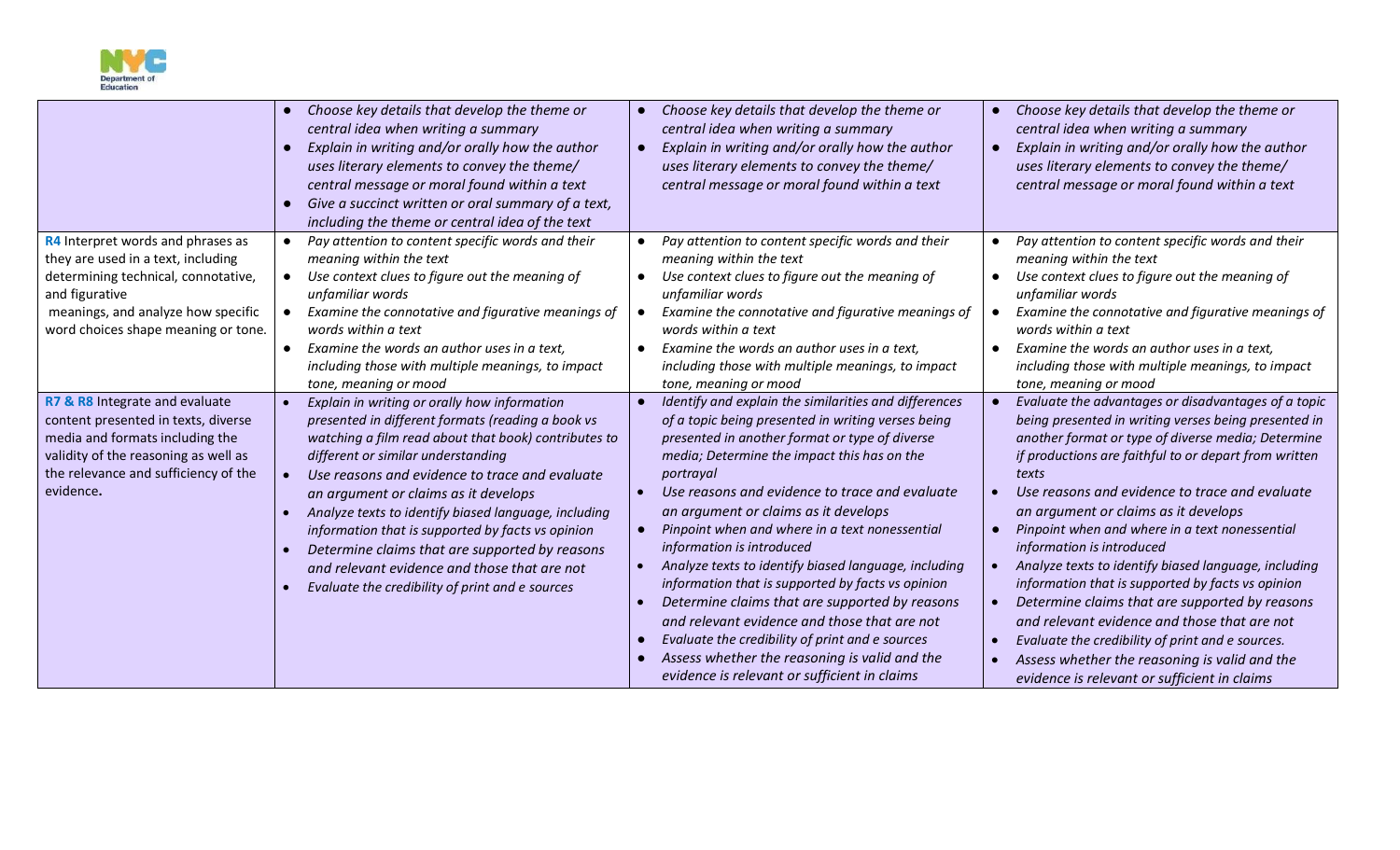

|                                                                                                                                                                                                                                  | <b>Core Skills, Knowledge and Understandings</b>                                                                                                                                                                                                                                                                                                                                                                                                                                                                                                                                                                                                                         |                                                                                                                                                                                                                                                                                                                                                                                                                                                                                                                                                                                                                                                                                                                                                                                                                                                                                                    |                                                                                                                                                                                                                                                                                                                                                                                                                                                                                                                                                                                                                                                                                                                                                                                                      |  |  |  |  |  |
|----------------------------------------------------------------------------------------------------------------------------------------------------------------------------------------------------------------------------------|--------------------------------------------------------------------------------------------------------------------------------------------------------------------------------------------------------------------------------------------------------------------------------------------------------------------------------------------------------------------------------------------------------------------------------------------------------------------------------------------------------------------------------------------------------------------------------------------------------------------------------------------------------------------------|----------------------------------------------------------------------------------------------------------------------------------------------------------------------------------------------------------------------------------------------------------------------------------------------------------------------------------------------------------------------------------------------------------------------------------------------------------------------------------------------------------------------------------------------------------------------------------------------------------------------------------------------------------------------------------------------------------------------------------------------------------------------------------------------------------------------------------------------------------------------------------------------------|------------------------------------------------------------------------------------------------------------------------------------------------------------------------------------------------------------------------------------------------------------------------------------------------------------------------------------------------------------------------------------------------------------------------------------------------------------------------------------------------------------------------------------------------------------------------------------------------------------------------------------------------------------------------------------------------------------------------------------------------------------------------------------------------------|--|--|--|--|--|
| <b>Priority Learning Standard(s)</b>                                                                                                                                                                                             | <b>Students will</b>                                                                                                                                                                                                                                                                                                                                                                                                                                                                                                                                                                                                                                                     |                                                                                                                                                                                                                                                                                                                                                                                                                                                                                                                                                                                                                                                                                                                                                                                                                                                                                                    |                                                                                                                                                                                                                                                                                                                                                                                                                                                                                                                                                                                                                                                                                                                                                                                                      |  |  |  |  |  |
|                                                                                                                                                                                                                                  |                                                                                                                                                                                                                                                                                                                                                                                                                                                                                                                                                                                                                                                                          |                                                                                                                                                                                                                                                                                                                                                                                                                                                                                                                                                                                                                                                                                                                                                                                                                                                                                                    | 8                                                                                                                                                                                                                                                                                                                                                                                                                                                                                                                                                                                                                                                                                                                                                                                                    |  |  |  |  |  |
| <b>SL1</b> Prepare for and participate<br>effectively in a range of<br>conversations and collaborations<br>with diverse partners; express<br>ideas clearly and persuasively,<br>and build on those of others.                    | Prepare for discussions by reading or studying the<br>required material or researching<br>Determine evidence to reflect ideas clearly and<br>persuasively<br>Engage in discussions with classmates following<br>norms and build on the ideas of others<br>Set goals and deadlines and define individual roles<br>$\bullet$<br>as needed<br>Listening and respond to questions by elaborating<br>and adding details that contribute to the topic or<br>issue being discussed<br>Pose questions and respond to questions and<br>$\bullet$<br>comments on the topic of discussion.<br>Use reflection and paraphrasing to demonstrate<br>understanding of other perspectives | Prepare for discussions by reading or studying the<br>$\bullet$<br>required material or researching; draw on this<br>during the discussion<br>Refer to evidence and reflect on ideas being<br>discussed<br>Research to determine evidence to reflect ideas<br>clearly and persuasively<br>Engage in discussions with classmates following<br>$\bullet$<br>norms and build on the ideas of others<br>Track progress toward goals and deadlines and<br>$\bullet$<br>define individual roles as needed<br>Listening and respond to questions by elaborating<br>$\bullet$<br>and adding details that contribute to the topic or<br>issue being discussed<br>Pose questions that elicit elaboration from others<br>$\bullet$<br>Respond to others with relevant observations ideas<br>bringing the discussion back on topic when needed<br>Acknowledge new information and modify views as<br>warranted | Prepare for discussions by reading or studying the<br>required material or researching; draw on this<br>during the discussion<br>Refer to evidence and reflect on ideas being<br>discussed<br>Research to determine evidence to reflect ideas<br>clearly and persuasively<br>Engage in discussions with classmates following<br>norms and build on the ideas of others<br>Track progress toward goals and deadlines and<br>define individual roles as needed<br>Listening and respond to questions by elaborating<br>and adding details that contribute to the topic or<br>issue being discussed<br>Pose questions that connect ideas of multiple<br>speakers<br>Respond to others with relevant observations,<br>evidence and ideas<br>Acknowledge new information and modify views as<br>warranted |  |  |  |  |  |
| SL 2& 3 Integrate and evaluate<br>information presented in diverse<br>media and formats (including<br>visual, quantitative, and oral)<br>including a speaker's point of<br>view, reasoning, and use of<br>evidence and rhetoric. | Interpret information gleaned from multiple texts<br>in diverse formats<br>Engage in discussions about texts read in diverse<br>formats<br>Determine the speaker's argument and claims<br>Determine if the speaker's claim is supported by<br>reasons and/or evidence and when it is not                                                                                                                                                                                                                                                                                                                                                                                 | Analyze how central ideas and details are<br>presented in diverse formats<br>Describe how the formats contribute to topic, text<br>or issue<br>Engage in discussions about texts read in diverse<br>formats                                                                                                                                                                                                                                                                                                                                                                                                                                                                                                                                                                                                                                                                                        | Analyze why information is presented in diverse<br>formats<br>Describe the motives and reasons why information<br>is presented in this way<br>Engage in discussions about texts read in diverse<br>formats                                                                                                                                                                                                                                                                                                                                                                                                                                                                                                                                                                                           |  |  |  |  |  |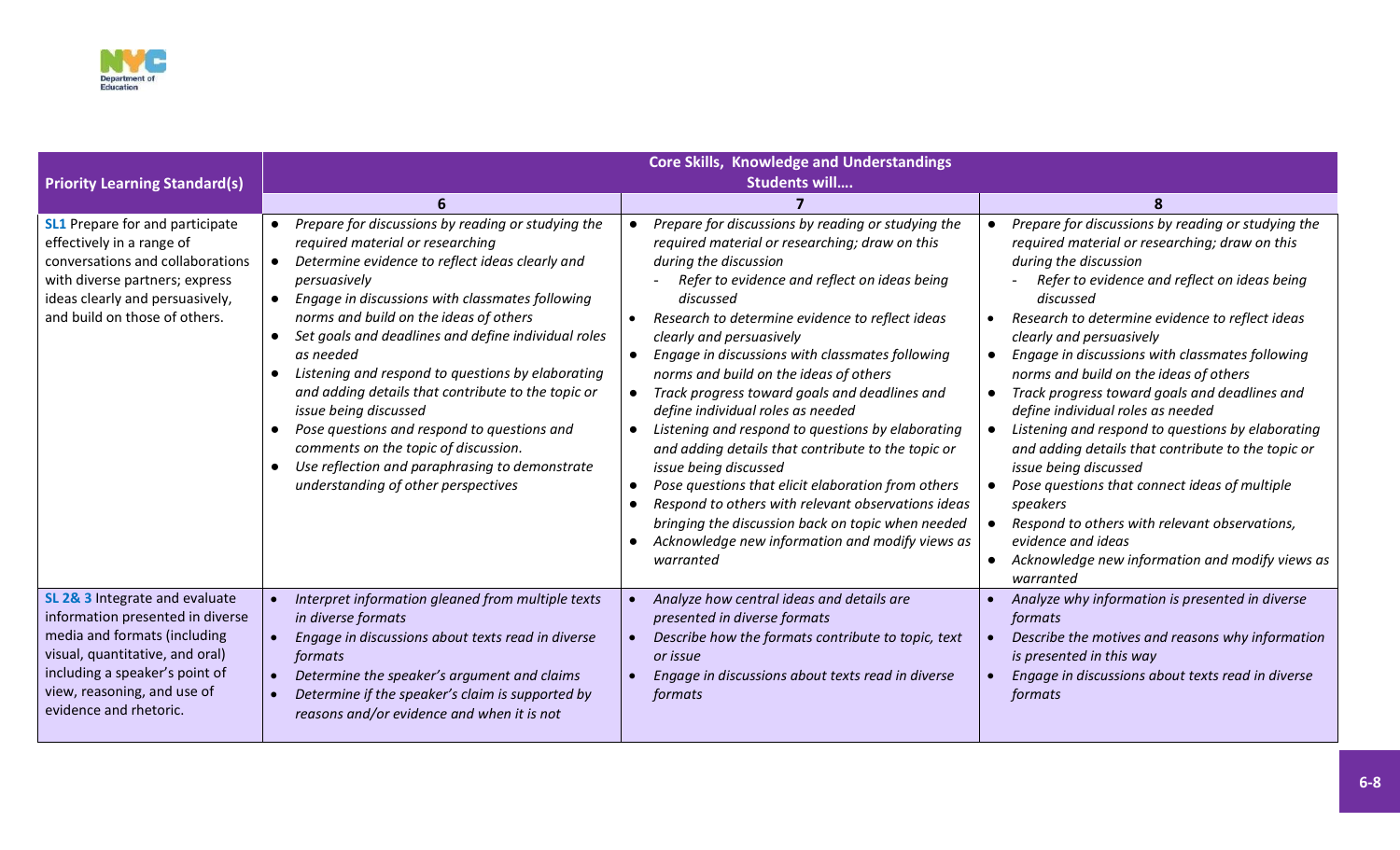

|  | Determine the speaker's argument and claims by   | Determine the speaker's argument and claims by   |
|--|--------------------------------------------------|--------------------------------------------------|
|  | listening and evaluating for sound reasons and   | listening and evaluating for sound reasons and   |
|  | evidence                                         | evidence                                         |
|  | Determine if the speaker's claim is supported by | Determine if the speaker's claim is supported by |
|  | reasons and/or evidence and when it is not       | reasons and/or evidence and when it is not       |
|  |                                                  | Identify when evidence is irrelevant             |

| <b>Priority Learning Standard(s)</b>                                                                                                                                                                                                             | <b>Core Skills, Knowledge and Understandings</b><br>Students will                                                                                                                                                                                                                                                                                                                                                                                                                                                                                                                                                                                                                             |                                                                                                                                                                                                                                                                                       |                                                                                                                                                                                                                                                                                       |
|--------------------------------------------------------------------------------------------------------------------------------------------------------------------------------------------------------------------------------------------------|-----------------------------------------------------------------------------------------------------------------------------------------------------------------------------------------------------------------------------------------------------------------------------------------------------------------------------------------------------------------------------------------------------------------------------------------------------------------------------------------------------------------------------------------------------------------------------------------------------------------------------------------------------------------------------------------------|---------------------------------------------------------------------------------------------------------------------------------------------------------------------------------------------------------------------------------------------------------------------------------------|---------------------------------------------------------------------------------------------------------------------------------------------------------------------------------------------------------------------------------------------------------------------------------------|
|                                                                                                                                                                                                                                                  | 6                                                                                                                                                                                                                                                                                                                                                                                                                                                                                                                                                                                                                                                                                             | 7                                                                                                                                                                                                                                                                                     | 8                                                                                                                                                                                                                                                                                     |
| L1 Demonstrate command of the<br>conventions of academic English<br>grammar and usage when writing<br>or speaking.                                                                                                                               | <b>CORE CONVENTIONS SKILLS</b><br>• Ensure that pronouns are in the proper case (subjective, objective, and possessive).<br>• Recognize and correct inappropriate shifts in pronoun number and person.<br>• Recognize and correct pronouns that have unclear or ambiguous antecedents.<br>• Explain the function of phrases and clauses in general, as well as in specific sentences.<br>. Place phrases and clauses within a sentence, recognizing and correcting misplaced and dangling modifiers.<br>• Explain the function of verbals (gerunds, participles, infinitives).<br>• Form and use verbs in the active and passive voice.<br>• Recognize and correct inappropriate verb shifts. | . Use simple, compound, complex, and compound-complex sentences to signal differing relationships among ideas.                                                                                                                                                                        |                                                                                                                                                                                                                                                                                       |
| L2 Demonstrate command of the<br>conventions of academic English<br>capitalization, punctuation, and<br>spelling when writing.                                                                                                                   | <b>CORE PUNCTUATION and SPELLING SKILLS</b><br>• Use punctuation (commas, parentheses, dashes, hyphens) to clarify and enhance writing.<br>• Use punctuation (comma, ellipsis, dash) to indicate a pause or break.<br>• Use an ellipsis to indicate an omissions                                                                                                                                                                                                                                                                                                                                                                                                                              |                                                                                                                                                                                                                                                                                       |                                                                                                                                                                                                                                                                                       |
| L4 Determine or clarify the<br>meaning of unknown and multiple-<br>meaning words and phrases by<br>using context clues, analyzing<br>meaningful word parts, and<br>consulting general and specialized<br>reference materials, as<br>appropriate. | Use flexible strategies to determine the meaning<br>of unknown and multiple meaning words and<br>phrases by:<br>Use of context as a clue<br>Use of Greek and Latin affixes and roots<br>Use of print and digital references<br>Verifying initial determination of a word's<br>meaning                                                                                                                                                                                                                                                                                                                                                                                                         | Use flexible strategies to determine the meaning<br>of unknown and multiple meaning words and<br>phrases by:<br>Use of context as a clue<br>Use of Greek and Latin affixes and roots<br>Use of print and digital references<br>Verifying initial determination of a word's<br>meaning | Use flexible strategies to determine the meaning<br>of unknown and multiple meaning words and<br>phrases by:<br>Use of context as a clue<br>Use of Greek and Latin affixes and roots<br>Use of print and digital references<br>Verifying initial determination of a word's<br>meaning |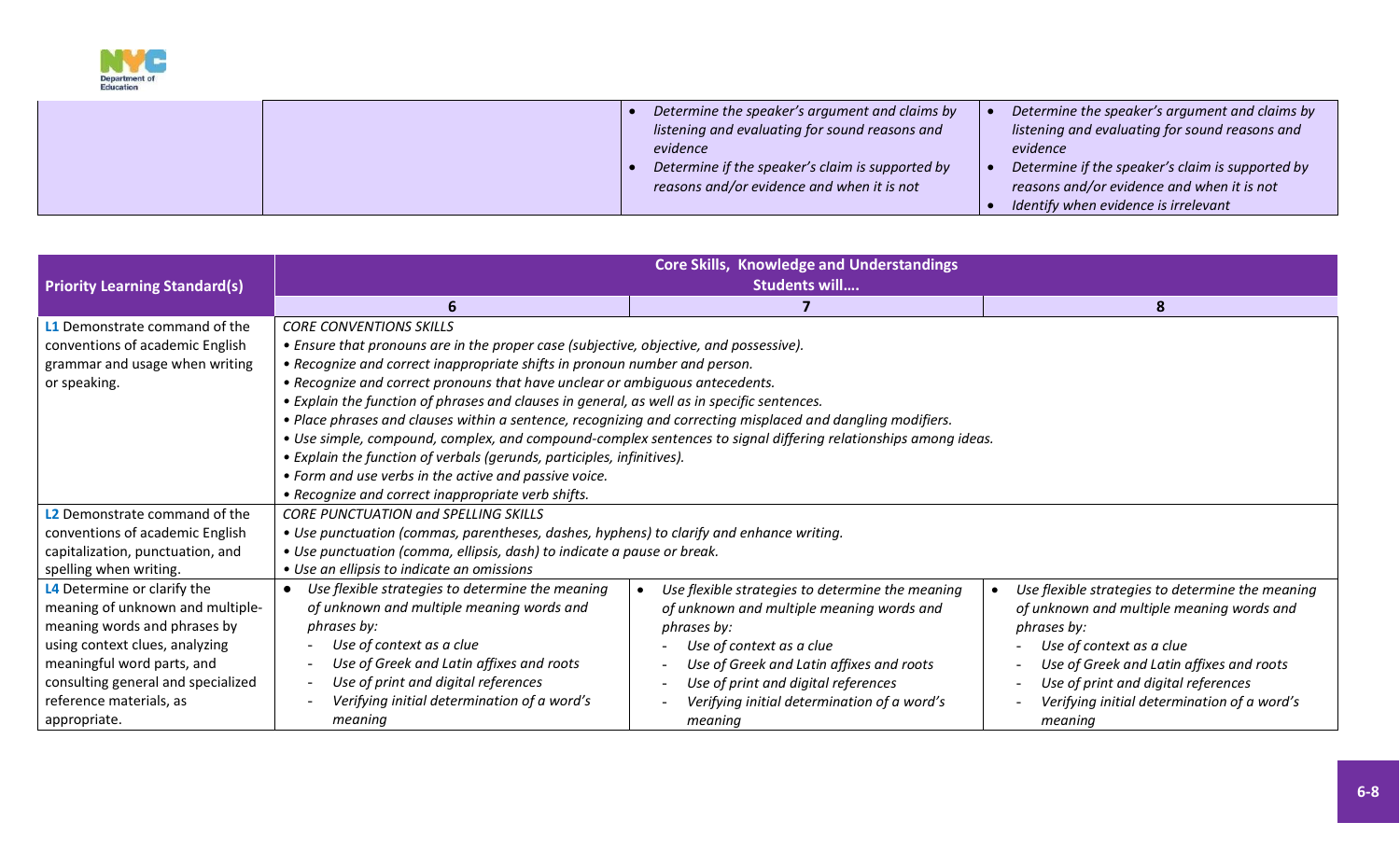

| <b>Priority Learning Standard(s)</b>                                                                                                                                                                                                             | <b>Core Skills, Knowledge and Understandings</b><br>Students will                                                                                                                                                                                                                                                                                                                                                                                                                                                                                                                                                                            |                                                                                                                                                                                                                                                                                                                                                                                                                                                                                                                                                                                                                                                                                                                    |                                                                                                                                                                                                                                                                                                                                                                                                                                                                                                                                                                                                                                                                                                                    |
|--------------------------------------------------------------------------------------------------------------------------------------------------------------------------------------------------------------------------------------------------|----------------------------------------------------------------------------------------------------------------------------------------------------------------------------------------------------------------------------------------------------------------------------------------------------------------------------------------------------------------------------------------------------------------------------------------------------------------------------------------------------------------------------------------------------------------------------------------------------------------------------------------------|--------------------------------------------------------------------------------------------------------------------------------------------------------------------------------------------------------------------------------------------------------------------------------------------------------------------------------------------------------------------------------------------------------------------------------------------------------------------------------------------------------------------------------------------------------------------------------------------------------------------------------------------------------------------------------------------------------------------|--------------------------------------------------------------------------------------------------------------------------------------------------------------------------------------------------------------------------------------------------------------------------------------------------------------------------------------------------------------------------------------------------------------------------------------------------------------------------------------------------------------------------------------------------------------------------------------------------------------------------------------------------------------------------------------------------------------------|
|                                                                                                                                                                                                                                                  |                                                                                                                                                                                                                                                                                                                                                                                                                                                                                                                                                                                                                                              |                                                                                                                                                                                                                                                                                                                                                                                                                                                                                                                                                                                                                                                                                                                    |                                                                                                                                                                                                                                                                                                                                                                                                                                                                                                                                                                                                                                                                                                                    |
| <b>W1</b> Write arguments to support<br>claims in an analysis of substantive<br>topics or texts, using valid<br>reasoning and relevant and<br>sufficient evidence. This may<br>include personal, cultural, textual,<br>and thematic connections. | Introduce a precise claim that is supported with<br>reasons and evidence<br>Differentiate between a claim and a counterclaim<br>Use credible sources to gather facts and details<br>that form clear reasons and relevant evidence<br>logically<br>Use language when writing arguments that is:<br>- Precise, content-specific vocabulary<br>- Uses appropriate transitions to create cohesion<br>and clarify relationships between ideas and<br>concepts<br>Write a concluding statement or section that<br>follows from and supports the argument<br>presented<br>Make choices about the style and tone of the<br>writing based on the task | Introduce a precise claim that is supported with<br>logical reasons and evidence<br>Differentiate between a claim and a counterclaim<br>Use credible sources to gather facts and details<br>that form logical reasons and relevant evidence<br>Use language when writing arguments that is:<br>- Precise, content-specific vocabulary<br>- Uses appropriate transitions to create cohesion<br>and clarify relationships between ideas and<br>concepts<br>Write a concluding statement or section that<br>follows from and supports the argument<br>presented<br>Understand the style and tone of various types of<br>argument writing<br>Make choices about the style and tone of the<br>writing based on the task | Introduce a precise claim that is supported with<br>logical reasons and evidence<br>Differentiate between a claim and a counterclaim<br>Use credible sources to gather facts and details<br>that form logical reasons and relevant evidence<br>Use language when writing arguments that is:<br>- Precise, content-specific vocabulary<br>- Uses appropriate transitions to create cohesion<br>and clarify relationships between ideas and<br>concepts<br>Write a concluding statement or section that<br>follows from and supports the argument<br>presented<br>Understand the style and tone of various types of<br>argument writing<br>Make choices about the style and tone of the<br>writing based on the task |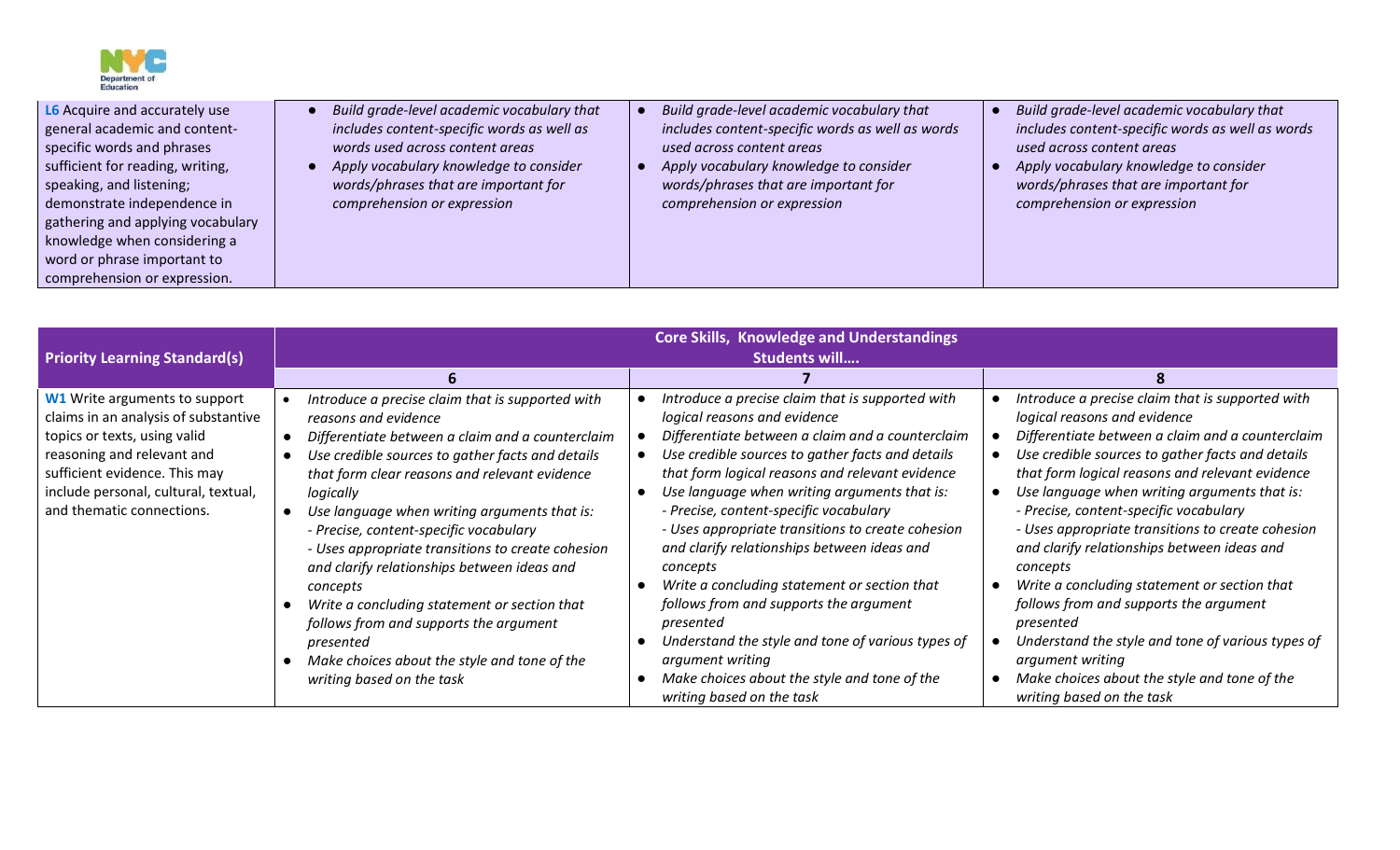

| <b>W2</b> Write informative/explanatory<br>texts to examine and convey<br>complex ideas and information<br>clearly and accurately through the<br>effective selection, organization.<br>This may include personal, cultural,<br>textual, and thematic connections.      | Introduce a topic clearly by organizing ideas,<br>concepts and related information logically from<br>various sources together<br>Select facts, definitions, concrete details,<br>$\bullet$<br>quotations or other relevant information to<br>develop a topic<br>Include text features, illustrations and multimedia<br>$\bullet$<br>Clearly organized writing using headings,<br>$\bullet$<br>paragraphs and sections<br>Use language that:<br>-Is precise and content-specific<br>-Uses transitions to create cohesion and connect<br>ideas and concepts<br>Include a closing statement or section that<br>explains the significance of the information<br>presented<br>Make choices about the style and tone of the<br>writing based on the task or subject<br>Put the skills above together to write an<br>informational/expository texts that explores a<br>topic and conveys ideas, concepts and information<br>relevant to the topic | Introduce a topic, previewing what is to follow,<br>clearly by organizing ideas, concepts and related<br>information logically from various sources<br>together<br>Select facts, definitions, concrete details,<br>quotations or other relevant information to<br>develop a topic<br>Include text features, illustrations and multimedia<br>Clearly organized writing using headings,<br>paragraphs and sections<br>Use language that:<br>-Is precise and content-specific<br>-Uses transitions to create cohesion and connect<br>ideas and concepts<br>Include a closing statement or section that<br>explains the significance of the information<br>presented<br>Make choices about the style and tone of the<br>writing based on the task or subject<br>Put the skills above together to write an<br>informational/expository texts that explores a<br>topic and conveys ideas, concepts and information<br>relevant to the topic | Introduce a topic, previewing what is to follow,<br>clearly by organizing ideas, concepts and related<br>information logically from various sources<br>together<br>Select facts, definitions, concrete details,<br>quotations or other relevant information to<br>develop a topic<br>Include text features, illustrations and multimedia<br>Clearly organized writing using headings,<br>paragraphs and sections<br>Use language that:<br>-Is precise and content-specific<br>-Uses transitions to create cohesion and connect<br>ideas and concepts<br>Include a closing statement or section that<br>explains the significance of the information<br>presented<br>Make choices about the style and tone of the<br>writing based on the task or subject<br>Put the skills above together to write an<br>informational/expository texts that explores a<br>topic and conveys ideas, concepts and information<br>relevant to the topic |
|------------------------------------------------------------------------------------------------------------------------------------------------------------------------------------------------------------------------------------------------------------------------|--------------------------------------------------------------------------------------------------------------------------------------------------------------------------------------------------------------------------------------------------------------------------------------------------------------------------------------------------------------------------------------------------------------------------------------------------------------------------------------------------------------------------------------------------------------------------------------------------------------------------------------------------------------------------------------------------------------------------------------------------------------------------------------------------------------------------------------------------------------------------------------------------------------------------------------------|---------------------------------------------------------------------------------------------------------------------------------------------------------------------------------------------------------------------------------------------------------------------------------------------------------------------------------------------------------------------------------------------------------------------------------------------------------------------------------------------------------------------------------------------------------------------------------------------------------------------------------------------------------------------------------------------------------------------------------------------------------------------------------------------------------------------------------------------------------------------------------------------------------------------------------------|---------------------------------------------------------------------------------------------------------------------------------------------------------------------------------------------------------------------------------------------------------------------------------------------------------------------------------------------------------------------------------------------------------------------------------------------------------------------------------------------------------------------------------------------------------------------------------------------------------------------------------------------------------------------------------------------------------------------------------------------------------------------------------------------------------------------------------------------------------------------------------------------------------------------------------------|
| <b>W3</b> Write narratives to develop<br>real or imagined experiences or<br>events using effective techniques,<br>well-chosen details, and well-<br>structured event sequences.<br>Narratives may include personal,<br>cultural, textual, and thematic<br>connections. | Engage with multiple narrative literary texts to<br>$\bullet$<br>study effective narrative techniques<br>Hook the reader by introducing narrator<br>$\bullet$<br>and/characters<br>Develop the experiences and events of characters<br>$\bullet$<br>or show characters' responses to situations using<br>narrative techniques<br>Use a variety of transitions to convey sequence<br>$\bullet$<br>and signal shifts from one timeframe or setting to<br>another                                                                                                                                                                                                                                                                                                                                                                                                                                                                             | Engage with multiple narrative literary texts to<br>study effective narrative techniques<br>Hook the reader by establishing a point of view<br>and introducing narrator and/characters<br>Develop the experiences and events of characters<br>or show characters' responses to situations using<br>narrative techniques<br>Use a variety of transitions to convey sequence<br>and signal shifts from one timeframe or setting to<br>another                                                                                                                                                                                                                                                                                                                                                                                                                                                                                           | Engage with multiple narrative literary texts to<br>study effective narrative techniques<br>Hook the reader by establishing a point of view<br>and introducing narrator and/characters<br>Develop the experiences and events of characters<br>or show characters' responses to situations using<br>narrative techniques<br>Use a variety of transitions to convey sequence<br>and signal shifts from one timeframe or setting to<br>another                                                                                                                                                                                                                                                                                                                                                                                                                                                                                           |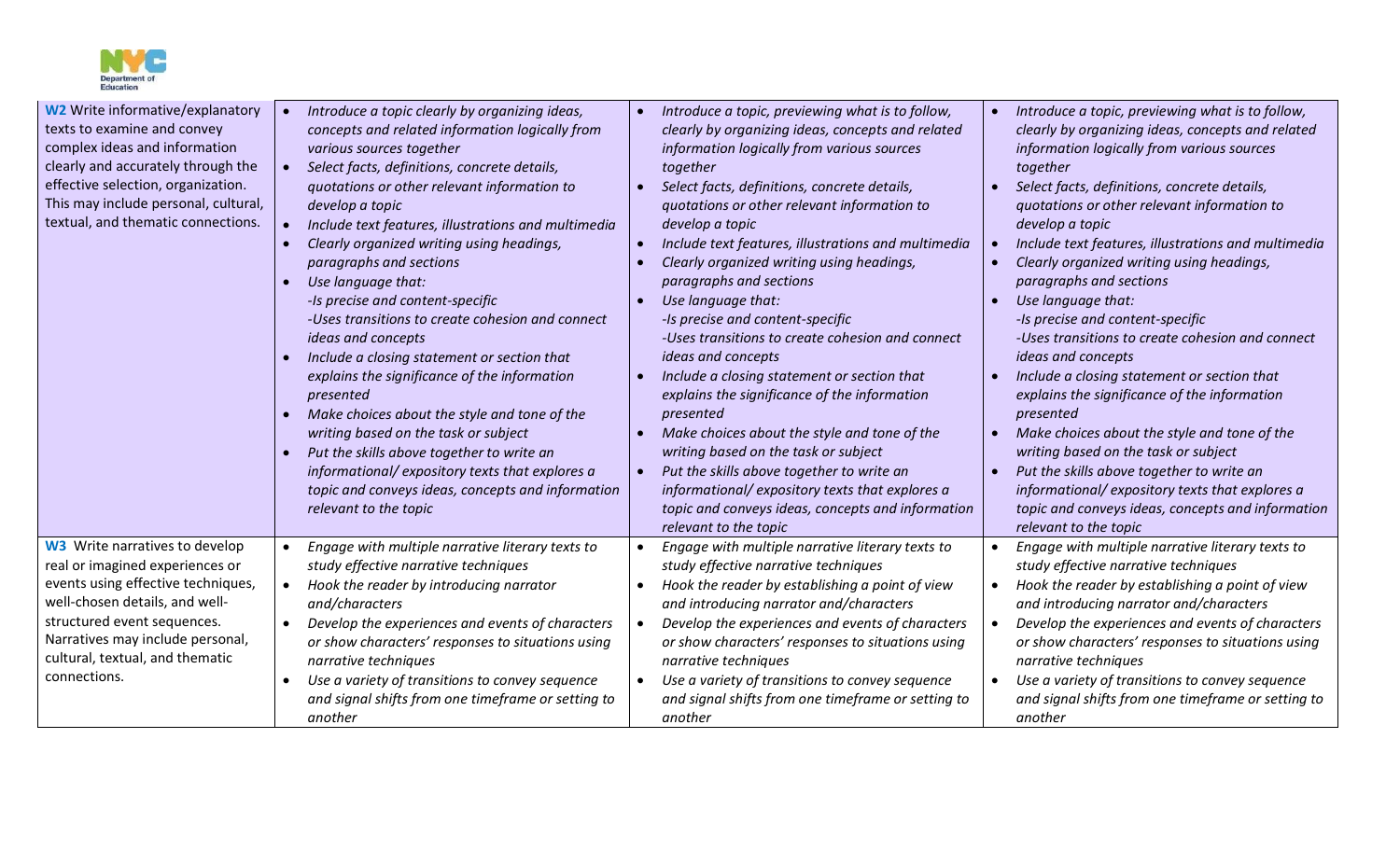

|                                                                                                                                                                                                    | Add precise words/phrases, descriptive details and<br>sensory language to convey experiences and<br>events precisely to evoke feeling and capture the<br>reader's attention<br>Provide a conclusion that follows and reflects the<br>experiences, observations and conflicts that are<br>resolved during the narrative<br>Put the skills above together to write narratives<br>that use effective techniques, descriptive details<br>and sequence | Add precise words/phrases, descriptive details and<br>sensory language to convey experiences and<br>events precisely to evoke feeling and capture the<br>reader's attention<br>Provide a conclusion that follows and reflects the<br>experiences, observations and conflicts that are<br>resolved during the narrative<br>Put the skills above together to write narratives<br>that use effective techniques, descriptive details<br>and clear sequence | Add precise words/phrases, descriptive details and<br>sensory language to convey experiences and<br>events precisely to evoke feeling and capture the<br>reader's attention<br>Provide a conclusion that follows and reflects the<br>experiences, observations and conflicts that are<br>resolved during the narrative<br>Put the skills above together to write narratives<br>that use effective techniques, descriptive details<br>and clear sequence |
|----------------------------------------------------------------------------------------------------------------------------------------------------------------------------------------------------|---------------------------------------------------------------------------------------------------------------------------------------------------------------------------------------------------------------------------------------------------------------------------------------------------------------------------------------------------------------------------------------------------------------------------------------------------|---------------------------------------------------------------------------------------------------------------------------------------------------------------------------------------------------------------------------------------------------------------------------------------------------------------------------------------------------------------------------------------------------------------------------------------------------------|---------------------------------------------------------------------------------------------------------------------------------------------------------------------------------------------------------------------------------------------------------------------------------------------------------------------------------------------------------------------------------------------------------------------------------------------------------|
| <b>W7</b> Gather relevant information<br>from multiple sources, assess the<br>credibility and accuracy of each<br>source, and integrate the<br>information in writing while<br>avoiding plagiarism | Gather information from multiple texts/sources<br>about a topic<br>Assess the credibility of sources<br>Quote/paraphrase data and conclusions of others<br>from multiple sources in a way that avoids<br>plagiarism<br>Provide a basic bibliographic information of<br>sources                                                                                                                                                                    | Gather information from multiple texts/sources<br>about a topic<br>Assess the credibility and accuracy of sources<br>Quote/paraphrase data and conclusions of others<br>from multiple sources in a way that avoids<br>plagiarism<br>Follow standard format for citation                                                                                                                                                                                 | Gather information from multiple texts/sources<br>about a topic<br>Assess the credibility and accuracy of sources<br>Quote/paraphrase data and conclusions of others<br>from multiple sources in a way that avoids<br>plagiarism<br>Follow standard format for citation                                                                                                                                                                                 |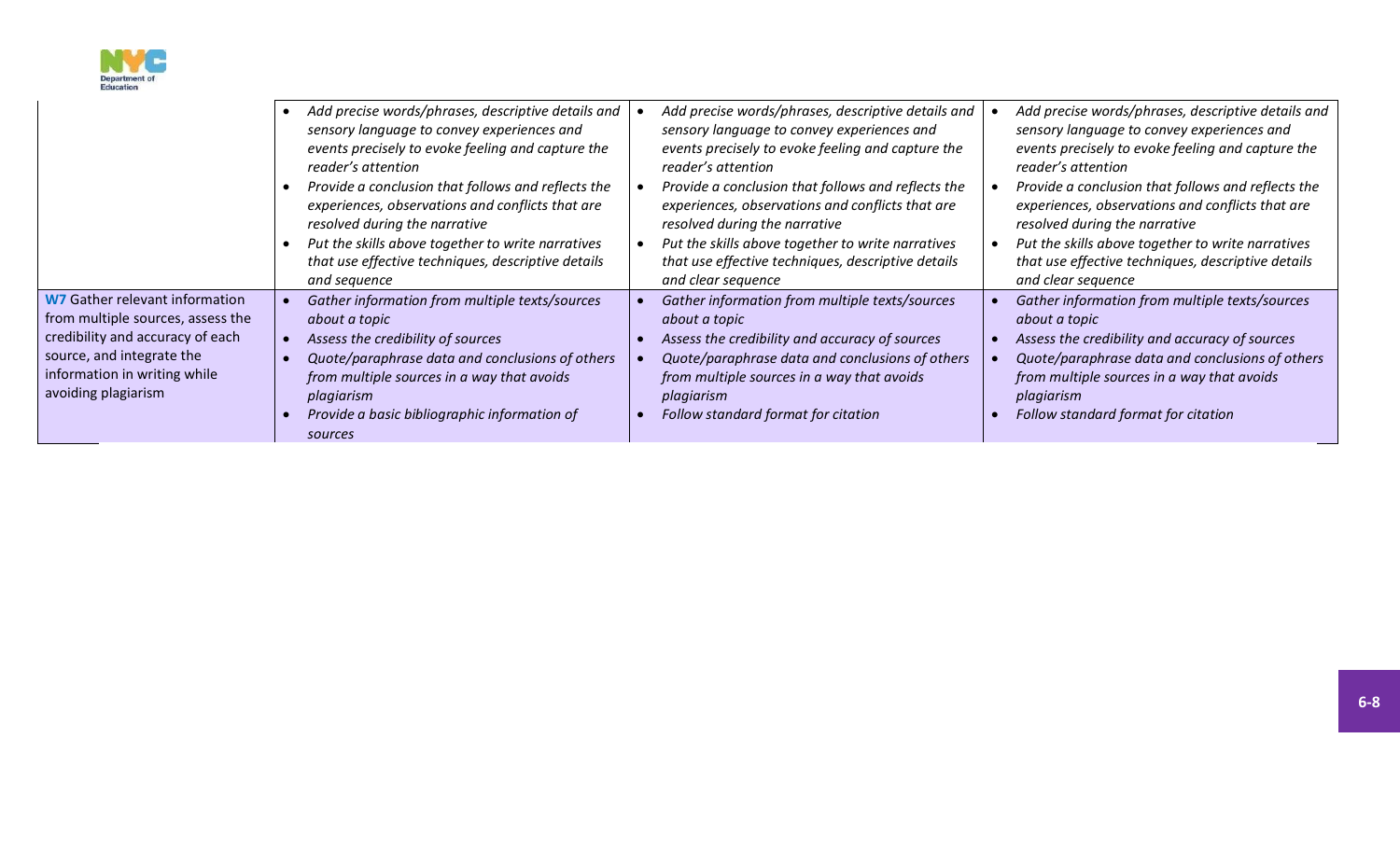

# **Priority Learning for ELA: Grades 9 to 12**

| <b>Priority Learning</b>                                                                                                                                                                                                            | <b>Core Skills, Knowledge, and Understandings</b>                                                                                                                                                                                                                                                                                                                                                                                                                                                                                                                             |                                                                                                                                                                                                                                                                                                                                                                                                                                                                                                                                                                                                                                                                            |  |
|-------------------------------------------------------------------------------------------------------------------------------------------------------------------------------------------------------------------------------------|-------------------------------------------------------------------------------------------------------------------------------------------------------------------------------------------------------------------------------------------------------------------------------------------------------------------------------------------------------------------------------------------------------------------------------------------------------------------------------------------------------------------------------------------------------------------------------|----------------------------------------------------------------------------------------------------------------------------------------------------------------------------------------------------------------------------------------------------------------------------------------------------------------------------------------------------------------------------------------------------------------------------------------------------------------------------------------------------------------------------------------------------------------------------------------------------------------------------------------------------------------------------|--|
|                                                                                                                                                                                                                                     |                                                                                                                                                                                                                                                                                                                                                                                                                                                                                                                                                                               | <b>Students will</b>                                                                                                                                                                                                                                                                                                                                                                                                                                                                                                                                                                                                                                                       |  |
| <b>Standard(s)</b>                                                                                                                                                                                                                  | 9th & 10th Grade                                                                                                                                                                                                                                                                                                                                                                                                                                                                                                                                                              | 11th & 12th Grade                                                                                                                                                                                                                                                                                                                                                                                                                                                                                                                                                                                                                                                          |  |
| R1 Read closely to determine<br>what the text says<br>explicitly/implicitly and make<br>logical inferences from it; cite<br>specific textual evidence<br>when writing or speaking to<br>support conclusions drawn<br>from the text. | Look critically at the elements, structures and ideas in texts, whether explicit or<br>implicit, and make logical inferences<br>Use information gleaned from analysis of the text to support inferences<br>Cite strong and thorough evidence from the text that supports the inferences<br>and conclusions drawn<br>Using strong and thorough evidence to explain analysis of texts in writing<br>$\bullet$<br>and/or discourse<br>During structured academic discussion, develop and ask questions that deepen<br>$\bullet$<br>understanding and promote further exploration | Look critically at the elements, structures and ideas in texts, whether explicit or<br>implicit, and make logical inferences<br>Use information gleaned from analysis of the text to support inferences<br>Cite strong and thorough evidence from the text that supports the inferences<br>$\bullet$<br>and conclusions drawn<br>Determine where a text lacks clarity and preciseness of content<br>$\bullet$<br>Using strong and thorough evidence to explain analysis of texts in writing<br>$\bullet$<br>and/or discourse<br>During structured academic discussion, develop and ask questions that deepen<br>$\bullet$<br>understanding and promote further exploration |  |
| R2 Determine central ideas or<br>themes of a text and analyze<br>their development; summarize<br>the key supporting details and<br>ideas.                                                                                           | Use key supporting details to determine the one or more themes or central ideas<br>by drawing conclusions or making inferences<br>Identify how specific details shape and refine the themes or central ideas as they<br>emerge and develop across a text<br>Choose key details that develop the theme or central idea when writing a summary<br>$\bullet$<br>that is objective and accurate                                                                                                                                                                                   | Use key supporting details to determine the two or more themes or central ideas<br>by drawing conclusions or making inferences<br>Identify how specific details shape and refine the themes or central ideas as they<br>$\bullet$<br>emerge and develop across a text<br>Choose key details that develop the theme or central idea when writing a summary<br>that is objective and accurate                                                                                                                                                                                                                                                                                |  |
| R4 Interpret words and<br>phrases as they are used in a<br>text, including determining<br>technical, connotative, and<br>figurative meanings, and<br>analyze how specific word<br>choices shape meaning or<br>tone.                 | Pay attention to content specific words and their meaning within the text<br>$\bullet$<br>Use context clues to figure out the meaning of unfamiliar words<br>$\bullet$<br>Examine the connotative and figurative meanings of words within a text<br>$\bullet$<br>Examine the words an author uses in a text, including those with multiple<br>$\bullet$<br>meanings, to impact tone, meaning or mood<br>Explore these nuances in language across various genres<br>$\bullet$<br>Examine technical language related to a topic<br>$\bullet$                                    | Pay attention to content specific words and their meaning within the text<br>Use context clues to figure out the meaning of unfamiliar words<br>Examine the connotative and figurative meanings of words within a text<br>Examine the words an author uses in a text, including those with multiple<br>meanings, to impact tone, meaning or mood<br>Explore these nuances in language across various genres<br>Examine technical language related to a topic<br>Analyze the author's use of technical terms or language over the course of a<br>text                                                                                                                       |  |
| R7 & 8 Delineate and<br>evaluate the argument and<br>specific claims in a text,                                                                                                                                                     | Analyze how subject/content presented in two more formats present different<br>$\bullet$<br>accounts; Pay close attention to details that are emphasized, altered or absent                                                                                                                                                                                                                                                                                                                                                                                                   | Evaluate how different versions of a literary text or informational texts on the<br>same topic present information; Determine how different interpretations vary                                                                                                                                                                                                                                                                                                                                                                                                                                                                                                           |  |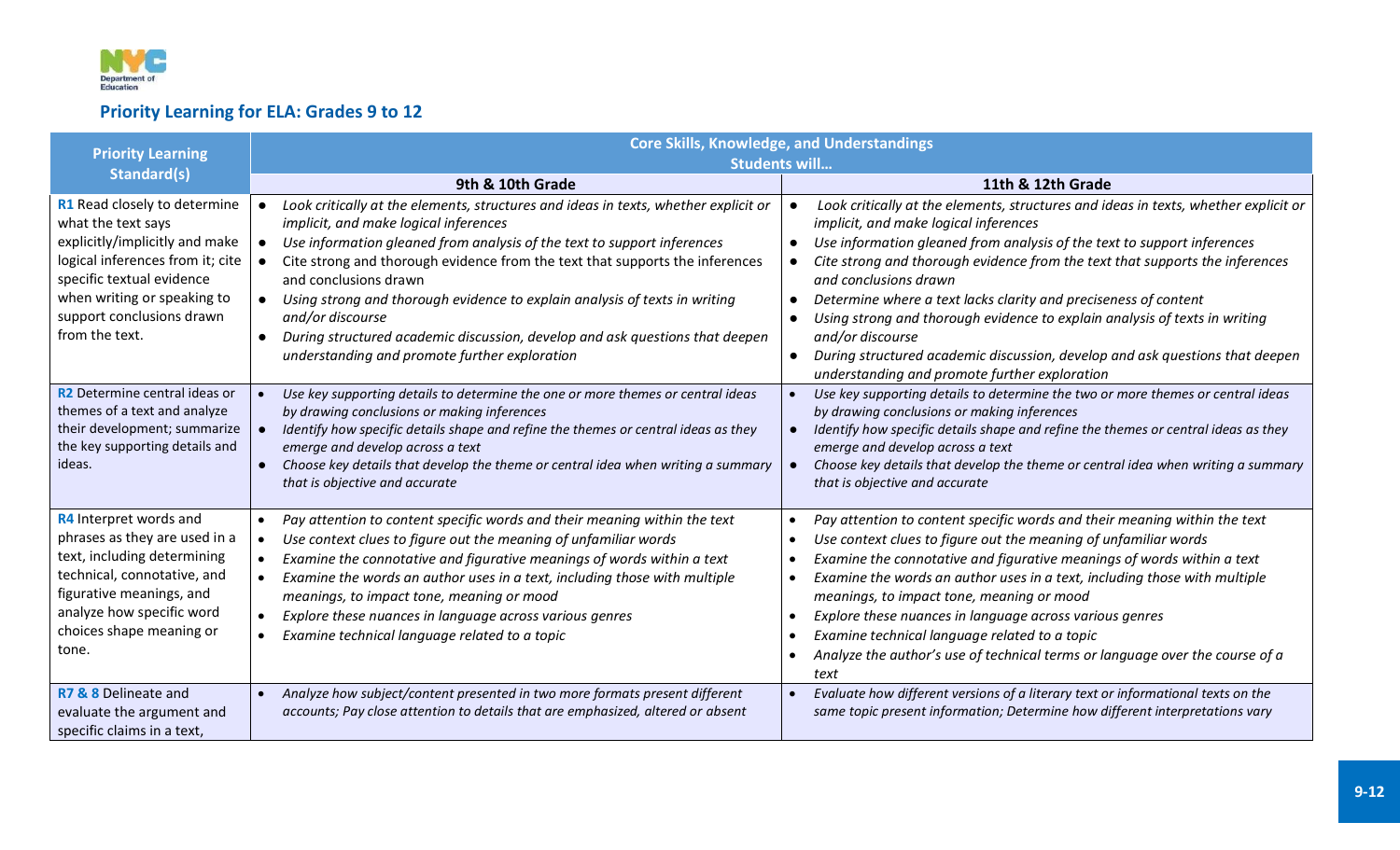

| including the validity of the | Examine and analyze what makes a claim valid by determining if supporting     | Examine and analyze how pieces of specific evidence can be used in a claim or |
|-------------------------------|-------------------------------------------------------------------------------|-------------------------------------------------------------------------------|
| reasoning as well as the      | evidence is relevant and sufficient                                           | create opportunities for fallacy                                              |
| relevance and sufficiency of  | Examine and analyze how pieces of specific evidence can be used in a claim or | Examine and analyze what makes a claim valid by determining if supporting     |
| the evidence.                 | create opportunities for fallacy                                              | evidence is relevant and sufficient                                           |
|                               | Evaluate the credibility of print and e sources                               | Use a specific lens when evaluating an argument to assess validity or fallacy |
|                               |                                                                               | Evaluate the credibility of print and e sources                               |

| <b>Priority Learning</b>                                                                                                                                                                                        | <b>Core Skills, Knowledge, and Understandings</b>                                                                                                                                                                                                                                                                                                                                                                                                                                                                                                                                                                                                                                                                                                                                                                                                                                                                                                   |                                                                                                                                                                                                                                                                                                                                                                                                                                                                                                                                                                                                                                                                                                                                                                                                                                                                                                                                                                                                                                                                                                                                                            |  |  |
|-----------------------------------------------------------------------------------------------------------------------------------------------------------------------------------------------------------------|-----------------------------------------------------------------------------------------------------------------------------------------------------------------------------------------------------------------------------------------------------------------------------------------------------------------------------------------------------------------------------------------------------------------------------------------------------------------------------------------------------------------------------------------------------------------------------------------------------------------------------------------------------------------------------------------------------------------------------------------------------------------------------------------------------------------------------------------------------------------------------------------------------------------------------------------------------|------------------------------------------------------------------------------------------------------------------------------------------------------------------------------------------------------------------------------------------------------------------------------------------------------------------------------------------------------------------------------------------------------------------------------------------------------------------------------------------------------------------------------------------------------------------------------------------------------------------------------------------------------------------------------------------------------------------------------------------------------------------------------------------------------------------------------------------------------------------------------------------------------------------------------------------------------------------------------------------------------------------------------------------------------------------------------------------------------------------------------------------------------------|--|--|
| Standard(s)                                                                                                                                                                                                     | <b>Students will</b>                                                                                                                                                                                                                                                                                                                                                                                                                                                                                                                                                                                                                                                                                                                                                                                                                                                                                                                                |                                                                                                                                                                                                                                                                                                                                                                                                                                                                                                                                                                                                                                                                                                                                                                                                                                                                                                                                                                                                                                                                                                                                                            |  |  |
|                                                                                                                                                                                                                 | 9th & 10th Grade                                                                                                                                                                                                                                                                                                                                                                                                                                                                                                                                                                                                                                                                                                                                                                                                                                                                                                                                    | 11th & 12th Grade                                                                                                                                                                                                                                                                                                                                                                                                                                                                                                                                                                                                                                                                                                                                                                                                                                                                                                                                                                                                                                                                                                                                          |  |  |
| <b>SL1</b> Prepare for and<br>participate effectively in a<br>range of conversations and<br>collaborations with diverse<br>partners; express ideas<br>clearly and persuasively and<br>build on those of others. | Initiate and participate in a range of discussions about complex topics, texts<br>and issues<br>Prepare for discussions by reading or researching; draw on this during the<br>discussion<br>Refer to evidence to stimulate a thoughtful exchange of ideas<br>Engage in discussions with classmates following norms and build on the ideas<br>of others<br>Work with peers to make decisions like setting goals and deadlines and<br>defining individual roles as needed<br>Listening and respond to questions by elaborating and adding details that<br>contribute to the topic or issue being discussed<br>Pose questions that relate to broader ideas and themes<br>Bring others into the conversation by clarifying, verifying or challenging<br>ideas/conclusions<br>Respond thoughtfully to diverse perspectives; adjust personal views if<br>warranted<br>Make new connections based on evidence and reasoning presented in the<br>discussion | Initiate and participate in a range of discussions about complex topics, texts<br>and issues<br>Prepare for discussions by reading or researching; draw on this during the<br>discussion<br>Refer to evidence to stimulate a thoughtful exchange of ideas<br>Engage in discussions with classmates following norms and build on the ideas<br>of others<br>Work with peers to make decisions like setting goals and deadlines and<br>defining individual roles as needed<br>Listening and respond to questions by elaborating and adding details that<br>contribute to the topic or issue being discussed<br>Pose questions that relate to broader ideas and themes with reasons and<br>evidence provided<br>Identify and address several positions which may be taken on an issue or topic<br>Bring others into the conversation by clarifying, verifying or challenging<br>ideas/conclusions<br>Synthesize the claims and evidence on all sides of the issue<br>Determine when additional research is needed to strengthen the claims and<br>ideas around an issue<br>Respond thoughtfully to diverse perspectives; adjust personal views if<br>warranted |  |  |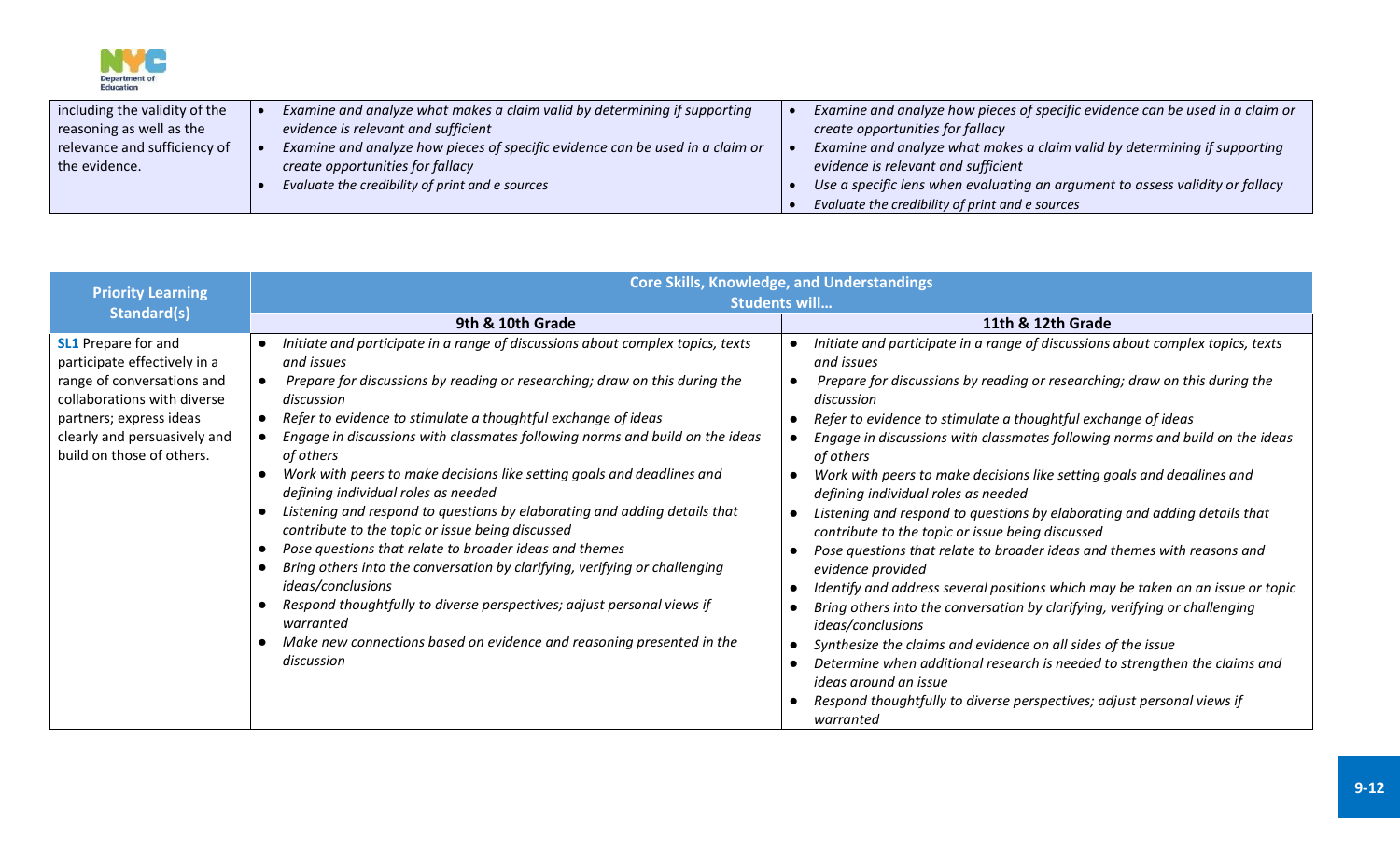

|                                                                                                                                                                                                                                      |                                                                                                                                                                                                                                                                                                                                                                                      | Make new connections based on evidence and reasoning presented in the<br>discussion                                                                                                                                                                                                                                                                                                                                                                                                    |
|--------------------------------------------------------------------------------------------------------------------------------------------------------------------------------------------------------------------------------------|--------------------------------------------------------------------------------------------------------------------------------------------------------------------------------------------------------------------------------------------------------------------------------------------------------------------------------------------------------------------------------------|----------------------------------------------------------------------------------------------------------------------------------------------------------------------------------------------------------------------------------------------------------------------------------------------------------------------------------------------------------------------------------------------------------------------------------------------------------------------------------------|
| SL 2 & 3 Integrate and<br>evaluate information<br>presented in diverse media<br>and formats (including visual,<br>quantitative, and oral)<br>including a speaker's point of<br>view, reasoning, and use of<br>evidence and rhetoric. | Recognize bias related to the format information is presented in and be able to<br>evaluate credibility, accuracy and relevance of sources<br>Determine and evaluate the speaker's point(s) of view, reasoning based in<br>evidence and use of rhetoric<br>Identify and evaluate the various types of fallacy and how they provide<br>reasoning or exaggerated or distorted evidence | Recognize bias related to the format information is presented in and be able to<br>evaluate credibility, accuracy and relevance of sources<br>Identify discrepancies in data and information to solve problems and make<br>decisions<br>Determine and evaluate the speaker's point(s) of view, reasoning based in<br>evidence and use of rhetoric<br>Assess connections among ideas and how it impacts point of view<br>Assess how diction and tone impact the speaker's point of view |

| <b>Priority Learning</b>                                                                                                                                              | <b>Core Skills, Knowledge, and Understandings</b><br><b>Students will</b>                                                                                                                                                                                                                                                                                                                                                                                                                                                                                                                                                                                                                                                                                                                                                                                                                       |                                                                                                                                                                                                                                                                                                                                                                                                                                                                                                                                                                                                                                                                                                                                                                                                                                                                                                                                                          |  |
|-----------------------------------------------------------------------------------------------------------------------------------------------------------------------|-------------------------------------------------------------------------------------------------------------------------------------------------------------------------------------------------------------------------------------------------------------------------------------------------------------------------------------------------------------------------------------------------------------------------------------------------------------------------------------------------------------------------------------------------------------------------------------------------------------------------------------------------------------------------------------------------------------------------------------------------------------------------------------------------------------------------------------------------------------------------------------------------|----------------------------------------------------------------------------------------------------------------------------------------------------------------------------------------------------------------------------------------------------------------------------------------------------------------------------------------------------------------------------------------------------------------------------------------------------------------------------------------------------------------------------------------------------------------------------------------------------------------------------------------------------------------------------------------------------------------------------------------------------------------------------------------------------------------------------------------------------------------------------------------------------------------------------------------------------------|--|
| <b>Standard(s)</b>                                                                                                                                                    | 9th & 10th Grade                                                                                                                                                                                                                                                                                                                                                                                                                                                                                                                                                                                                                                                                                                                                                                                                                                                                                | 11th & 12th Grade                                                                                                                                                                                                                                                                                                                                                                                                                                                                                                                                                                                                                                                                                                                                                                                                                                                                                                                                        |  |
| <b>W1</b> Write arguments to<br>support claims in an analysis<br>of substantive topics or texts,<br>using valid reasoning and<br>relevant and sufficient<br>evidence. | Introduce a precise claim that is supported with logical reasons and evidence<br>Supply evidence for both claims and a counterclaims; point out the strengths<br>and limitations of each<br>Anticipate the reader's level of knowledge and concerns<br>Clearly articulate the relationship among claim(s), counterclaim(s), valid<br>reasons and sufficient evidence<br>Use language when writing arguments that:<br>- Is precise, content-specific vocabulary<br>Expresses the complexity of the topic<br>- Uses appropriate transitions to make critical connections, create cohesion and<br>clarify relationships between ideas and concepts<br>Write a concluding statement or section that follows from and supports the<br>argument presented<br>Understand the style and tone of various types of argument writing<br>Make choices about the style and tone that makes a strong argument | Introduce a precise claim that is supported with logical reasons and evidence<br>Supply mostly relevant evidence for both claims and a counterclaims; point out<br>the strengths and limitations of each<br>Anticipate the reader's level of knowledge, concerns, values or biases<br>Clearly articulate the relationship among claim(s), counterclaim(s), valid<br>reasons and sufficient evidence<br>Use language when writing arguments that:<br>- Is precise, content-specific vocabulary<br>- Expresses the complexity of the topic<br>- Uses appropriate transitions to make critical connections, create cohesion and<br>clarify relationships between ideas and concepts<br>- Uses varied syntax<br>Write a concluding statement or section that follows from and supports the<br>argument presented<br>Understand the style and tone of various types of argument writing<br>Make choices about the style and tone that makes a strong argument |  |
| W <sub>2</sub> Write<br>informative/explanatory<br>texts to examine and convey                                                                                        | Introduce and organize complex ideas, concepts and related information<br>logically from various sources together in ways that make important<br>connections and distinctions                                                                                                                                                                                                                                                                                                                                                                                                                                                                                                                                                                                                                                                                                                                   | Introduce and organize complex ideas, concepts and related information so<br>that elements build on each other to create a cohesive piece                                                                                                                                                                                                                                                                                                                                                                                                                                                                                                                                                                                                                                                                                                                                                                                                                |  |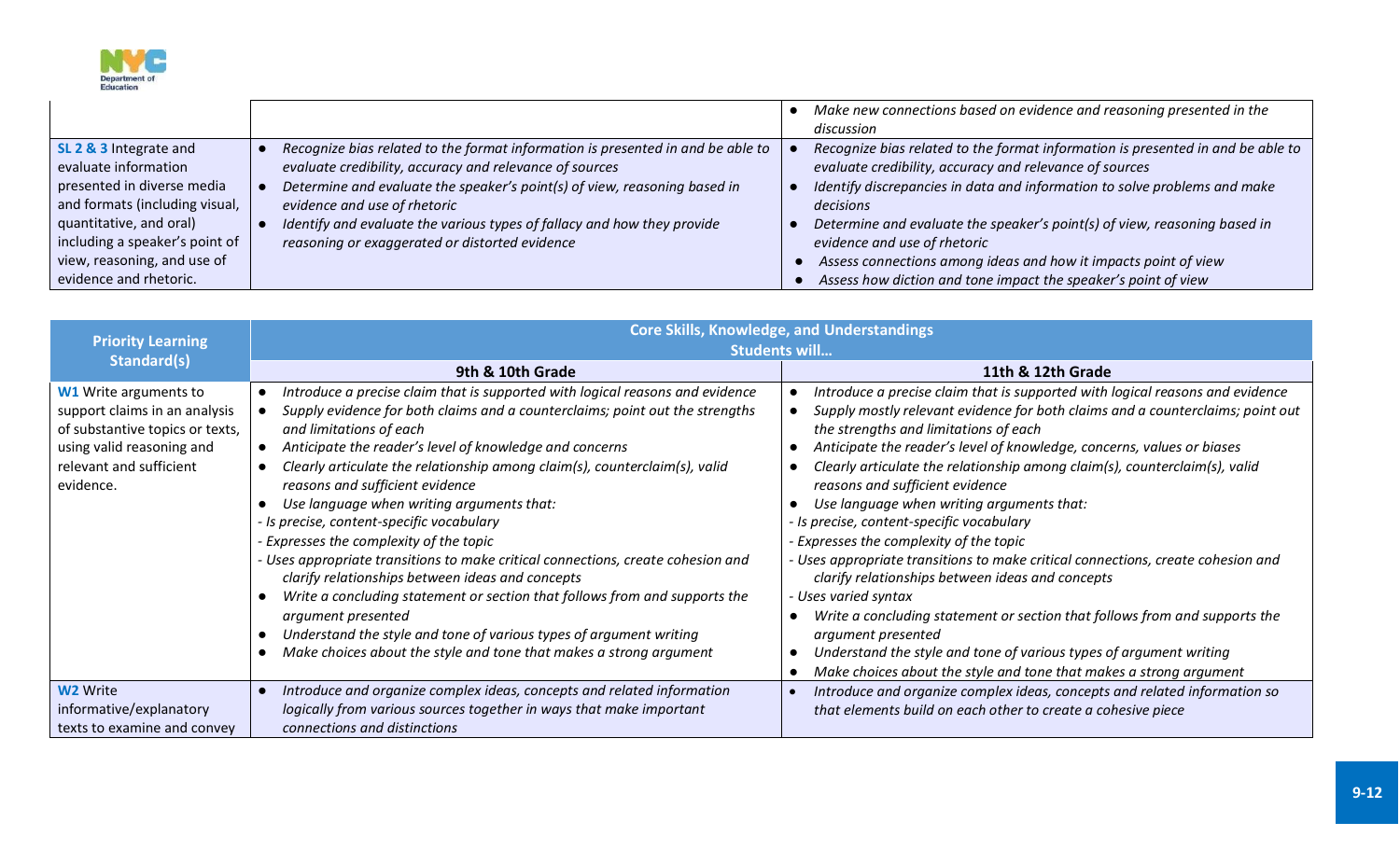

| complex ideas and<br>information clearly and<br>accurately through the<br>effective selection,<br>organization, and analysis of<br>content. | Effectively select relevant and sufficient facts, definitions, concrete details,<br>$\bullet$<br>quotations or paraphrased information to develop a topic informed by the<br>audience's knowledge of the topic<br>Provide analysis of the information cited from sources<br>$\bullet$<br>Synthesize the complexity of the topic and information to effectively inform the<br>reader<br>Include text features, illustrations and multimedia<br>Clearly organized writing using headings, paragraphs and sections<br>Use language that:<br>-Is precise and content-specific<br>- Expresses the complexity of the topic<br>-Uses transitions to make critical connections/distinctions, create cohesion and<br>connect ideas and concepts<br>Include a closing statement or section that explains the significance of the<br>information presented<br>Make choices about the style and tone of the writing based on the task or<br>subject<br>Put the skills above together to write an informational/expository texts that<br>examine and convey complex ideas, concepts and information clearly and<br>accurately | Effectively introduce, organize and select the most relevant and sufficient facts,<br>definitions, concrete details, quotations or paraphrased information to develop<br>a topic informed by the audience's knowledge of the topic<br>Write using various literary techniques to elevate the complexity of the writing<br>and express the complexity of the topic<br>Provide analysis of the information cited from sources<br>$\bullet$<br>Synthesize the complexity of the topic and information to effectively inform the<br>reader<br>Include text features, illustrations and multimedia<br>Clearly organized writing using headings, paragraphs and sections<br>Use language that:<br>-Is precise and content-specific<br>- Expresses the complexity of the topic<br>-Uses transitions and varied syntax to make insightful connections/distinctions,<br>create cohesion and connect ideas and concepts<br>Include a closing statement or section that explains the significance of the<br>$\bullet$<br>information presented<br>Make choices about the style and tone of the writing based on the task or<br>subject<br>Put the skills above together to write an informational/expository texts that<br>examine and convey complex ideas, concepts and information clearly and |
|---------------------------------------------------------------------------------------------------------------------------------------------|------------------------------------------------------------------------------------------------------------------------------------------------------------------------------------------------------------------------------------------------------------------------------------------------------------------------------------------------------------------------------------------------------------------------------------------------------------------------------------------------------------------------------------------------------------------------------------------------------------------------------------------------------------------------------------------------------------------------------------------------------------------------------------------------------------------------------------------------------------------------------------------------------------------------------------------------------------------------------------------------------------------------------------------------------------------------------------------------------------------|----------------------------------------------------------------------------------------------------------------------------------------------------------------------------------------------------------------------------------------------------------------------------------------------------------------------------------------------------------------------------------------------------------------------------------------------------------------------------------------------------------------------------------------------------------------------------------------------------------------------------------------------------------------------------------------------------------------------------------------------------------------------------------------------------------------------------------------------------------------------------------------------------------------------------------------------------------------------------------------------------------------------------------------------------------------------------------------------------------------------------------------------------------------------------------------------------------------------------------------------------------------------------------------|
| <b>W3</b> Write narratives to<br>develop real or imagined                                                                                   | Engage with multiple narrative literary texts to study effective narrative<br>techniques                                                                                                                                                                                                                                                                                                                                                                                                                                                                                                                                                                                                                                                                                                                                                                                                                                                                                                                                                                                                                         | accurately<br>Engage with multiple narrative literary texts to study effective narrative<br>techniques                                                                                                                                                                                                                                                                                                                                                                                                                                                                                                                                                                                                                                                                                                                                                                                                                                                                                                                                                                                                                                                                                                                                                                                 |
| experiences or events using<br>effective techniques, well-<br>chosen details, and well-                                                     | Hook the reader by presenting a problem, conflict, situation or observation,<br>$\bullet$<br>establishing one or more points of view and introducing a narrator and/or<br>characters                                                                                                                                                                                                                                                                                                                                                                                                                                                                                                                                                                                                                                                                                                                                                                                                                                                                                                                             | Hook the reader by presenting a problem, conflict, situation or observation,<br>establishing one or more points of view and introducing a narrator and/or<br>characters                                                                                                                                                                                                                                                                                                                                                                                                                                                                                                                                                                                                                                                                                                                                                                                                                                                                                                                                                                                                                                                                                                                |
| structured event sequences.                                                                                                                 | Use narrative techniques to develop experiences, events and/or characters and  <br>$\bullet$<br>sequence events to create cohesion and progressions from one event to<br>another                                                                                                                                                                                                                                                                                                                                                                                                                                                                                                                                                                                                                                                                                                                                                                                                                                                                                                                                 | Use narrative techniques to develop experiences, events and/or characters and<br>sequence events to create cohesion and progressions from one event to<br>another                                                                                                                                                                                                                                                                                                                                                                                                                                                                                                                                                                                                                                                                                                                                                                                                                                                                                                                                                                                                                                                                                                                      |
|                                                                                                                                             | Use precise words/phrases, explicit details and vivid sensory language to<br>convey experiences and events precisely to evoke feeling and capture the<br>reader's attention                                                                                                                                                                                                                                                                                                                                                                                                                                                                                                                                                                                                                                                                                                                                                                                                                                                                                                                                      | Use a variety of techniques within the writing to build toward a particular tone<br>and outcome                                                                                                                                                                                                                                                                                                                                                                                                                                                                                                                                                                                                                                                                                                                                                                                                                                                                                                                                                                                                                                                                                                                                                                                        |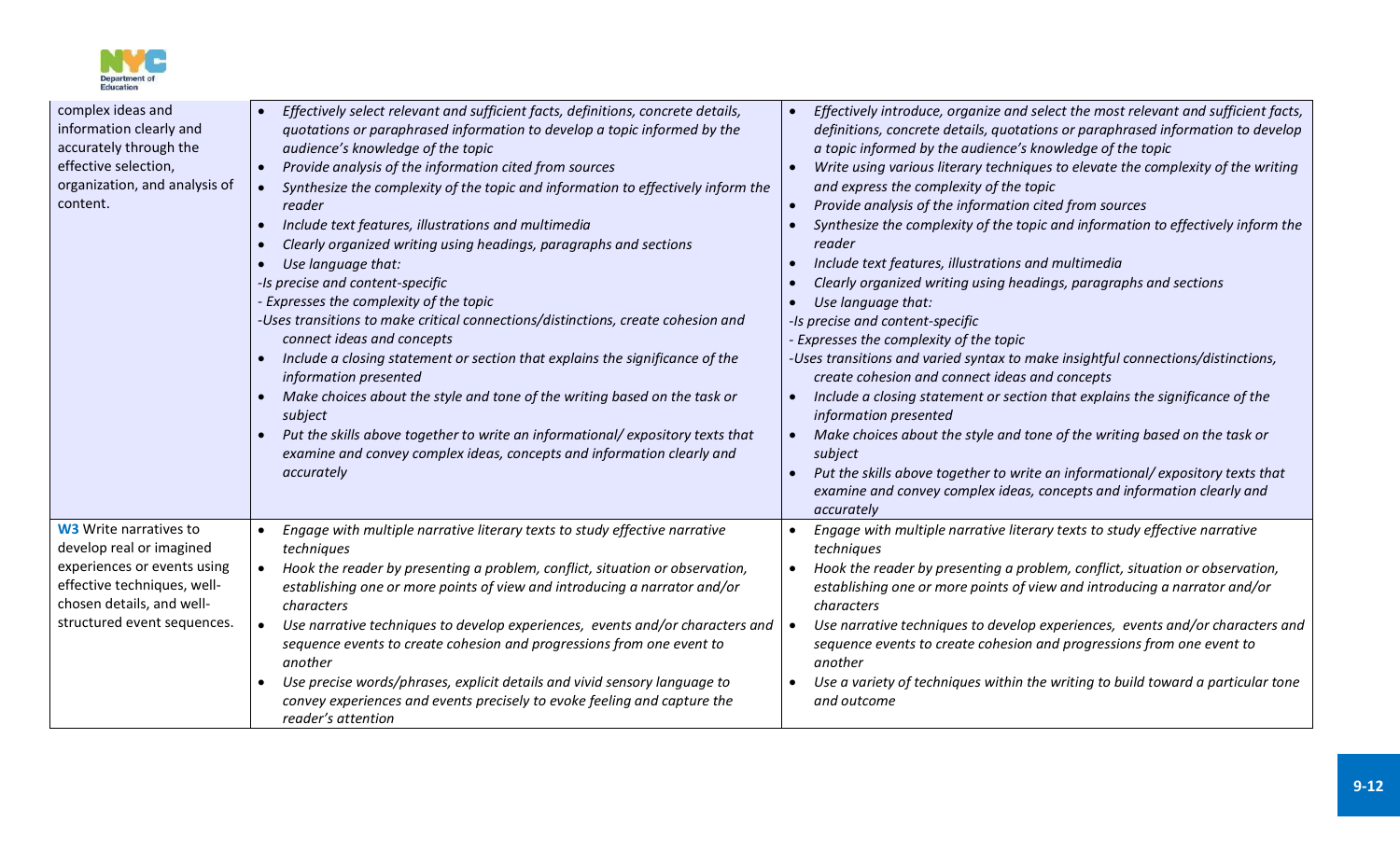

|                                                                                                                                                                                                        | Provide a conclusion that follows and reflects the experiences, observations<br>and conflicts that are resolved during the narrative<br>Put the skills above together to write narratives with well-structured event<br>sequences                                                                                                          | Use precise words/phrases, explicit details and vivid sensory language to<br>convey experiences and events precisely to evoke feeling and capture the<br>reader's attention<br>Provide a conclusion that follows and reflects the experiences, observations<br>and conflicts that are resolved during the narrative<br>Put the skills above together to write narratives with well-structured event<br>sequences                                                                          |
|--------------------------------------------------------------------------------------------------------------------------------------------------------------------------------------------------------|--------------------------------------------------------------------------------------------------------------------------------------------------------------------------------------------------------------------------------------------------------------------------------------------------------------------------------------------|-------------------------------------------------------------------------------------------------------------------------------------------------------------------------------------------------------------------------------------------------------------------------------------------------------------------------------------------------------------------------------------------------------------------------------------------------------------------------------------------|
| <b>W7 Gather relevant</b><br>information from multiple<br>sources, assess the credibility<br>and accuracy of each source,<br>and integrate the<br>information in writing while<br>avoiding plagiarism. | Gather information from multiple texts/sources about a topic<br>Use advanced searches for research<br>Assess the usefulness of credible sources In answering research questions<br>Integrate information into the text selectively to maintain the flow of ideas in a<br>way that avoids plagiarism<br>Follow standard format for citation | Gather information from multiple texts/sources about a topic<br>Use advanced searches for research<br>Assess the strengths and limitations of credible sources based on the task,<br>purpose and audience<br>Integrate information into the text selectively to maintain the flow of ideas in a<br>way that avoids plagiarism<br>Avoid an overreliance on a singular source and ensure a balance of information<br>and ideas from multiple sources<br>Follow standard format for citation |

| <b>Priority Learning</b>         | <b>Core Skills, Knowledge, and Understandings</b><br><b>Students will</b>                                      |                   |  |
|----------------------------------|----------------------------------------------------------------------------------------------------------------|-------------------|--|
| Standard(s)                      | 9th & 10th Grade                                                                                               | 11th & 12th Grade |  |
| <b>L1</b> Demonstrate command of | <b>CORE CONVENTIONS SKILLS</b>                                                                                 |                   |  |
| the conventions of academic      | • Ensure that pronouns are in the proper case (subjective, objective, and possessive).                         |                   |  |
| English grammar and usage        | • Recognize and correct inappropriate shifts in pronoun number and person.                                     |                   |  |
| when writing or speaking.        | . Recognize and correct pronouns that have unclear or ambiguous antecedents.                                   |                   |  |
|                                  | • Explain the function of phrases and clauses in general, as well as in specific sentences.                    |                   |  |
|                                  | . Place phrases and clauses within a sentence, recognizing and correcting misplaced and dangling modifiers.    |                   |  |
|                                  | . Use simple, compound, complex, and compound-complex sentences to signal differing relationships among ideas. |                   |  |
|                                  | • Explain the function of verbals (gerunds, participles, infinitives).                                         |                   |  |
|                                  | • Form and use verbs in the active and passive voice.                                                          |                   |  |
|                                  | • Recognize and correct inappropriate verb shifts.                                                             |                   |  |
| L2 Demonstrate command of        | <b>CORE PUNCTUATION and SPELLING SKILLS</b>                                                                    |                   |  |
| the conventions of academic      | . Use punctuation (commas, parentheses, dashes, hyphens) to clarify and enhance writing.                       |                   |  |
| English capitalization,          | • Use punctuation (comma, ellipsis, dash) to indicate a pause or break.                                        |                   |  |